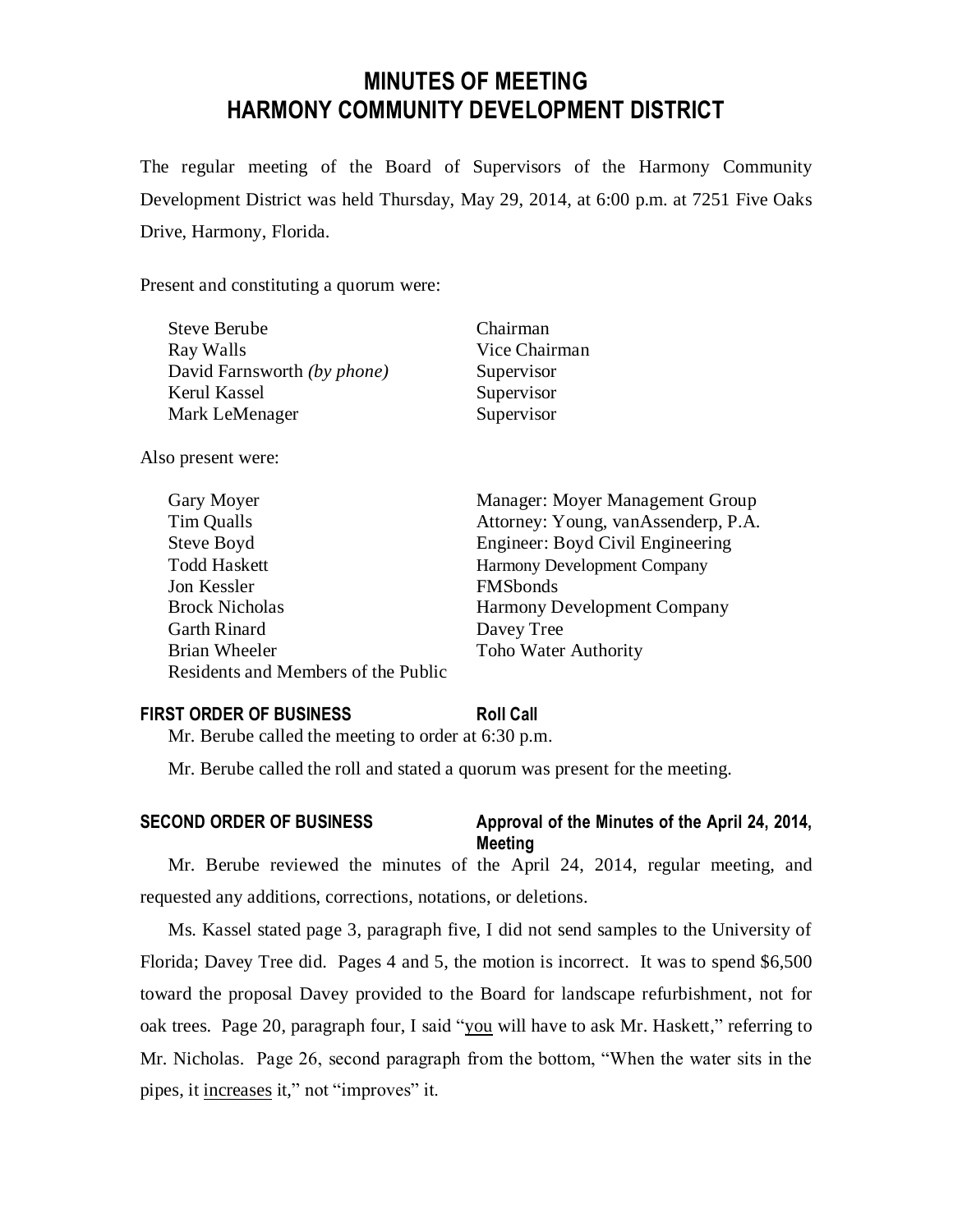Mr. Berube stated page 11, middle of the first paragraph, "sided" should be "sighted." In the second paragraph, the third line should say "in the ground."

> On MOTION by Mr. Walls, seconded by Mr. LeMenager, with all in favor, unanimous approval was given to the minutes of the April 24, 2014, meeting, as amended.

## **THIRD ORDER OF BUSINESS Audience Comments**

Ms. Nicole Berta stated I am here with Ms. Jacqueline Meek. We are residents of Harmony. We have growing concerns about the pools. We enjoy taking our children to the pool, but it seems as though we have increasing issues there. People are using inappropriate language, there are unauthorized card holders, and people are waiting by the gates to get in as soon as the door has opened. I personally had young unsupervised children try to wrestle the door out of my hand as I enter into the pool with my children and get into arguments with me. I actually had to threaten to trespass them off of the property. Ms. Meek has personally witnessed two adults using inappropriate language and threatening kids at the pool. People who are non-residents are coming into the pool area and opening doors. My biggest issue most recently was when I was at the pool with my children and another family. A teenage couple came into the pool and the boy ended up exposing himself to the female. She was taking pictures and giggling and laughing. Another adult who was with me stood up and went to the boy and said he needed to leave immediately or they were calling the police. It seems to be a growing issue where residents have to police the pools. It is becoming no longer a fun activity for my family to do and Ms. Meek's family to do. We are looking for discussion from the Board to have a staff member at the pool now that school is out next week and we are going to have a lot more kids at the pool. We would like the staff member to check IDs or do something to make it so unauthorized users or people not abiding by the rules are escorted out.

Mr. Berube stated we hear you. We had this discussion last summer. People came to a couple of meetings in a row. Our immediate knee-jerk reaction to that was to put deputies at the pool, which is clearly overkill. One of the things we did toward the last quarter of last year was to hire an additional staff member. We went from three staff members to four, and we changed it from a part-time position to a full-time position, in part, so they could monitor the pools in the summertime. I can tell you that pool security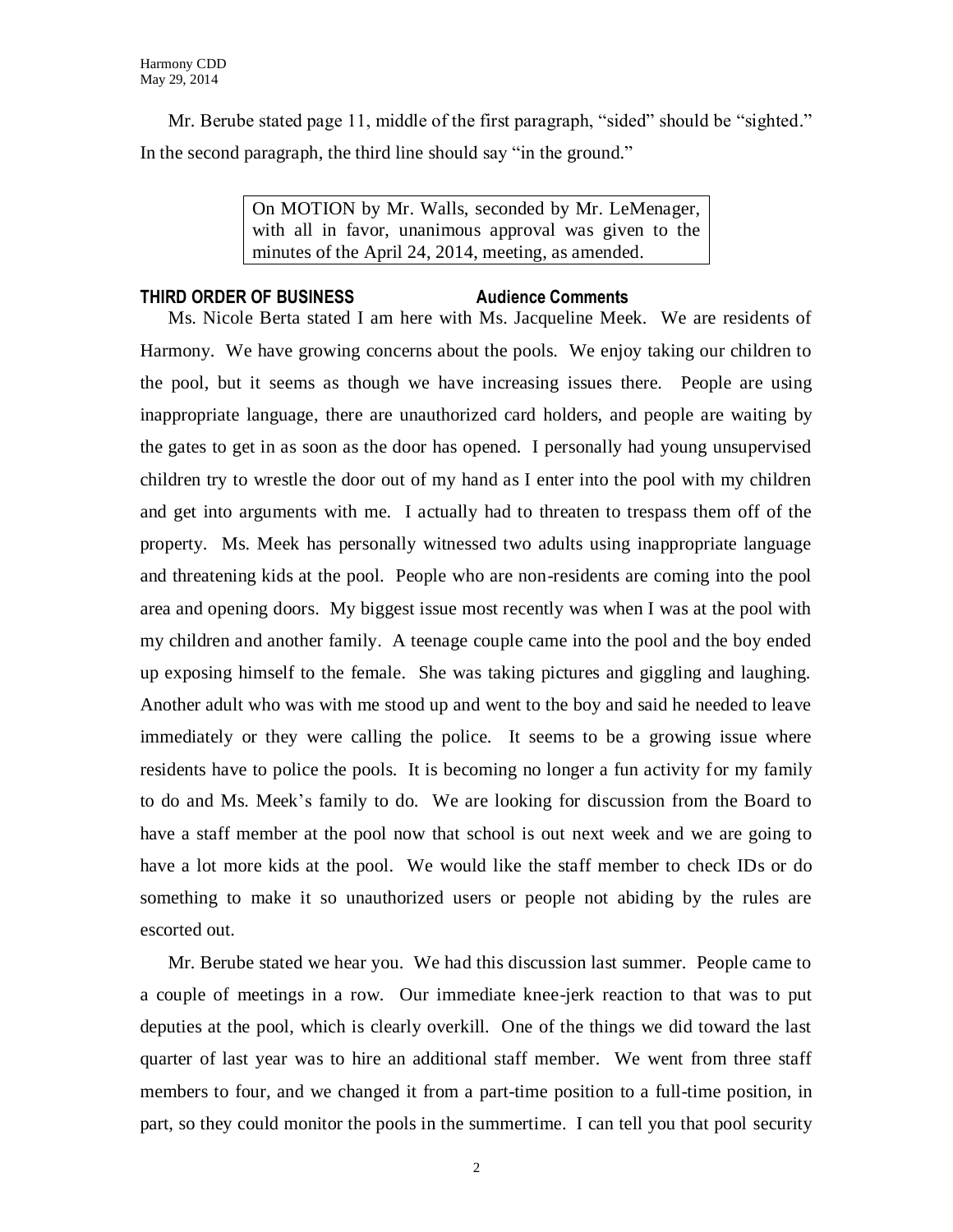is not posted on the agenda, but it is part of the discussion tonight. Part of this is because I spoke to your Mr. Fred Meek last Sunday after the incident. You will see a reaction. Pool security will tighten up. I cannot tell you exactly what we are going to do because we have not discussed it yet. I do not want to get into putting deputies at the pools again. That is not the right reaction and does not send the right message. Something is going to happen. We will probably be able to contact a staff member by text or phone because there is always someone here. Somebody will be able to respond because they all have vehicles. That is my aim. It will be discussed and will be fixed before it gets any worse.

Ms. Berta stated we have gone to the Sales Office a few times.

Mr. Berube stated that is not their issue.

Ms. Berta stated that was our only point of contact.

Mr. Berube stated we understand. All of the staff members have telephones and are reachable. I am going to ask the Board to approve posting the name and phone number of the staff member on duty. Texting may be the best way to do that because now that is not obvious. We hear you and I agree with you. I know the pools are very busy on the weekends. I have been there and have seen some of this activity myself. You should not feel insecure.

Ms. Berta stated we have not been back since.

Mr. Berube stated I apologize for that. We switched from keys a few years back because the keys were abused. The access cards got tightened up over the last year or two and we have managed the access cards. However, there are probably a few loose ends that need to be addressed. We got your message and something is going to happen. It will get better. If it does not get better, come back and let us know.

Ms. Kassel asked what time of day did this happen?

Ms. Berta responded it happened on Saturday at 2:00 p.m. I know there are cameras, but I do not know if they have audio. You can definitely see the body language.

Mr. Berube stated we were given the time and the address of the individual.

Ms. Berta stated we have their address as well. My husband works for the Orange County Sheriff's Department and the family with us also works for the Sheriff's Department. However, this was on their off time. I cannot speak with 100% certainty, but the same couple was caught outside of the golf course not too long after that in the evening. One of them was taken away by a deputy because they were performing the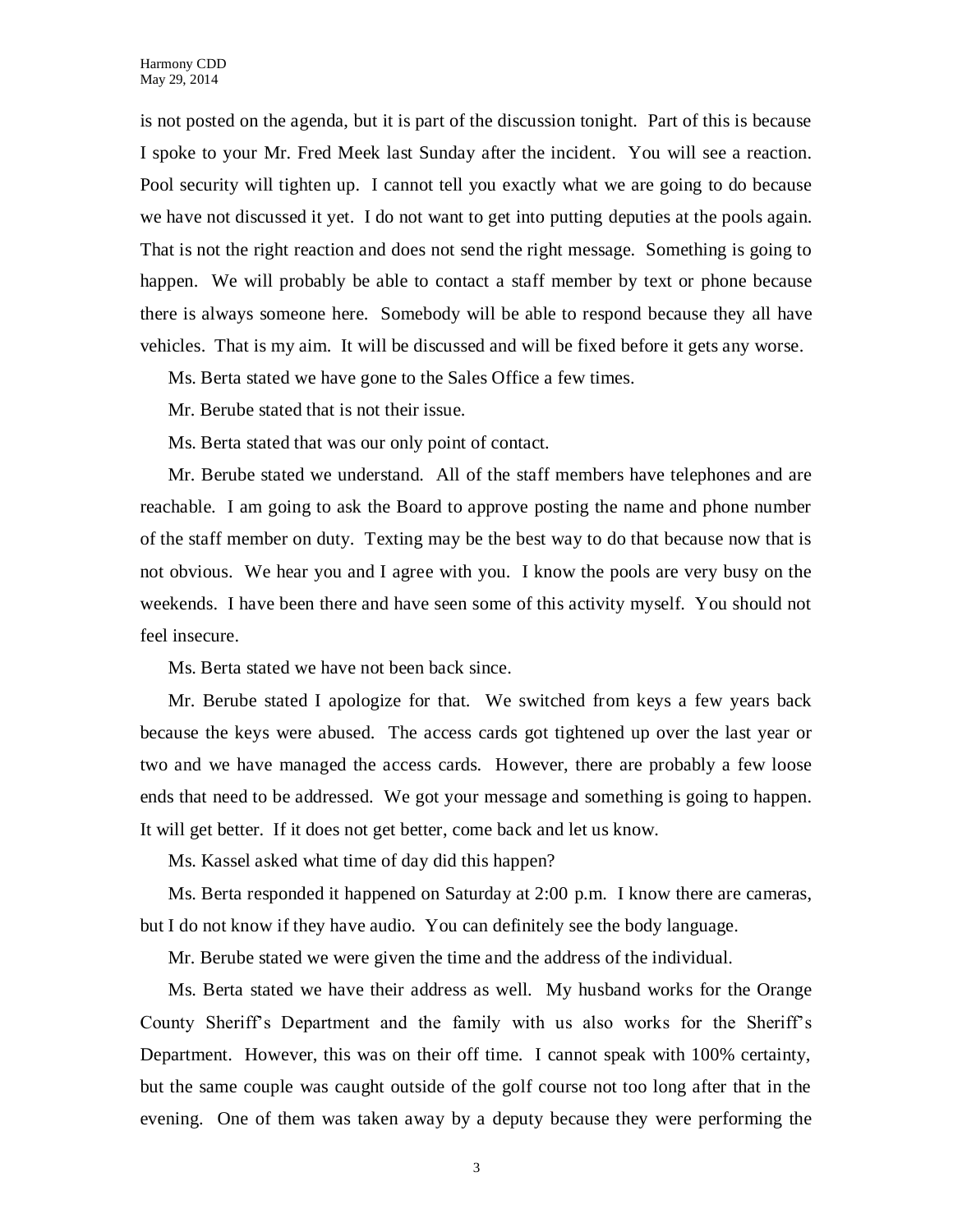same lewd and lascivious activity. It got to the point where the young man was trying to get his pants off, and he was just going to wear his underwear to the pool. He ended up exposing himself. At first it was assumed to be an accident, but then he did it again. My daughters were 10 feet away in the pool. There were other kids in the pool. He thought it was a big joke.

Mr. Berube asked did you happen to see how they got into the pool area?

Ms. Berta responded I believe the young lady had a card. I do not know how old the young lady was. I presume she was in high school. You would presume that she would have the wherewithal to take care of herself and not exhibit that type of behavior. You have these young couples in the baby pool making out. Then it came to the point where the young man was exposing himself. Personally, I have had to slam the door on a group of middle school kids. One of the boys actually lives here. But I am not going to be responsible for allowing that child to come into the pool and risk him getting hurt. Then they are going to turn to me and say that I let that boy into the pool and he got hurt. The boys argued with me, and another kid who was unattended let them in. Then they were carrying on and yelling that they got in. One of the staff members eventually came and told them they needed to leave because they did not have a card. They sat and argued and complained and called their parents.

Mr. Berube stated it seems to be an endless succession of events, particularly at prime times on the weekends. It is going to get worse during the week now with all of the kids out of school.

Ms. Berta stated we are out of school next Thursday. After that, it is probably going to be a free-for-all until August. That is my biggest concern.

Mr. Berube stated I guarantee you that you are going to see a reaction.

Ms. Berta stated I appreciate that.

Mr. David Leeman stated I come before the Board asking to set or change a policy. Four times in the last three years, I have gone to take a bag out of the doggie pot and gotten into an argument with a bunch of angry female paper wasps. Each time I called it in, they came and took the wasp nest out, but obviously there is no follow-up. Therefore, I am asking the Board to set a policy. Each of these came about in the doggie pots people do not use very often, which is why the wasps go in there. Do not just go and check the

4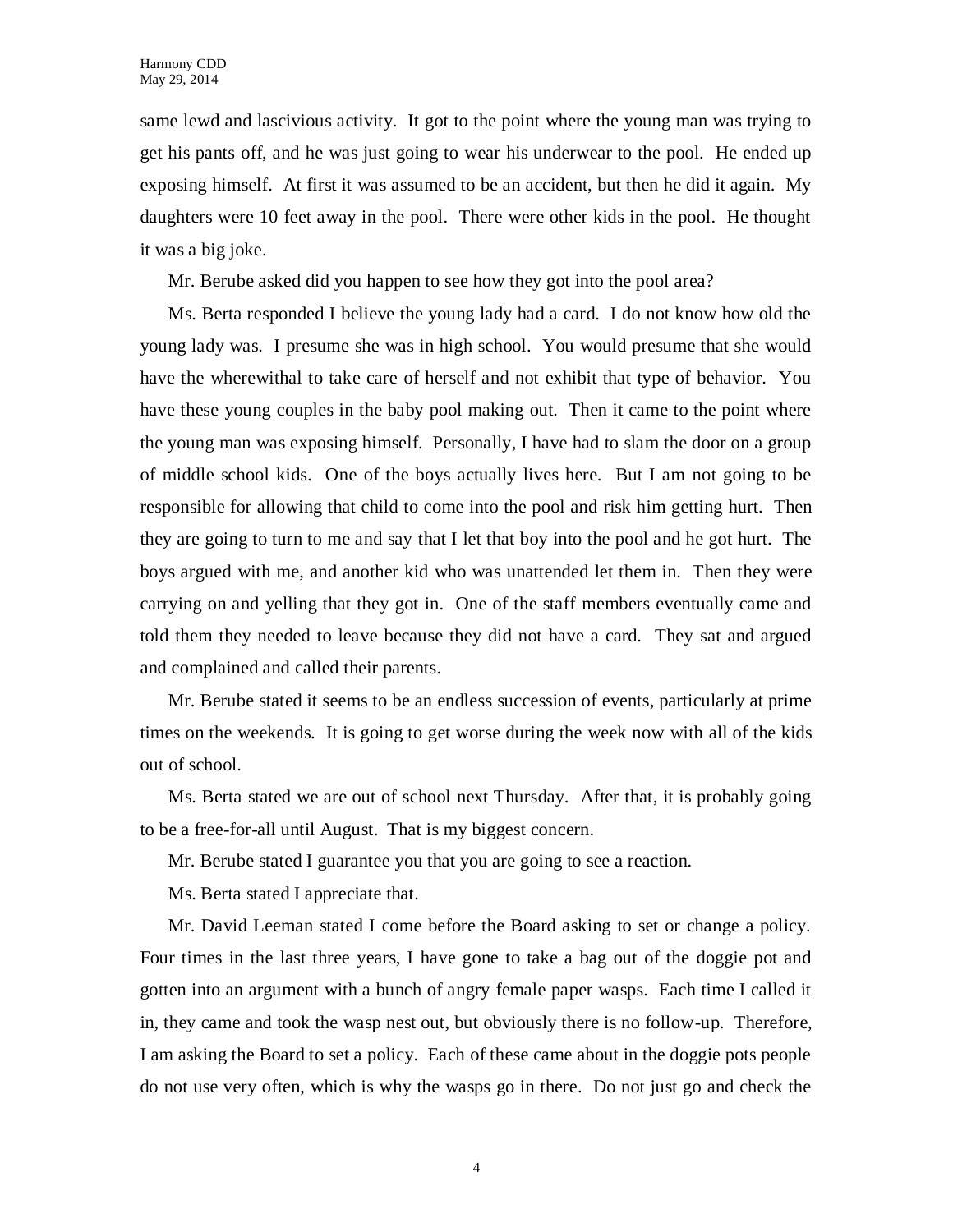bags, but open up the pot and see if any critters are living in there and remove them before someone else gets stung. I got stung once out of those four times.

Ms. Kassel stated we will make sure that happens.

Mr. Berube asked do we have a policy?

Mr. Leeman responded the policy is, I call in and they remove the wasp nest, but they never set a policy to check the pot. They only checked the bags. I am asking the Board to tell the management company or Mr. Haskett to open up the actual pots.

Mr. Berube stated to be clear, the problem with the wasps is where the bags come out.

Mr. Leeman stated not where the waste goes. It is where the bags come out. When you pull a bag out, they come right out after you.

Mr. Haskett stated we will check the pots, also.

Mr. Leeman stated thank you very much.

Mr. Nicholas stated there was one audience comment from the last meeting. A woman came and spoke about the bird bath created in the alley to the north side behind Sundrop. I believe it is on the alley list, but I just wanted to get this into the record.

Mr. Boyd stated I spoke to her in the hallway and will check it out.

Mr. Berube asked was this alley not on our initial list of the two neighborhoods?

Mr. Boyd responded no, it was outside the scope of those two neighborhoods.

Mr. Berube asked is the repair that she is seeking fairly easy or is it a big resurfacing?

Mr. Boyd responded I do not know yet. I have not looked at it yet.

Mr. Berube asked next month, will you let us know?

Mr. Boyd responded yes.

## **FOURTH ORDER OF BUSINESS Presentations**

## **A. Discussion of Refinancing Options for 2001 Bonds**

Mr. Kessler stated I am with FMSbonds, a municipal bond firm based in South Florida. People are familiar with the CDD. The CDD issued bonds to put in infrastructure. There were bonds issued in 2001 and 2004. Starwood and Mr. Nicholas, due to the low interest rate environment, have been asking me for the past couple of years for a way to refinance the bonds. Typically, you can only refinance bonds when a community is built-out. The typical protocol is when these bonds were issued, they were non-rated, secured by land and a business plan to develop and sell homes. Once a community is built-out, we can get the bonds rated and refinanced. This community is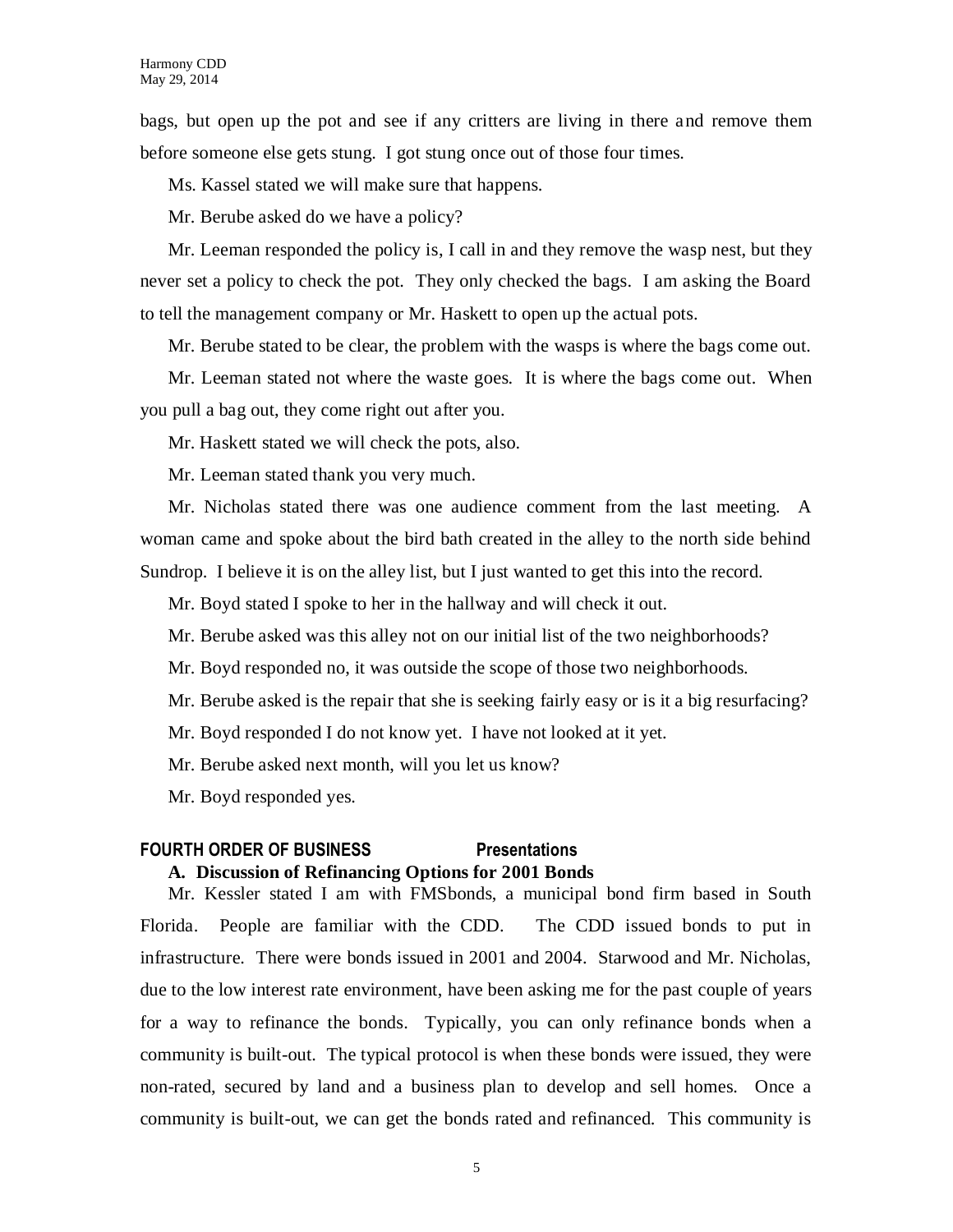not built-out so you cannot get them rated. However, interest rates are still very low, and I think there is the ability for the CDD to refinance its bonds. That is why I am here tonight. I am talking about the 2001 bonds. The 2004 bonds are not callable until next year. There is not a lot of development there, so I am not certain they would be refinanceable next year anyway. However, we would broach that at that time. I just put together a brief presentation.

Mr. Nicholas stated just to be clear, the 2001 bond issue is all of the homesites currently owned and occupied by residents. None of the area included in the 2004 issue of bonds is occupied by any residents. This conversation affects all existing home owners in Harmony.

Mr. Kessler stated that is correct. There were \$17.7 million in bonds issued in 2001. There is approximately \$14 million in bonds outstanding today because you have been amortizing debt every year. The coupon on the bonds is 7.25%. The bonds can be refinanced as of May 1, 2014, meaning that they are callable. However, there is a significant call premium on the bonds, which is 103.25, meaning you would have to pay \$457,000 to refinance the bonds. That premium goes down every year, which I have laid out in a schedule. Next year it would be 102.25, 101.25 in 2016, par and a quarter in 2017 and at par in 2018. This means you would not have to pay a penalty.

Mr. Berube asked if we go to 2019, does it go below par?

Mr. Kessler responded no.

Mr. Berube stated eventually it gets below that when it is all paid off.

Mr. Kessler stated that is true. Even with the premium, because there is infrastructure in the ground and the fact that there are homes, due to where rates are today, I think there is the ability for the community to refinance and actually save money. The one question that Boards often have is if they have to issue more bonds to refinance the bonds. The answer is no. The par amount of the new bonds would actually be the same par as the old bonds, even with the premium and the costs. The main reason for that is when the bonds were issued, there was a Debt Service Reserve Fund, which investors require. I do not know if you noticed on your statements, but there is about \$1.4 million sitting in an account, probably not earning much interest. That is security for the bondholders. In the new financing, the District cannot touch that money. It has the earnings and can offset debt service, but that is fairly diminimus. That money just sits there for the life of the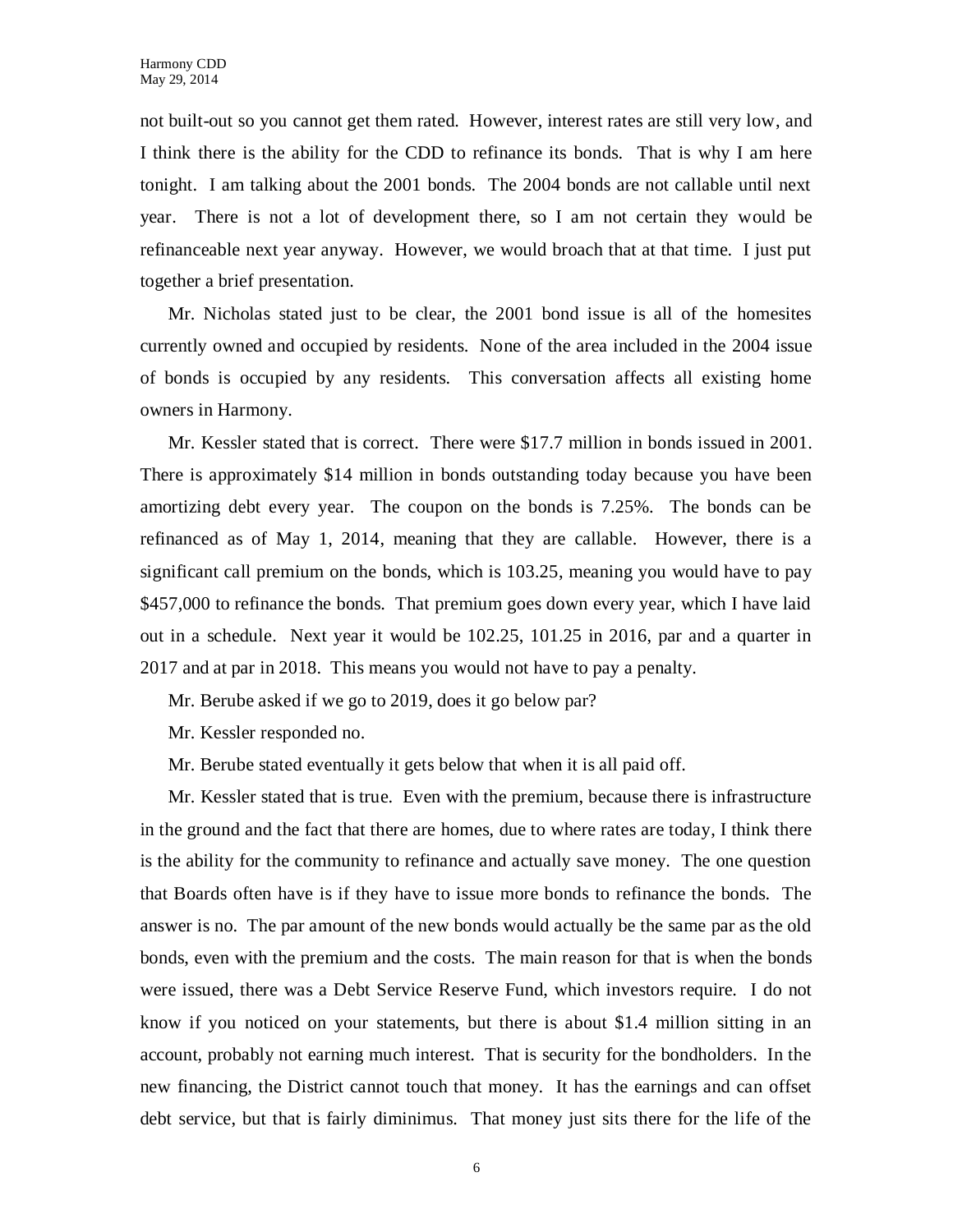bonds and is typically used to pay debt service in the last year. In the new bond issue, because the credit is better, I think we can issue new bonds and actually only need half of one year's worth of the Debt Service Reserve Fund, meaning you free up roughly \$700,000. That \$700,000 would pay the premium and the costs of issuance. This is why the par would not change. The coupon would go from around 7.25% down to about 5.35% as the market is incredibly strong right now. The new bonds would not be rated. They would still be non-rated securities. The call provision on the new bonds would likely be 10 years, but it would be at par, meaning you could not refinance for 10 years. However, after 10 years you could refinance at par and you would not need to have that premium. The new Debt Service Reserve Fund would be half of one year's worth of debt service. All of the costs of issuance and the premium would be financed in the transaction so the numbers I am showing are net of all costs. There is no out-of-pocket payment that the District has to make, except for the fact you would be using this Debt Service Reserve Fund, which you are not using anyway, to pay for the transaction. In timing, if you wanted to move forward, it would be around four weeks to closing. We provided a side-by-side comparison of the current bonds to the new proposed bonds with the same amount of par. The new par is probably slightly less, but I showed it being the same. The coupon would go from 7.25% to 5.35%. Your debt service would go from \$1.4 million to \$1.225 million. The maturity would be the same and you would go from a one-year reserve to a half-year reserve. The annual savings would be \$175,000 and would be applied pro rata across the board so everyone's assessments would decrease by 13%.

Ms. Kassel stated but when we look at that number in our financials, generally those two numbers are comingled.

Mr. Kessler stated each resident in the community would see a decline of 13% on the debt service, not the operations and maintenance.

Mr. Berube stated overall, it will amount to about a 9% reduction. We are all excited about the decrease.

Ms. Kassel stated I am just making it clear for the residents.

Mr. Berube stated they are going to hear 13%, but it is going to be less. The CDD fee is everything blended into one assessment amount. We do not break it out among 2001 bonds, 2004 bonds, or operations and maintenance. When people hear a 13% decrease, if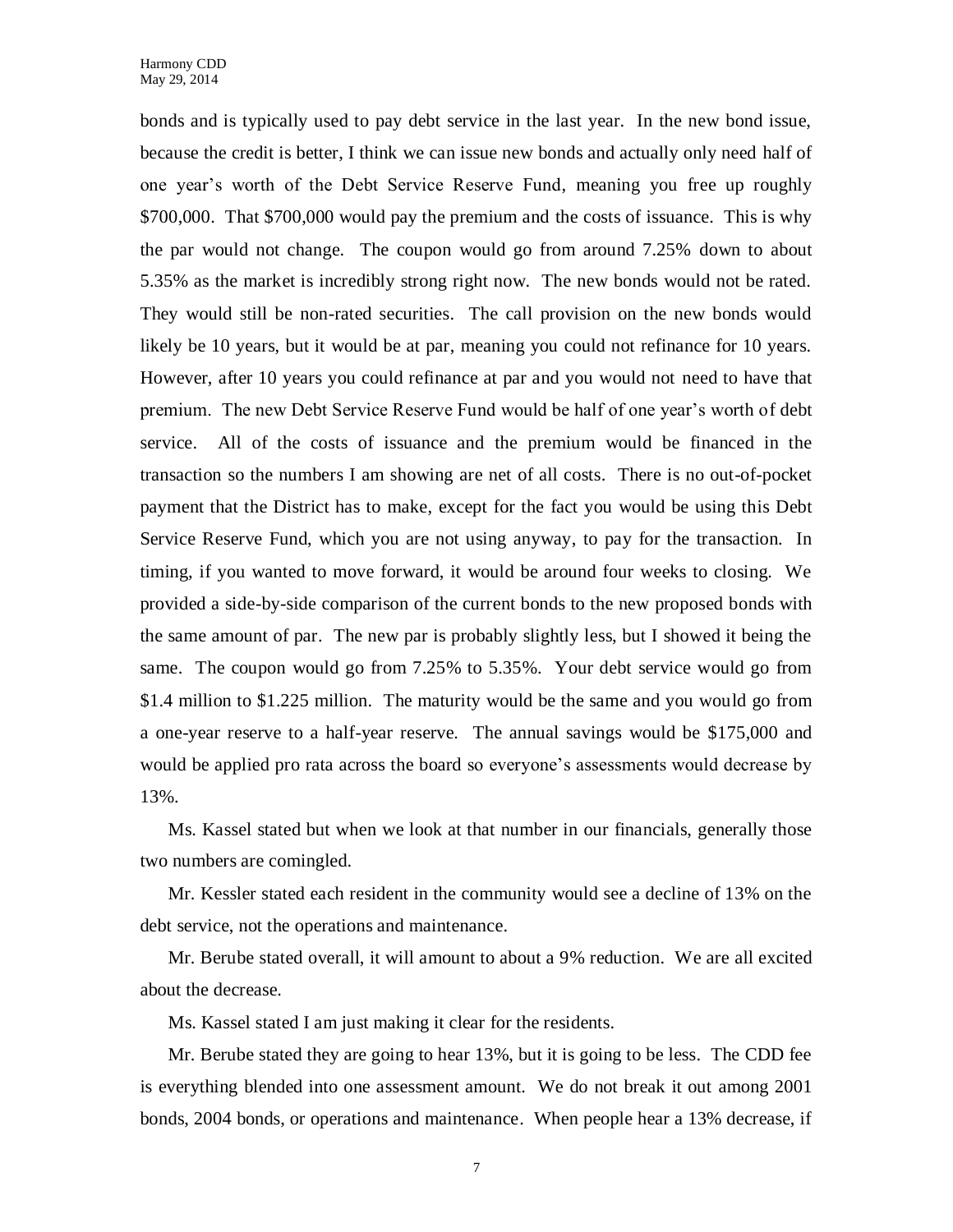they are paying \$3,000 now, they think they are going to save 13% of \$3,000. The truth is they are going to save 13% of one of the line items within that total assessment.

Mr. Kessler stated you are absolutely correct. The operation and maintenance assessment would not change. The total savings to the District, taking the \$175,000 times the number of years outstanding, would be \$3 million. Then the present value, which is taking the \$175,000 every year out to 2032 and discounting it at the bond rate, is \$1.9 million. It is fairly significant. On a per-unit basis, you are going to save some money, but it is not going to change people's lives. If you are paying \$1,000, you are going to save \$130 per year. There is some information on me and my firm and what we do. We underwrite a lot of these bonds. I worked at Bank of America for 15 years and was involved in the initial Harmony financing. I have been at FMSbonds since 2008. Since I have been there, our firm has underwritten approximately \$1 billion of financings in about 100 transactions.

Mr. Berube stated the only reason why you are here is because you know Mr. Nicholas and he would not bring in a substandard firm.

Mr. Kessler stated these bonds are trickier because they are non-rated. They are not rated bonds. It is a very niche business, we trade a lot of non-rated bonds, and we actually underwrite a lot of non-rated bonds.

Mr. Berube stated this is actually the buying and selling of money and there are going to be some fees for you in this. He is not working for free.

Mr. Kessler stated we have not gotten into that. This is a securities offering. Have you seen the prospectus from the original transaction?

Mr. Berube responded we briefly looked at it and it is boilerplate.

Mr. Kessler stated in order to proceed, there are a number of professionals involved, such as bond counsel from Akerman Senterfitt who was the original bond counsel. We would have to obtain a proposal from them. You need to have a firm put together a bond prospectus. You have issuer counsel, District counsel who has to prepare an opinion, someone to prepare the supplemental assessment methodology, and a bond trustee. The costs of issuance are probably around \$120,000. To underwrite the bonds, the selling commissions for brokers who sell these bonds is around 2% of the par amount.

Mr. LeMenager stated you said the fees should be net of all costs.

8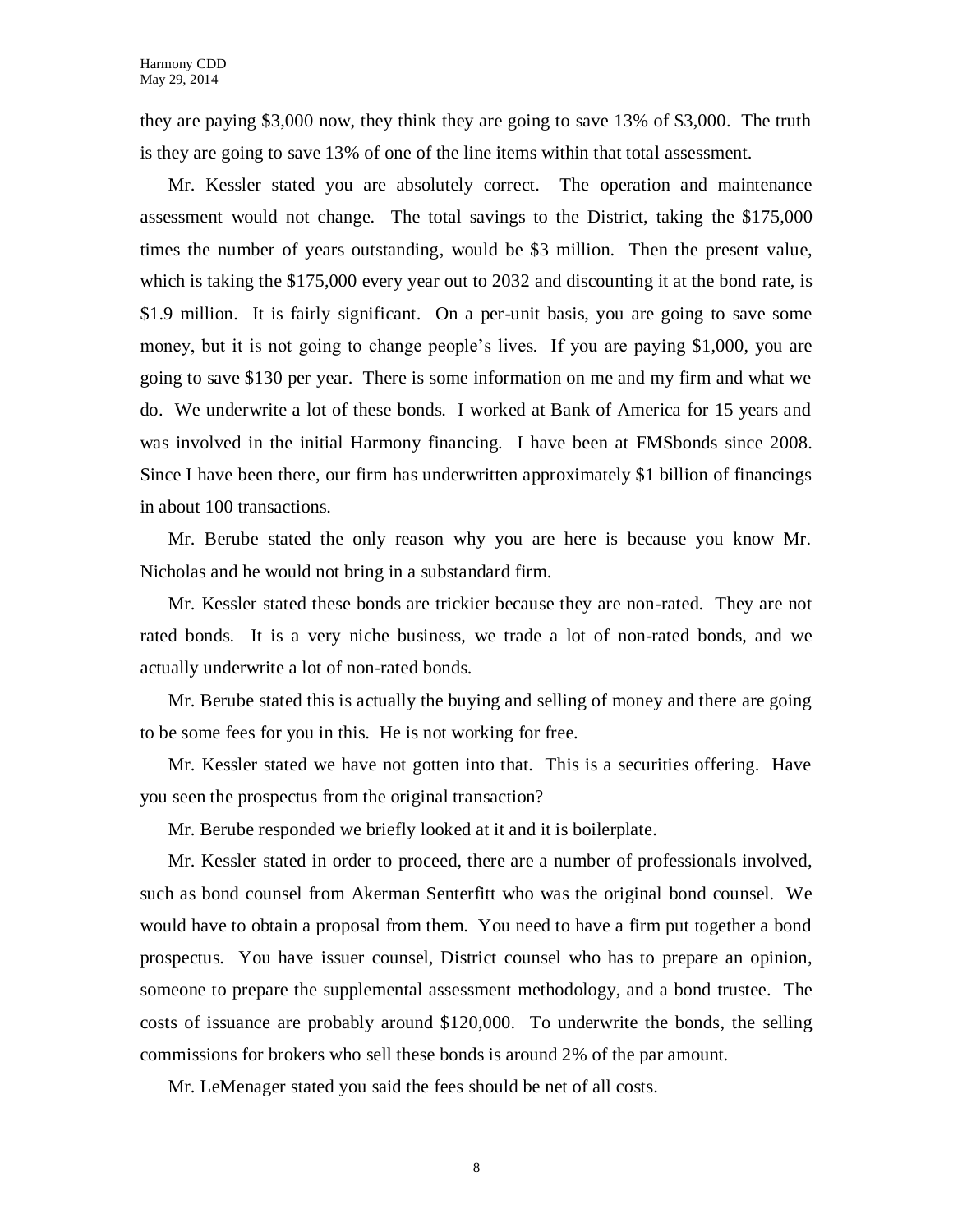Mr. Kessler stated it is. This is mean to be a summary presentation. I can provide the Board with detailed numbers on all the sources and uses of all the funds and a detailed budget.

Mr. LeMenager stated we just paid for the lights.

Mr. Berube stated this number is pretty accurate relative to the fees.

Mr. Kessler stated that amount would be net of all costs. The biggest cost is the redemption premium. These bonds were issued at a difficult time when this property was a dream. There was a very onerous redemption premium that was negotiated with the bondholder. That is what is different about this refinancing. Despite that, there are still significant savings. What I cannot tell you and I do not think anyone can tell you is where interest rates are going to be next May or the following May. I can tell you today there are pretty significant savings. Municipalities generally refinance their bonds if there is a 3% to 5% savings, which is present value savings.

Ms. Kassel stated we are saving less than 2%. We are saving 1.9%.

Mr. Kessler stated your present value savings are substantial.

Ms. Kassel stated I am talking about the rates.

Mr. Nicholas said it is 190 basis points.

Mr. Kessler stated I am talking about present value savings.

Mr. Berube stated I like the fact that you are familiar with Mr. Nicholas. Obviously, you have been involved with Harmony since the beginning. The bottom line is, this is the buying and selling of money. Is it a fair question to ask if all of these numbers are going to look roughly the same for anyone else in this business?

Mr. Kessler responded I do not know. This is a non-rated bond, and the community is not built out. You still have a substantial percentage that is owned by the master developer. I am not certain that someone can execute it at the same interest rates that we can. We have a significant retail distribution business where we sell bonds to individuals, and we have a significant institutional distribution. This is a very aggressive proposed execution. Looking blindly, you would not know that. I think it is better than this, interest rate wise, but I am not confident there are other firms that can get it done at this level.

Mr. Moyer stated I am involved in this market in other CDDs, and I can tell you the cost of issuance number of \$120,000 is about right, and the underwriter's discount or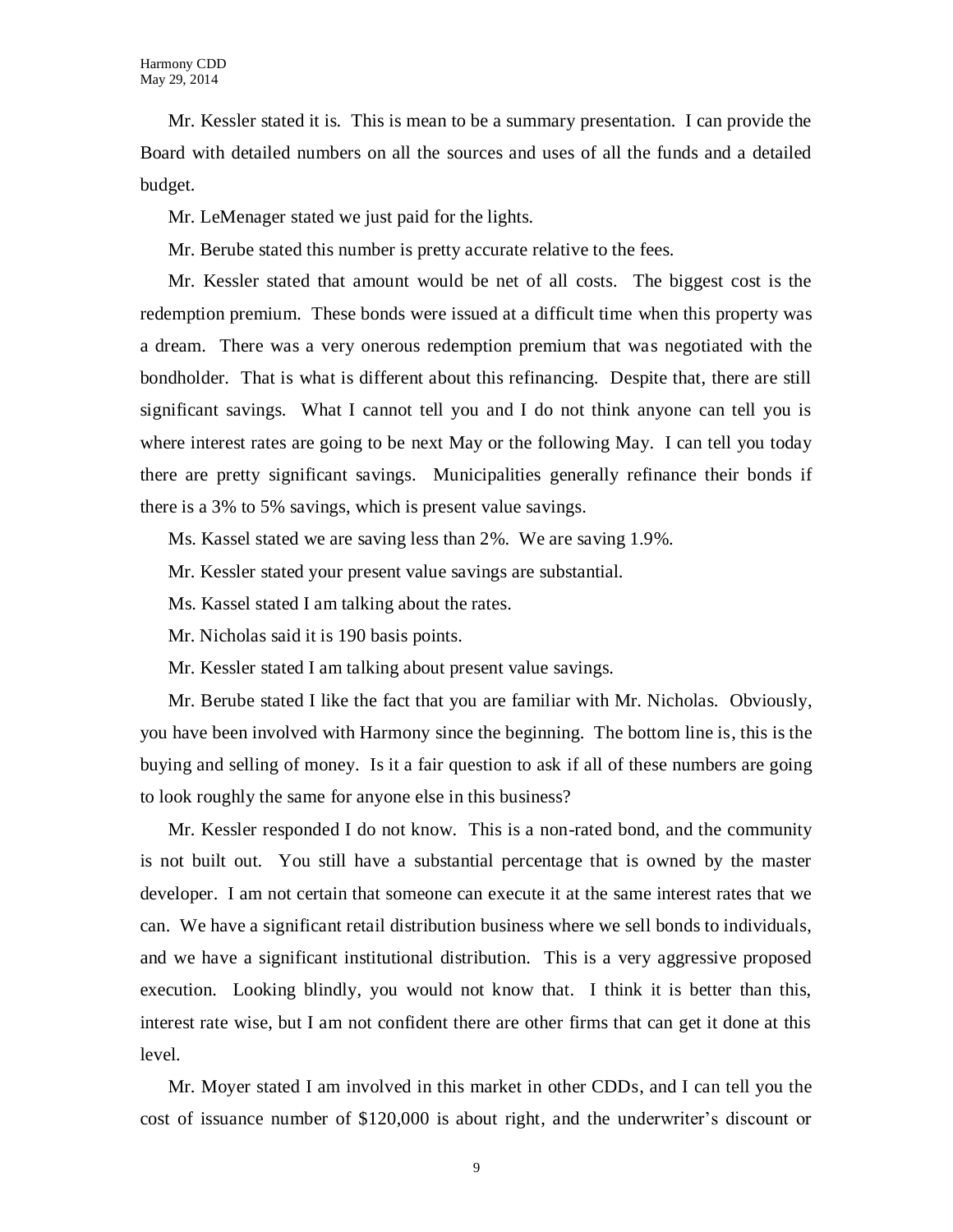spread is in the 2% range. Selling unrated development bonds is a niche market where there are not many players.

Ms. Kassel asked are you comfortable with this proposal?

Mr. Moyer responded I think the numbers Mr. Kessler put on the table are comparable to other firms.

Mr. Berube stated Mr. Walls works with bonds every day.

Mr. Walls stated I work with rated bonds. If we can make it happen and we are at the point where we can do this, why not save some money. I have been asking Mr. Moyer about this for a long time.

Mr. Berube stated we have been discussing street lights having a \$2 million obligation and here is an option of \$14 million. It seems like a no brainer to me. What is Mr. Qualls's experience with this?

Mr. Qualls responded my role is simply to issue an opinion that the District has done everything the District should do, and that is certainly the case. You do not want me to talk about the numbers. I defer to others who are more knowledgeable. However, I see no problems. Obviously, a lot of things have to happen.

Mr. Berube stated I understand. Mr. Boyd has been involved with the bonds.

Mr. Boyd stated it sounds like it makes sense.

Mr. Berube stated Mr. Kessler said it would take four weeks. Is that from tonight?

Mr. Kessler responded I recommend continuing this meeting for 10 days so we can come back to the Board with bond documents. We would get those documents approved, which would give us the ability to market the bonds and close in four weeks.

Mr. LeMenager asked what is our notice period to have another meeting?

Mr. Qualls responded you would continue this meeting, which has already been noticed, and the public has been put on notice by virtue of being here.

Mr. LeMenager stated at the end of the meeting, we would not adjourn the meeting. We would just continue the meeting.

Mr. Moyer stated that is correct.

Mr. Kessler stated we would have a bond resolution, trust indenture and a draft prospectus at the continued meeting.

Mr. Walls asked from a staff perspective, are you okay with moving forward that quickly? Is there something you need to look into?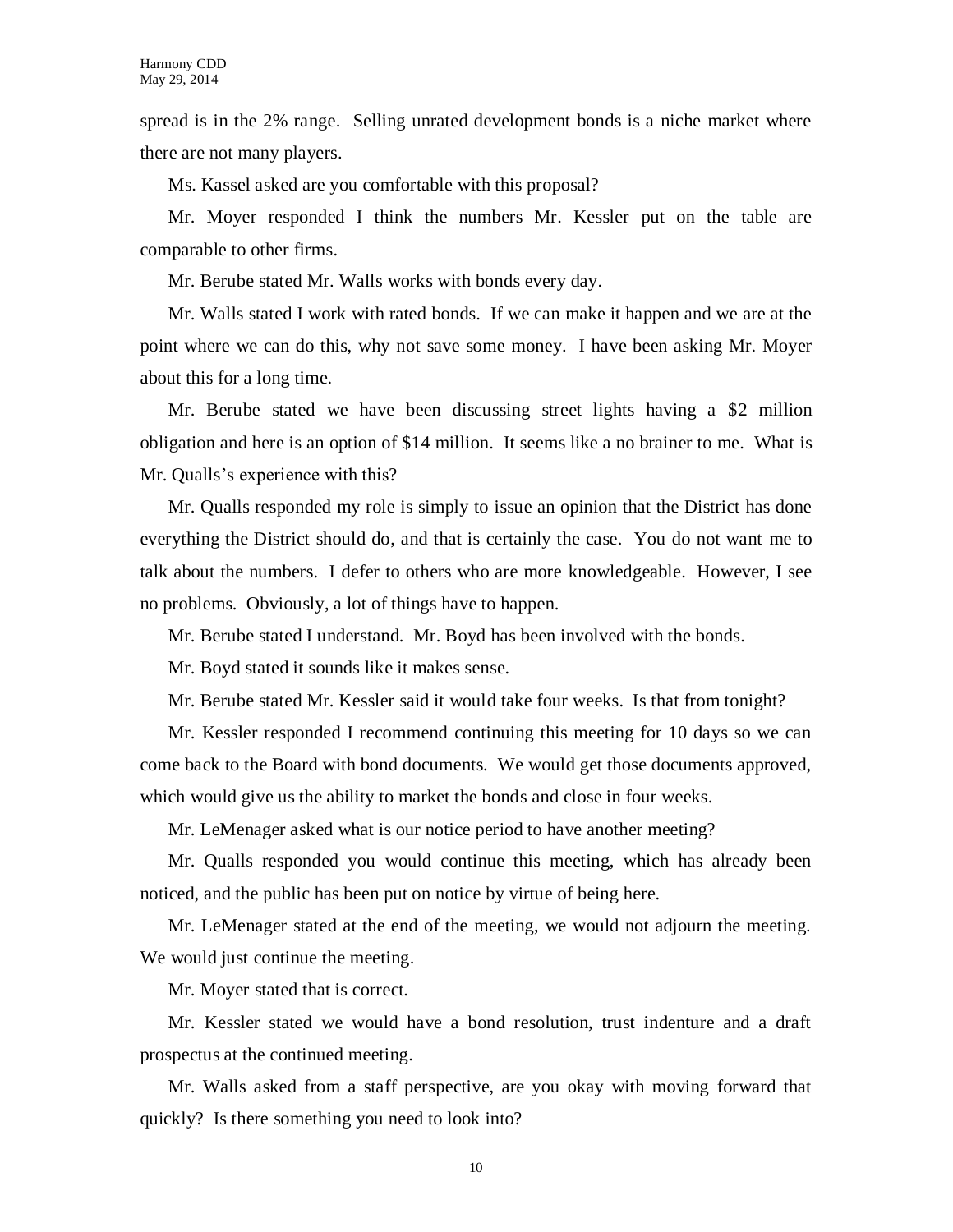Mr. Moyer responded no. This is essentially driven by the economics of the transaction. I think at this meeting that the Board should authorize retaining Mr. Mike Williams from Akerman Senterfitt as bond counsel for the District. He will be the one generating the documents you will be looking at when we reconvene the meeting, if that is your desire. Severn Trent handles your assessments and they will have to run a new assessment roll for the Board. If you are moving this to be closed in four weeks, you probably do not have time to find another assessment company, although there are companies that do that type of work. This is such a simple, basic transaction that you are going to have a new debt service number run against your assessment roll based upon the pro rata share each property already is currently paying. This is strictly mathematical.

Mr. Berube stated the real change this year to the assessment roll is \$175,000.

Mr. LeMenager stated I am all for doing this as quickly as possible so we can get it into the budget.

Mr. Walls stated the only risk I see is if you lock it in for 10 years.

Ms. Kassel stated if it goes lower, then we lose out.

Mr. Kessler stated we are in a long time of low interest rates. I am somewhat surprised that the 10-year and 30-year interest rates are where they are right now. Your next big benefit is once this community is 100% built out. When will unit 1 be built out?

Mr. Nicholas responded I will not put this on the record, but I can tell you the bondholder needs some added protection for an unrated issue like this. The hold period does not preclude an individual resident from prepaying their bond. You cannot legislate that. The freedom still exists within the home owner community. This is just strictly saying you are not going to beat 5.35% for the next decade. You are not really giving up a whole lot on an added 10 years of call protection. We would do a refinancing on the 2004 bonds tomorrow and give them 15 years of call protection if we could get these basis points.

Mr. Walls stated I am just putting that out there. I do not think the rates are going to go down.

Mr. Kessler stated if the community was 100% built out, this bond would be 4%. We could get it rated by the rating agencies and get bond insurance. However, it is still nonrated.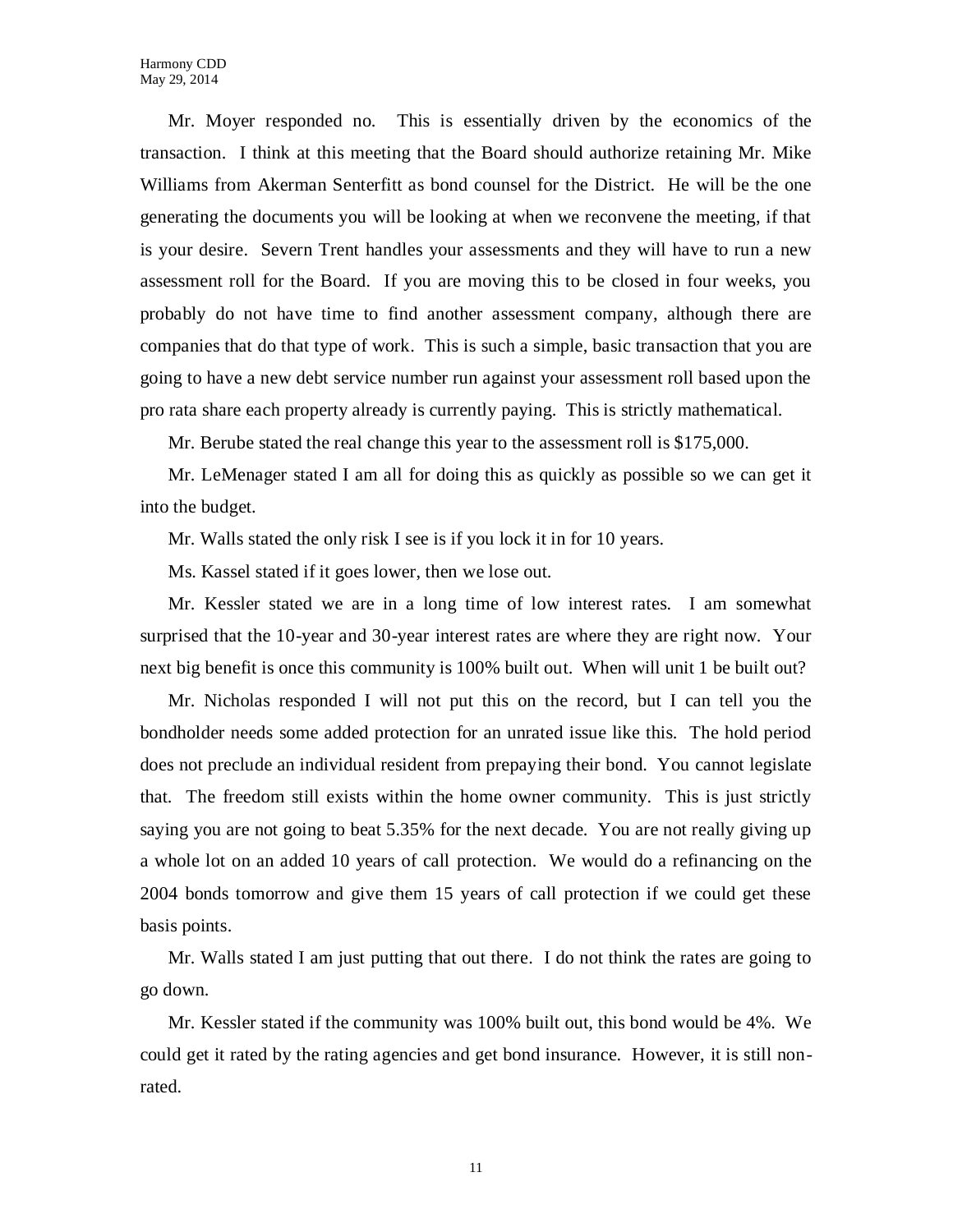Mr. LeMenager made a MOTION to accept the proposal from FMSbonds to refinance the 2001 bonds. Ms. Kassel seconded the motion.

Mr. Nicholas stated we need to get Mr. Williams and Ms. Alice Carlson in the loop fairly quickly with FMS and get the assessment roll and counsel clock started.

Mr. LeMenager asked will this go into effect for the November tax bill?

Mr. Moyer responded yes.

Upon VOICE VOTE, with all in favor, unanimous approval was given to accept the proposal from FMSbonds and proceed to refinance the 2001 bonds.

Mr. Nicholas stated I will coordinate with Mr. Moyer and schedule a date and communicate that to Mr. Kessler.

Mr. LeMenager stated we owe a big thank you to Mr. Nicholas. Great job.

## **B. Presentation from Toho Water Authority (Toho) on MIEX Plant Upgrade Progress**

Mr. Wheeler stated Mr. Nicholas asked me to come to the meeting tonight to give a briefing on where we are at with the water system in terms of the improvements. I have some good news. Since January, the water quality in terms of the disinfection byproducts, which was the main issue in terms of health, has been substantially below the disinfection by-products level. We are continuing to work with the MIEX system. The MIEX system started in August, 2013. Initially, the system worked as planned for several weeks, but then the system began to fail in the sense that the disinfection byproduct level stated to rise again. We had MIEX come back in and look at the system. They tried different improvements and determined it was caused by the level of sulfur within the water. The resin in the MIEX system removes both the hydrogen sulfide and the carbon, but it tended to remove sulfur first and the carbon second, which created sulfur bacteria growing on the resin, which inhibited the resin from taking out the carbon. They needed to figure some way to keep the sulfur bacteria from growing. They have been doing this back and forth and while we were doing that, we sent the residents a letter saying we were going back to using the chloramines because the resin that was highly effective in removing the sulfur. The sulfur is what was inhibiting the chloramines. Since we have been using the chloramines, the disinfection by-product level has been well below. In fact, the limit is 80 parts per billion, and we have been in the 20s and 30s.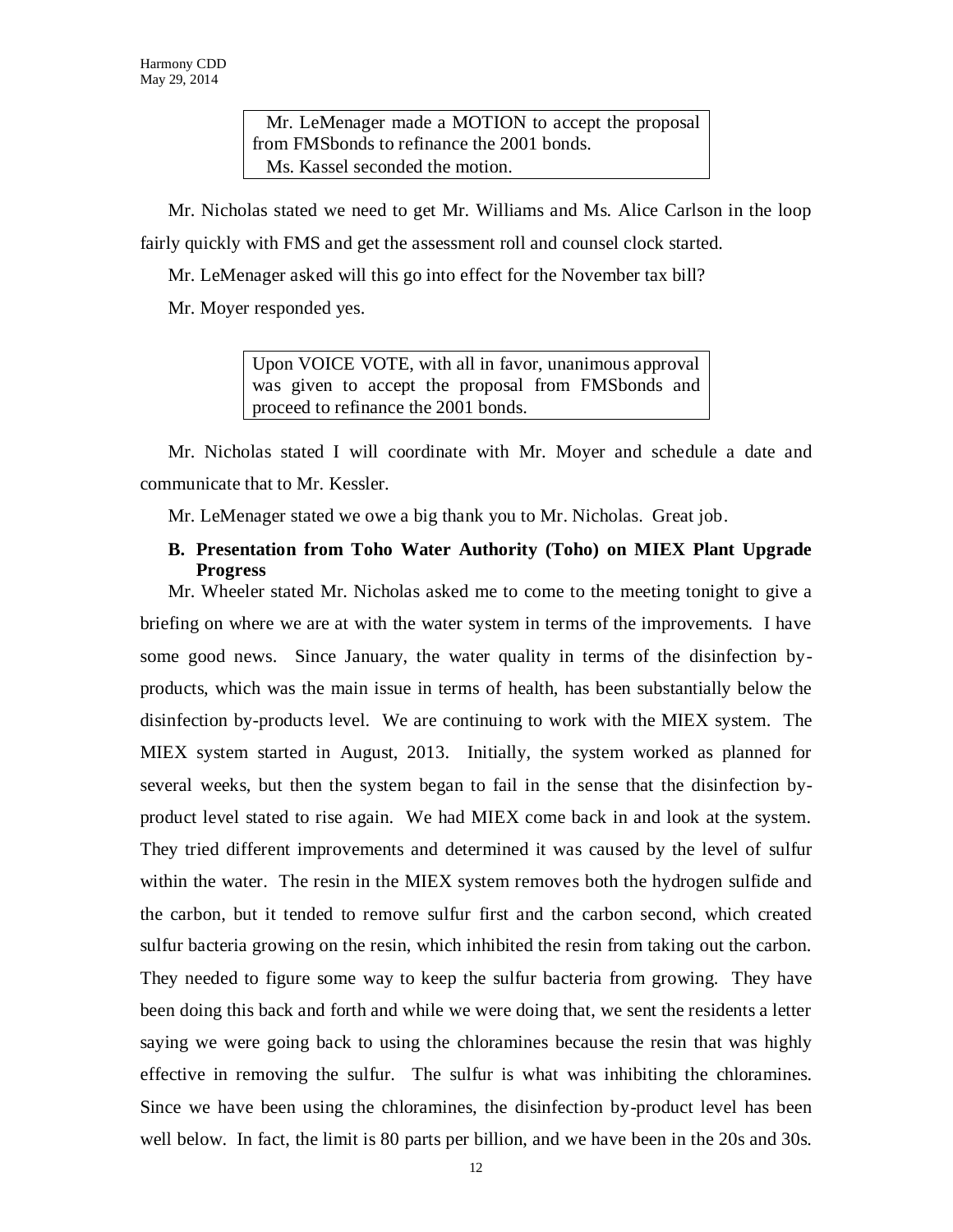Just recently in the last week MIEX, after testing and working back at their facility, has installed some improvements that they believe are going to inhibit the growth of the sulfur bacteria. In fact, this was started just last week. They removed the old resin and installed new resin and made some improvements with some chemical additions and aeration that is going to inhibit the growth of the sulfur bacteria. We are currently in the testing period. We will continue in this manner for 90 days. We are getting the quality of water that we need to get. We will watch and see if there are improvements. If there are, we will begin to phase out the chloramines. At the end of the day, if we cannot get the MIEX to fully remove the carbon out of the water, we know we have a system that works now with the combination of the MIEX and chloramines. We would like to get back to the free chlorine.

Mr. Berube stated right now the resin has been changed and we do not have any bacteria buildup. Is it safe to presume the water coming out of the tap today is in compliance with both standards?

Mr. Wheeler responded yes. It has been since the first of the year. Like I said, we want to get away from the chloramines and use MIEX. In testing, they believe they can get the MIEX system to remove both the carbon and the sulfur so we can get away from the chloramines and get back to the free chlorine. I heard from a resident relative to us still doing the flushing. When we tell people they should not irrigate at certain times, they do not like to be told not to irrigate when we are flushing water. We are doing that because we have to keep the water fresh from a health standpoint. We would like to do that, but that is costing us to treat the water. If we get back to the free chlorine, we can cut that back down also at the same time.

Mr. Berube stated in reality, the system is improving. We had some bumps in the road since the new plant was installed. Right now, you are on fairly steady ground that good water is going to continue. We will continue to test as we have for the past several years to make sure we are maintaining water quality.

Mr. Wheeler stated yes. We had a performance guarantee with the manufacturer of the MIEX system, so everything they have done has not cost us. Their requirement in terms of producing the clear water is that they guarantee they can produce this quality of water. To their credit, they have long gone past where they are making any money on this project. However, if you are in this type of business, your reputation is also your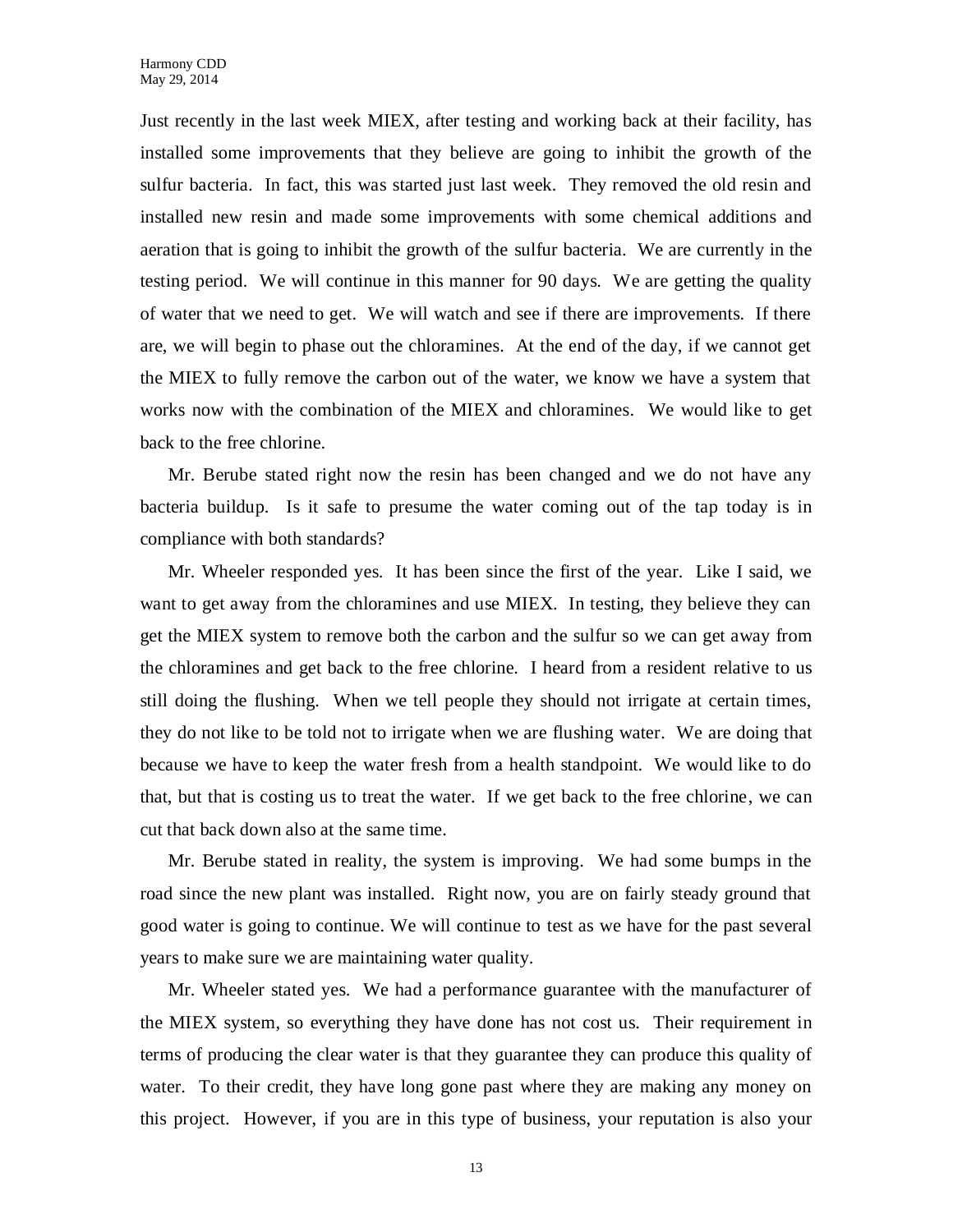business. If they are not successful here, their competitors will say to talk to Toho about Harmony if MIEX was successful. From their standpoint, they need to make this work.

Mr. Berube stated you spent enough money. It is good they are standing behind it.

Ms. Kassel asked what is your estimated timetable for assessing whether or not this new resin will work so you can get rid of the chloramines?

Mr. Wheeler responded 90 days. When they were working on MIEX previously, within 30 days, we began to see the deterioration. I suggested waiting 90 days to give it enough time, and if, at the end of 90 days, everything seems stable, we will start to feel comfortable that they have, in fact, solved the sulfur bacteria problem. If we start to see during the 90-day period a gradual increase in the disinfection by-product level of which we are measuring the carbon removal right now, then that will tell us they have not solved the problem. That 90-day window is our timetable.

Mr. Walls asked did the clock start already?

Mr. Wheeler responded yes. They kicked up the new improvements last week.

Mr. Berube stated realistically by September or October, we will know if this worked or not.

Mr. Wheeler stated that is correct. We know before then. If things start to go south, then we will be able to tell it did not work.

Ms. Kassel asked at the end of the 90-day period, do you expect to end the flushing?

Mr. Wheeler responded one step at a time. We want to go from removing the chloramines and go back to the free chlorine and test the water. You want to be successful at one thing at a time, as opposed to stopping everything at one time. The idea would be to stop the chloramines, go back to the chlorine, test the water to make sure it is stable, and then taper back on the flushing. We will do things in an incremental period of time.

Mr. Berube stated if they stop flushing, some ponds may go dry.

Mr. Wheeler stated it will be during the rainy season, so hopefully you will not have that problem.

A Resident stated my water smells so bad that not even my dog wants to drink it.

Mr. Wheeler asked how would you describe the smell?

The Resident responded like sewer water.

14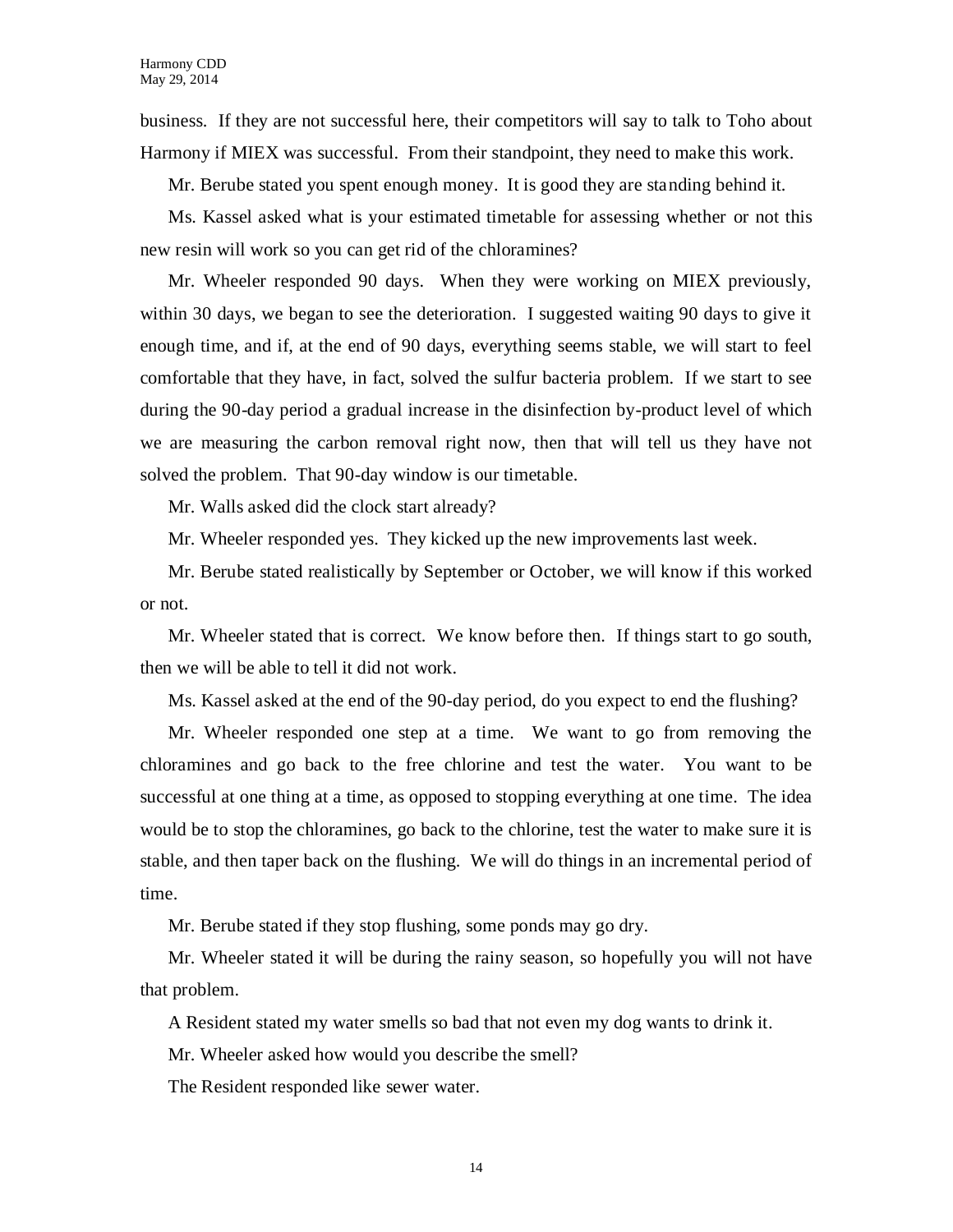Mr. Berube stated I noticed that several times in the last few months. It is not all the time. It is intermittent. It happens more on the hot side, which is typical because of what goes on inside the water heater. My wife complains about the smell of the water in the sink all the time. It seems when the water goes down in the kitchen sink, that initial blast comes out probably from the water that sits in the trap and the disposal. It probably has some sort of chemical reaction when the new water goes in; it smells like sewer water. I do not think it is the new water coming out of the tap. I think it is because there is some water in the drain. When the hot water is on, it has more odor because I have not drained the water. I believe that is what this resident is talking about. It probably has to do with the bacteria buildup. I am sure that does not help with the smell.

Mr. Wheeler stated we did a complete flush of the system in the middle of April because we found under the previous system we were using, the chlorine killed off the hydrogen sulfide and a deposit of sulfur went into the water lines. During the month of April, we received calls from residents regarding coloration and turbidity in the water. Unbeknownst to us, the fire department was out messing with the fire hydrants, so we went to find out what was going on. We determined that we would flush out the entire system, and we saw tags left by the fire department when they flushed out the hydrants, which probably stirred up the sediment. It was probably a good thing in the long run because we ended up being out here a week to two weeks until we completely flushed most of the sediment that had accumulated in the system. Some of it could have been leftover from construction. It would be good if we could get some of the residents' addresses so we could check it out in terms of where the houses are located and determine how we are flushing the system and keeping it fresh.

Mr. Nicholas stated if anyone wants to give their name and address, I will provide it to Toho.

The Resident asked why can we not get our water from St. Cloud?

Mr. Berube responded because it would cost millions of dollars to get that pipe down the road.

The Resident stated I do not think anyone wants to drink smelly water.

Mr. Berube stated the bottom line is, they bought the same treatment plant that St. Cloud has. Once they work out the details, you will have the same water as St. Cloud.

The Resident stated we have been complaining forever and nothing has been done.

15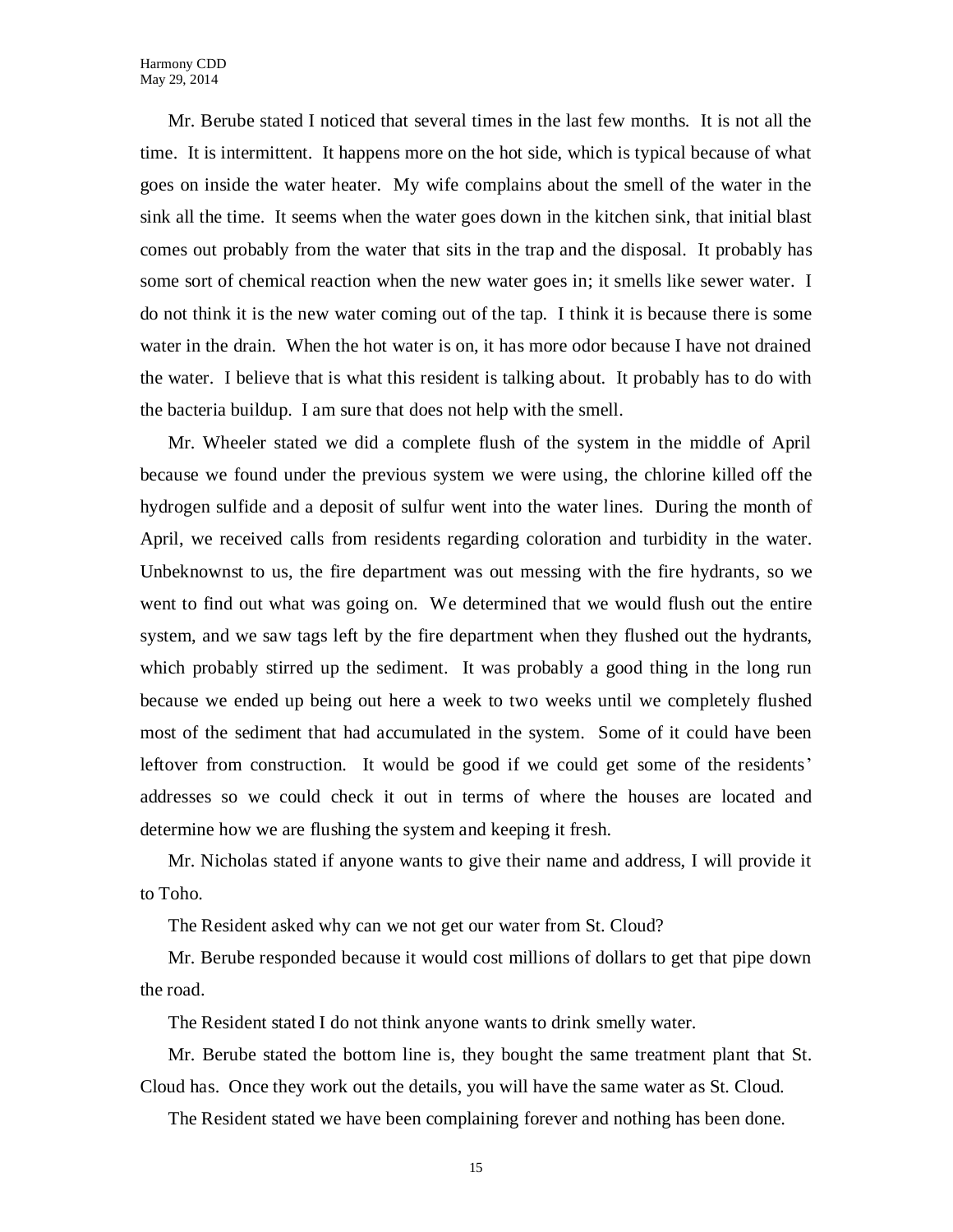Mr. Wheeler stated I know it has not reached a satisfactory level, but a lot has been done. There has been a lot of effort and a lot of money spent by us.

The Resident asked can we drink this water safely?

Mr. Wheeler responded yes. The water meets all of the health requirements. The water may not smell good or taste good, but it is not a health issue. It is most likely the sulfur compounds in the water, but that is not a health issue.

The Resident stated we need good water.

Mr. Wheeler stated I understand.

Mr. Berube stated it has been a long road with Toho. They have been very cooperative. When I came here 10 years ago, the water was literately greenish yellow, and you did want to get near it. It was pretty bad. It has improved dramatically. They spent nearly \$2 million on the new plant across the street to improve the water. There used to be meetings like this on a quarterly basis here with people who wanted to grab Mr. Wheeler by the neck. I agree with you that the water is not perfect now, but it is 50 times better than it was two years ago. It is a slow road and there is a little bit of science behind it. I really believe they are getting close to good, solid, high-quality water coming out of the tap every day.

The Resident stated we hope so and we will wait patiently for that day.

## **FIFTH ORDER OF BUSINESS Subcontractor Reports**

## **A. Aquatic Plant Maintenance – Bio-Tech Consulting**

The monthly aquatic plant maintenance report is contained in the agenda package and is available for public review in the District Office during normal business hours.

## **B. Landscaping – Davey Tree**

## **i. Monthly Highlight Report**

The monthly landscape maintenance report is contained in the agenda package and is available for public review in the District Office during normal business hours.

Mr. Rinard stated we made mention in the summary that some sod in the center of the dog park was tested. The test results came back clear. We planned on having the sod patching completed by the Board meeting, but it was delayed until next week.

## **ii. Planting Enhancements**

Mr. Rinard stated Ms. Kassel and I met and talked about enhancing Indiangrass, Sundrop, Schoolhouse turnabout, and Harmony Square. Indiangrass is complete. Schoolhouse is complete, but I would like to do one modification as there is a gap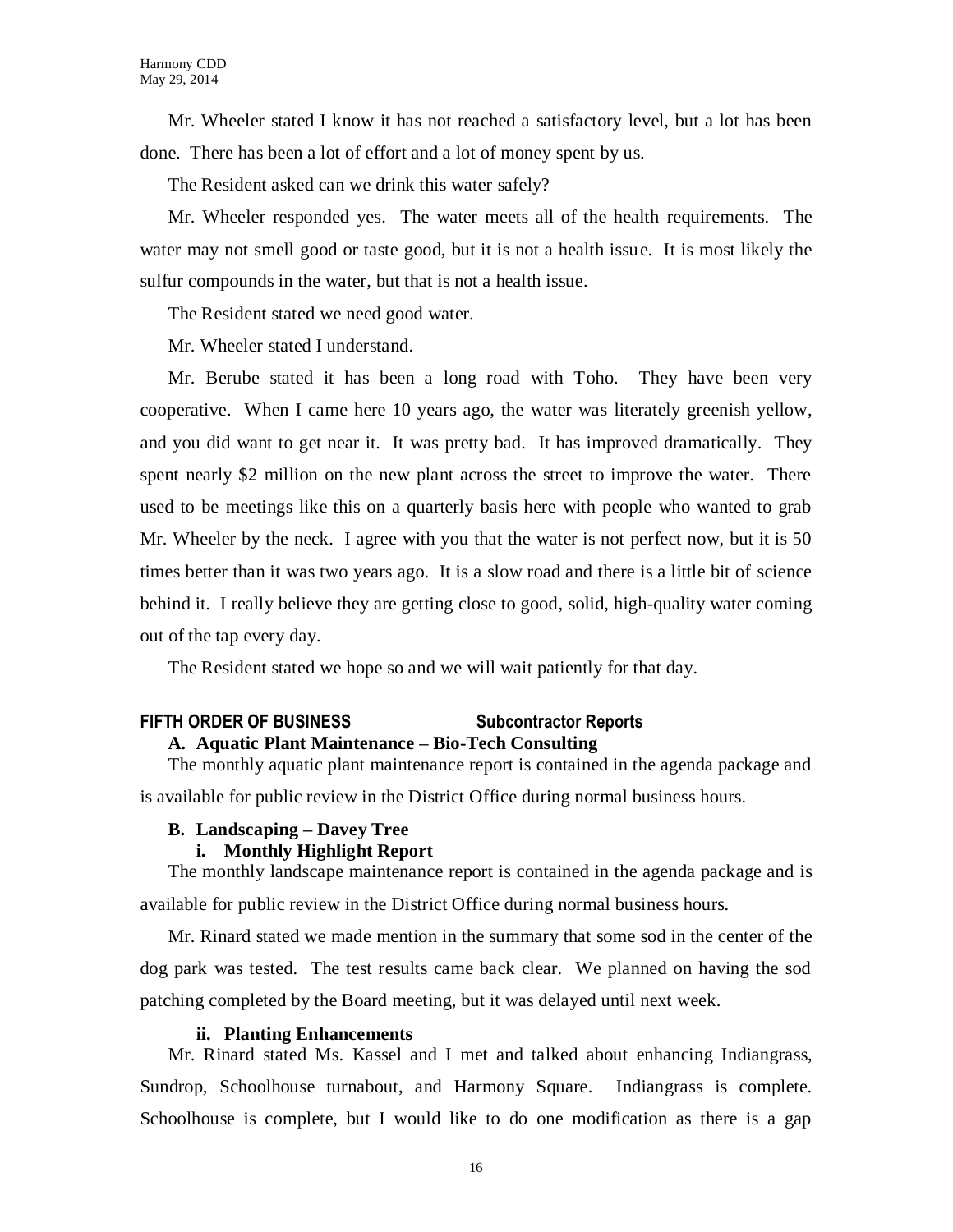between the existing plant material and the curb area on the northeast quadrant of that circle. In talking with Mr. Haskett as to the reason for the gap, historically this area has had trucks running over the plant material. Instead of replacing the plant material we originally thought about, I would like to install a strip of sod to widen the area out. Narrow strips of sod over time typically do not last very long because of line trimmers versus mowers as far as the maintenance. We can do this in conjunction with the sod repair next week at the dog park if the Board agrees.

Ms. Kassel asked are you proposing to remove any plant material or simply add sod?

Mr. Rinard responded I think we need to look at going up a foot or so into the existing bed so we can get the width we are looking for. It is not a uniform shape in terms of making those connections from one end to the other. It narrows, widens, and narrows back down. There probably would be some removal.

Ms. Kassel stated I will take a look. They have been working on a number of areas, and as of this morning, they were still working on the town square. Sundrop is not yet complete and still in process.

Mr. Berube asked are we 50% complete in all four areas?

Mr. Rinard responded we are farther along than that.

Ms. Kassel stated we are probably 70% complete.

Mr. Rinard stated in part of the square, there are a couple of areas we are holding back on because of the tree situation. All of the other areas for the square, the plant material is in and they have some touch-up work to complete tomorrow. That will be completed and then they will move right into Sundrop. I expect Sundrop to be completed no later than Monday afternoon. We are very close.

#### **iii. Tree Issues**

Mr. Rinard stated relative to the trees in the square, I provided a chronology beginning with the discovery of the first two trees and then a third one as to where things have gone. That chronology went up until about two weeks ago. Since that time, we had additional individuals out taking additional samples. In particular was Dr. Stephanie Bledsoe who runs PHC Professionals, which is a diagnosis and consulting group. We also submitted samples to Dr. Adam Palmatier in Homestead who is with the University of Florida. That is subsequent to the original samples we sent to Dr. Jason Smith at the University of Florida. He was initially recommended because of the speed with which these trees declined. They literally declined overnight. There is a study that Dr. Smith is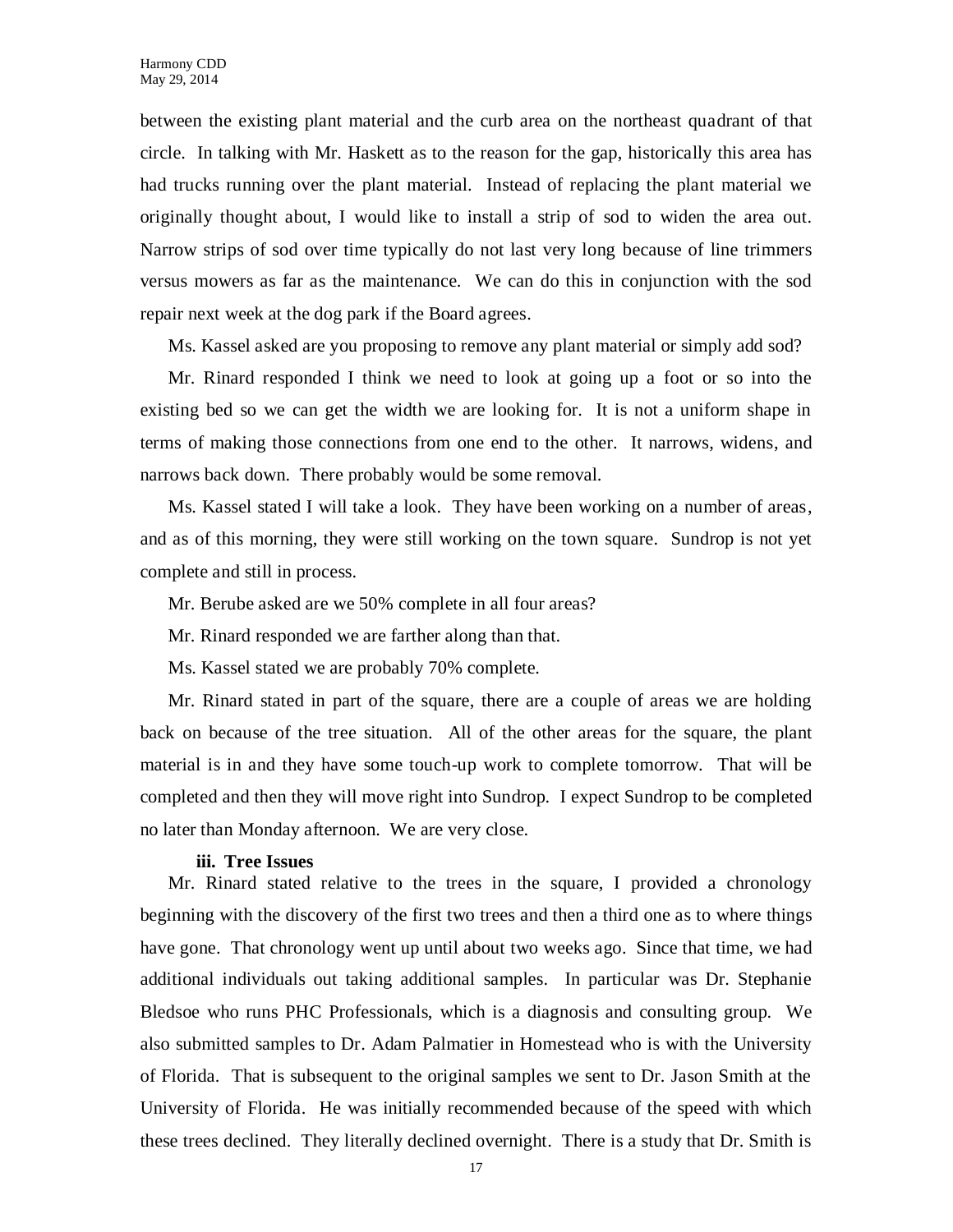heading on sudden oak disease. Because of the timeline and the rapidity with which these trees declined, we targeted him initially. However, he was not able to pull cultures and find anything with the samples we sent. Those samples were foliar tip branches on medium-size branches and some root sampling, as well. That did not answer any questions, and there is obviously something going on. We evaluated from an external standpoint as well as to whether or not there are any circumstances that might be affecting those. Where the chronology stops, I have had conversations with Orange County Extension Office and Osceola County Extension Office. We brought Dr. Bledsoe down for a field visit. She took additional samples. That same week, we dropped the two original trees but held onto trunk sampling. We showed those to her and she saw some vascular discoloration. She took those, trying to pull cultures, and as of two days ago, she has had no success. As of yesterday afternoon, there is some hope and we are cautiously optimistic. She is starting to see growth from the cultures she has done. We still need more time to identify the disease. In the meantime, a lot of the people I spoke to seem to think that general stress and all of the different factors the trees have gone through over the years caused the decline. That is hard to sell, rationalize, and accept. There has to be something happening. One thing that is common with trees planted at the same time is they likely came from the same supplier. There could be something in the ground that we have not discovered yet that helps lead us to what the problem and solution are. I would like to remove the third tree in the square. But I want to do it carefully because I want to pull the root ball out. One of the things I am looking for is to see whether or not there is any girdling of the roots and if there are any indicators. I want to do that in timing with my regional advisor so he can be here and physically inspect it. We will take pictures and document it and proceed from there. In the meantime, hopefully the cultures continue to develop and once they get to sporification, then there are some additional processes they can start identifying what pathogen is internal. I do not have anything definite, but it looks like we may have something in the process.

Ms. Kassel asked have any other trees been affected?

Mr. Rinard responded no, we have not seen anything. Within the same area, there are a couple of trees with some small minor browning, but it looks like those are just caused by tip break. I have not seen any additional discoloration. However, in talking with Ms. Celeste White with Orange County and Ms. Jessica Sullivan with Osceola County, they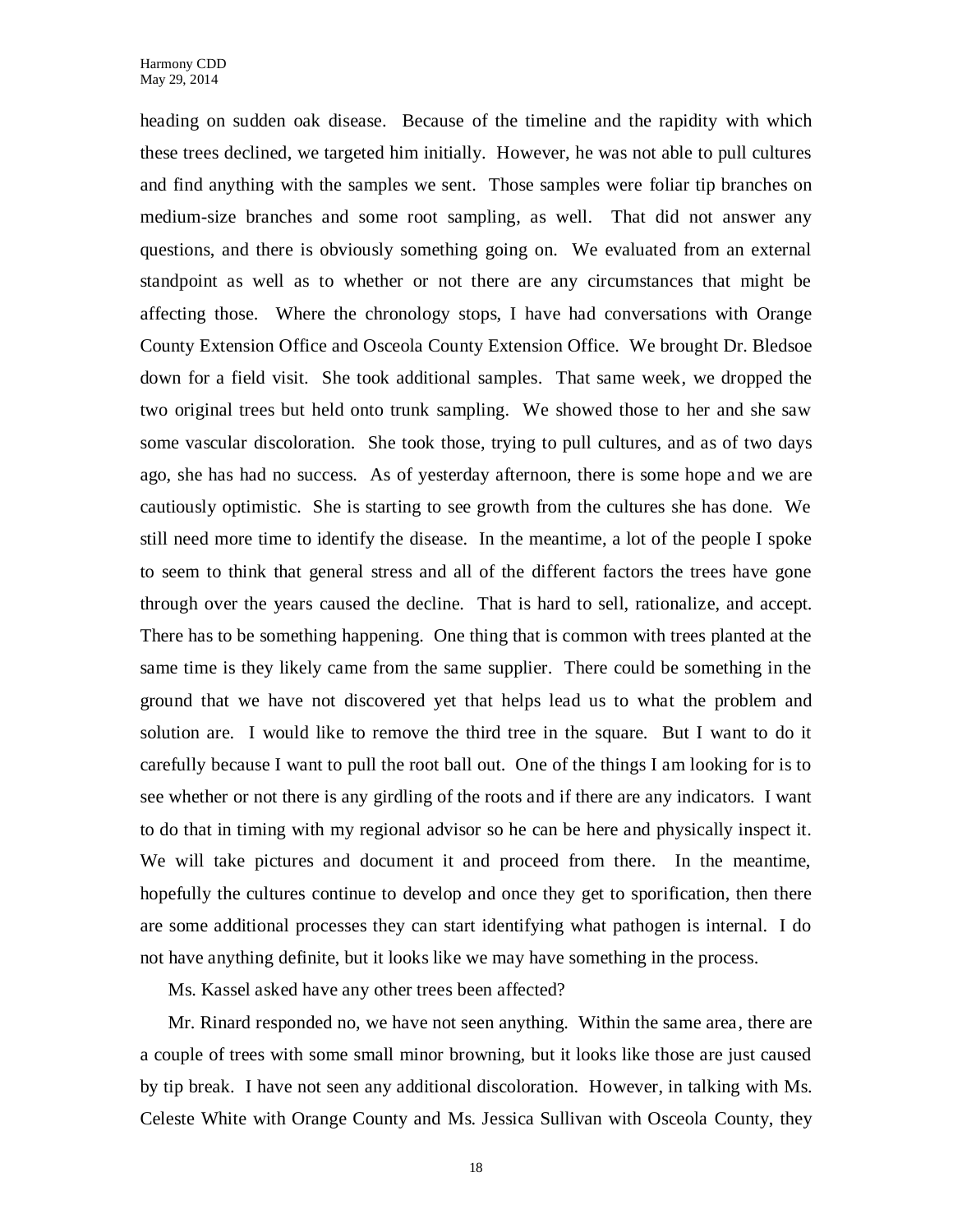have seen and have cases that they have dealt with. Because of resources, lack of funding, and lack of desire, they never carried it beyond where we are with what we are doing. There has never been anything definitive that says what is going on relative to the sudden oak. It is not likely that it is sudden oak or has anything to do with it because one of the factors with sudden oak and its ability to do what it does is relative to temperatures. The general thinking among the community of scientists and experts is that it is too humid in our area for us to even experience that. That is where we are right now.

Mr. Moyer asked what type of oak tree is it?

Mr. Rinard responded all three are laurel oaks.

Mr. Moyer stated that is interesting.

Mr. Rinard stated I would like to pursue removing that oak tree.

Mr. Berube stated you are the expert so we will go with whatever you recommend.

Ms. Kassel stated the sooner, the better.

Mr. Rinard stated my regional advisor is in town next week, and I have already given him a heads up.

Mr. Berube asked are they going to bring the tree truck in?

Mr. Rinard responded no. This will be a loader and we will cut around the root system, dig it out, excavate to the base of the root system, and pull it up.

Mr. Berube stated do what you have to do. We have to save the trees.

#### **iv. Discussion of Fairy Rings**

Mr. Rinard stated in the Bermuda turf on the soccer field, there is a fairy ring. It is basically a result of organic material. One of the best ways to combat it is to keep the color and try to blend it in. We did a 46-0-0 application and the color has come in. We need time. Sometimes the chemicals work and sometimes they do not. It depends on the type of fairy ring it is. There are three different types.

Ms. Kassel asked are most of the open fairy rings non-poisonous?

Mr. Rinard responded yes, as far as toxicity is concerned. If any mushrooms are present, we would do a physical removal so the kids are not tempted to touch them.

Ms. Kassel stated it is not going to hurt them.

Mr. Rinard stated no, it is not.

Mr. Berube stated that could be a slippery slope sometimes if you get the bad ones to pop up.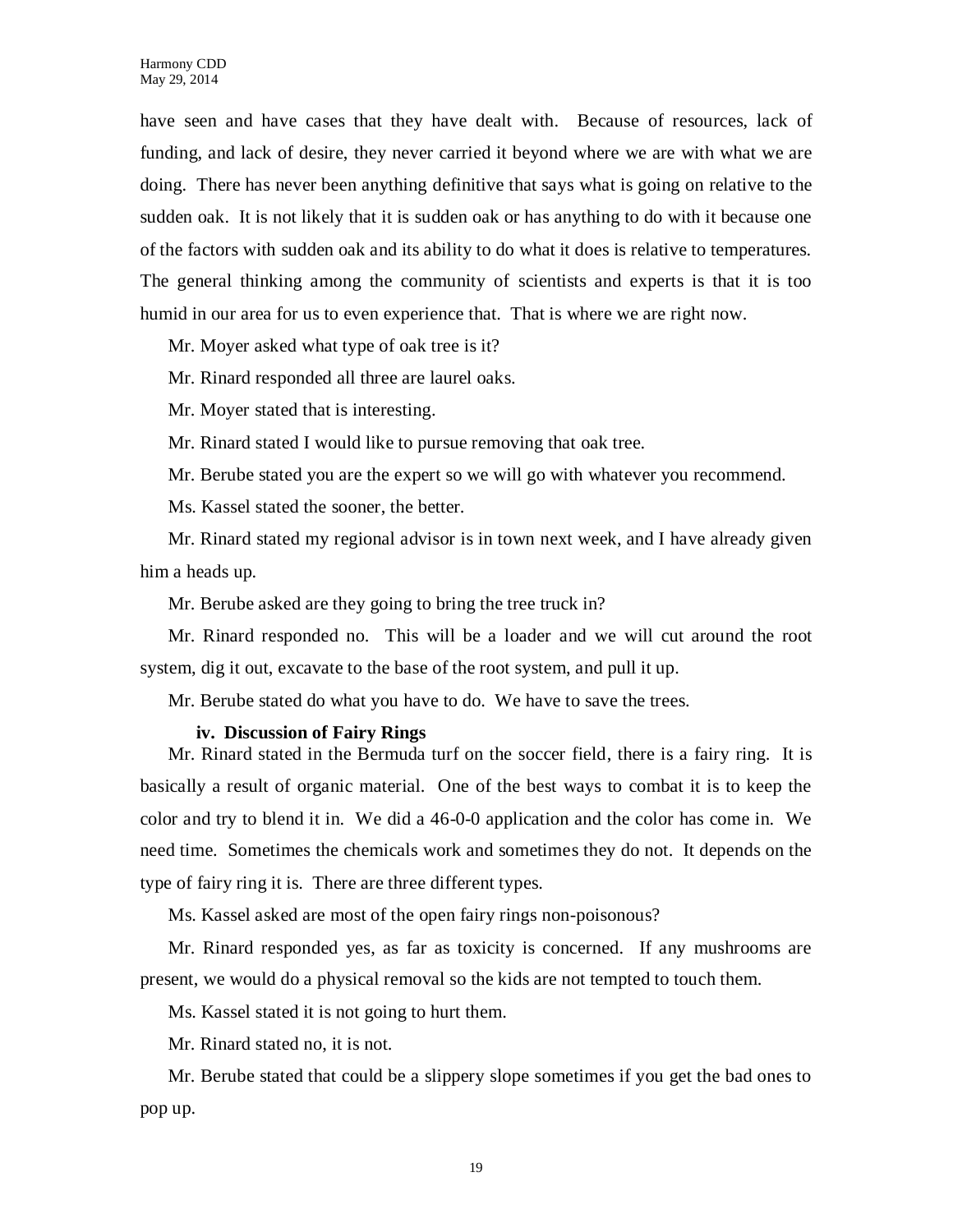#### **v. Davey Tree Contract Renewal**

Mr. Berube stated we are into budget season, as you know. We will probably schedule a budget workshop for next month. This is coincidentally a renewal year for Davey, and I presume you want to review your contract.

Mr. Rinard stated yes.

Mr. Berube stated I believe you want to stick with your 2% increase, which is contracted.

Mr. Rinard stated yes.

Mr. Berube stated now we have this \$25,956 increase for Neighborhood H-1. Your current contract covers just under 100 acres and is worth about \$400,000. That is about \$4,000 per acre, per year. Neighborhood H-1 is 3.22 acres, according to information I was provided. At \$4,000 per acre, per year, times three, that is \$12,800. What did I miss? We have a proposal for \$25,956 for what appears to be very similar landscaping as the rest of the community. Why does it cost double?

Mr. Rinard responded we are working off today's prices versus the prices submitted almost two years ago. I also have had conversations with Mr. Haskett recently regarding the same question. I have some flexibility with the number, but we are also off as far as my number and the square footage of coverage.

Mr. Berube asked what do you mean?

Mr. Rinard responded we are off by about 1.5 to 2 acres total.

Mr. Haskett stated the number that was provided—3.22 acres—was the new acreage amount including H-1 and tract N. However, a lot of the new landscaping that will be additional responsibility was put on the existing tract. Therefore, it did not show up in the new acreage because it was part of the old acreage. That number is slightly off.

Mr. Berube asked has this already been a maintained area under their contract?

Mr. Haskett responded the berm that is along U.S. Hwy 192 was added with additional material for the buffer that is required.

Mr. Berube stated so H-1 is not really 3.22 acres. It is five acres. Mr. Rinard said it is about 1.5 acres off. If we add 1.5 to 3.22 and round it up, that is 5 acres.

Mr. Walls stated but H-1 is 3.22 acres.

Mr. Haskett stated that is correct.

Mr. Walls stated we added landscaping to what we already had outside of H-1.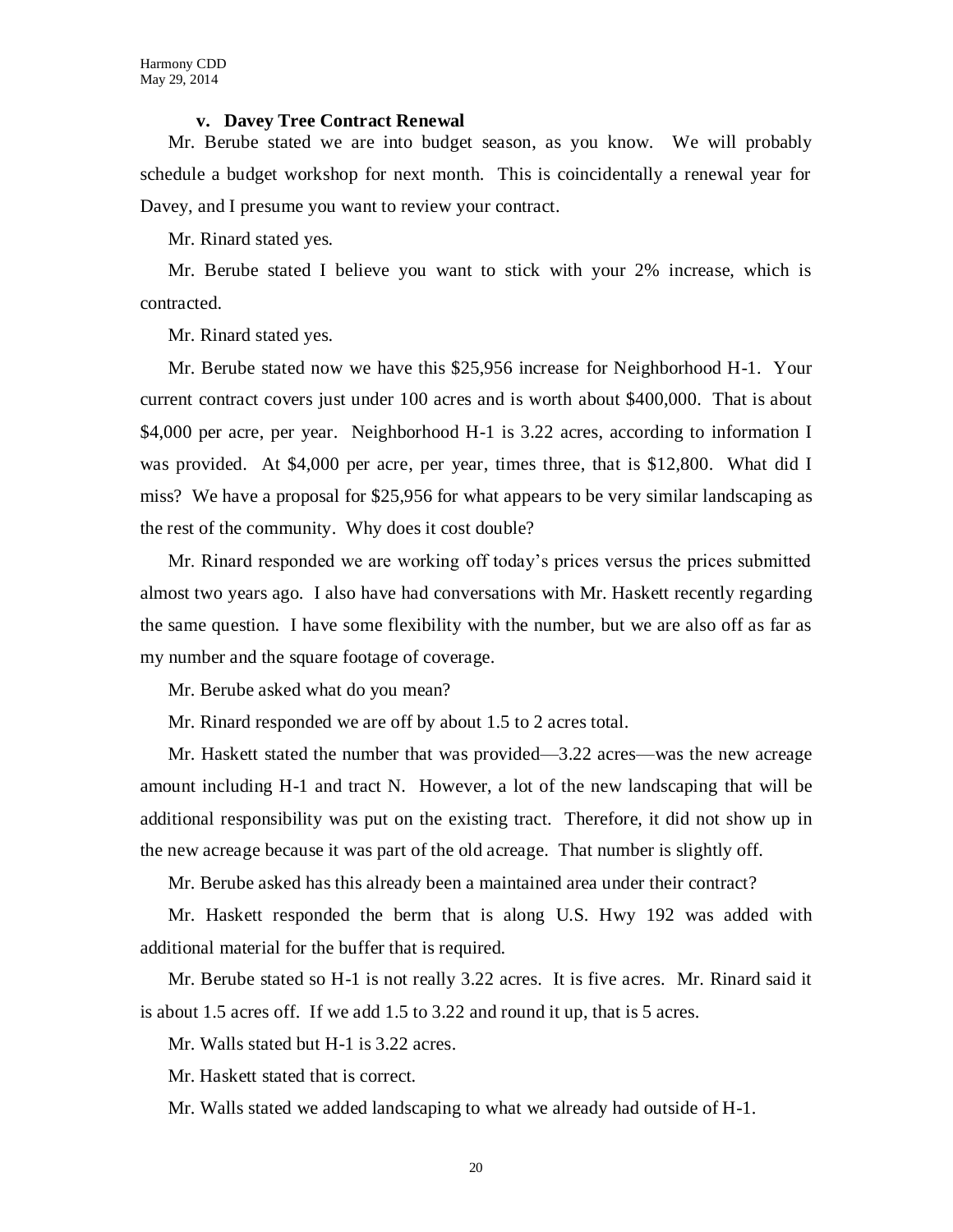Mr. Berube stated I understand that. He says we are adding 1.5 acres of maintenance area. Is that correct? It has already being maintained.

Mr. Rinard stated no. The areas in the calculations are additional to what was part of the landscaping that was completed. You have additional bedding areas, plant material, trees, sod, and ponds to maintain. That is all part of the calculation.

Mr. LeMenager stated I think this is solvable because they do a lot of different things. You cannot just take \$400,000 and divide it by 100 to come up with a per-acre cost.

Mr. Berube stated we need to have some basis.

Mr. LeMenager stated yes, but what Mr. Rinard is saying is, he has more details. All he has to do is give us a more itemized proposal.

Mr. Rinard stated I will.

Mr. LeMenager stated clearly, it costs more to take care of flower beds than to mow lawns, which is easy. I am guessing a lot of the 100 acres is like what is in front of my house, which is one giant park.

Mr. Berube stated the landscaping in H-1 essentially reflects the rest of the community. That is why I was asking if something was different in H-1 that I do not understand. Significantly, it is not. It looks the same. We have swings and mulch underneath. We have trees and St. Augustine sod. I think the acre-per-year number is fairly accurate. When you are dealing with \$400,000, you have a lot of different things built into it. I am not arguing with \$400,000. Presuming we have 5 acres, do you want to stick with \$25,000? Make me happy. We have to go through our budget process soon.

Mr. Rinard asked what kind of timeline do you need to know?

Mr. Berube responded tonight.

Ms. Kassel stated I think he has to go back to his supervisor.

Mr. Berube stated no, he does not. He knows what he is going to do.

Mr. Rinard stated obviously, I am not going to sacrifice \$400,000.

Mr. Berube stated I am not saying you should. I just want to understand how we arrived at this. It is vastly different from what I expected.

Mr. Rinard stated I think we are on different pages as far as the areas and what is covered. I do not have a problem reviewing the number and making an adjustment and passing that information along. I just need an opportunity to sit down and look at it.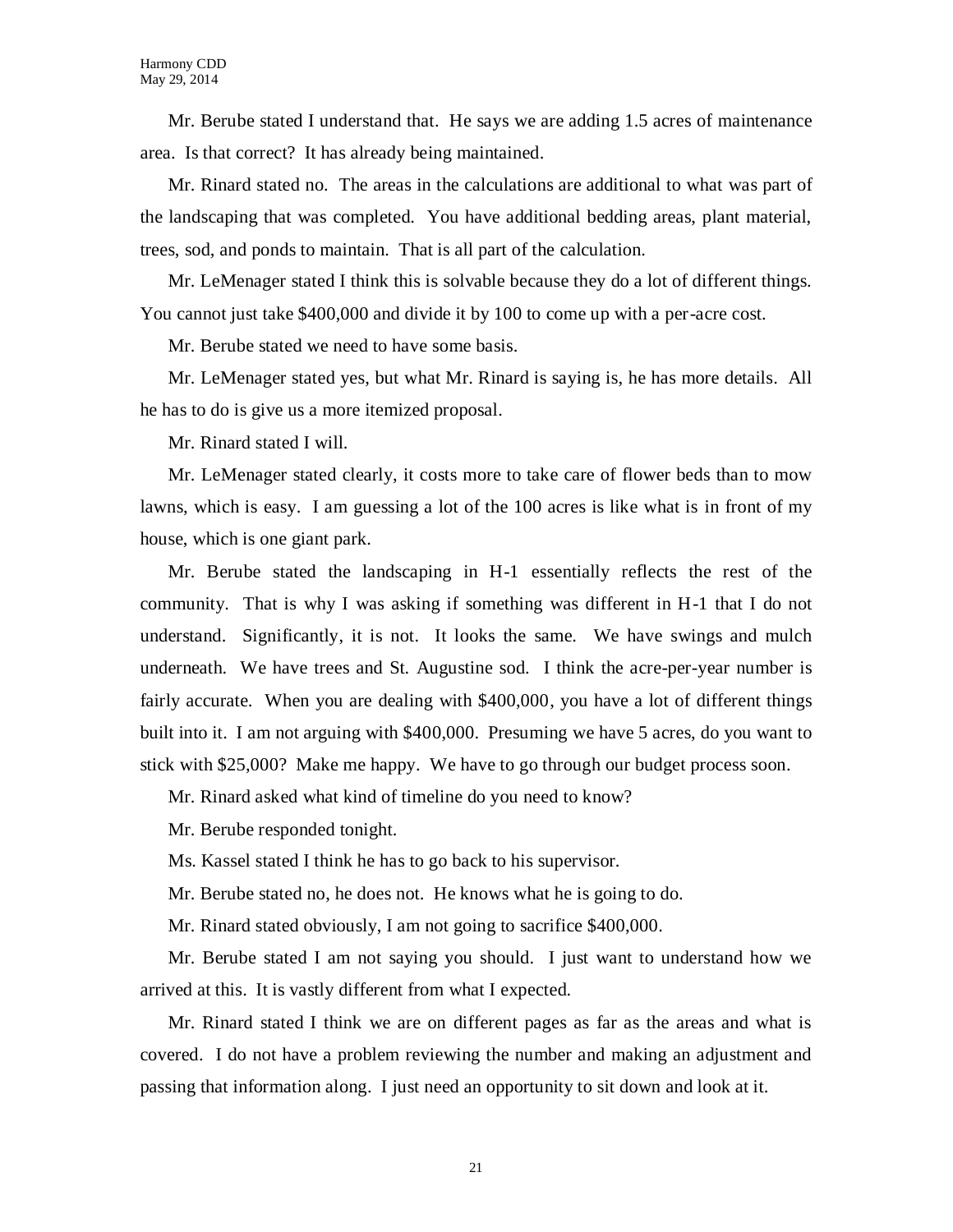Mr. LeMenager stated give us an itemized proposal on how you came up with that number. I am all for it.

Ms. Kassel stated you should provide it to us before the meeting. If we have a continuance, we may have time to review it at the continued meeting.

Mr. Berube stated we are going to have a budget workshop at the end of June.

Mr. Rinard stated I can have this to you the first of next week. Is there anything else?

Mr. Berube responded I do not think so. Thank you for coming. It is always a pleasure to see you because you work with us.

Mr. Rinard stated it is a pleasure to be able to work with you.

Mr. Haskett stated until you work out the budget numbers, that area needs to be maintained.

Mr. Berube stated I was going to ask him to calculate that number so he absorbs it now and that we not start it until October.

Mr. Rinard stated I will take that into consideration.

Mr. Berube stated then we can have a nice clean start.

Mr. Walls stated I would suggest Mr. Rinard provide a reasonable proposal.

Mr. Nicholas asked what was the resolution?

Ms. Kassel responded the resolution is we are going to get a new number, he does the work, and he bills us at the agreed-upon new number when we agree upon it.

Mr. Nicholas stated that area needs to be maintained. Plant material is growing and it is raining.

Mr. Berube stated we do not need to maintain it because it is not ours yet.

Mr. Nicholas stated the resolution is the tidiness factor.

Mr. Berube stated between now and 10 days is not going to make a difference.

Mr. Walls asked does the CDD own that land?

Mr. Nicholas responded yes.

Mr. Qualls stated there was a dedication approved back in October.

Mr. LeMenager asked who is the builder?

Mr. Nicholas responded that is not public information just yet. There is no contract on it.

Mr. Haskett stated we will get it addressed.

22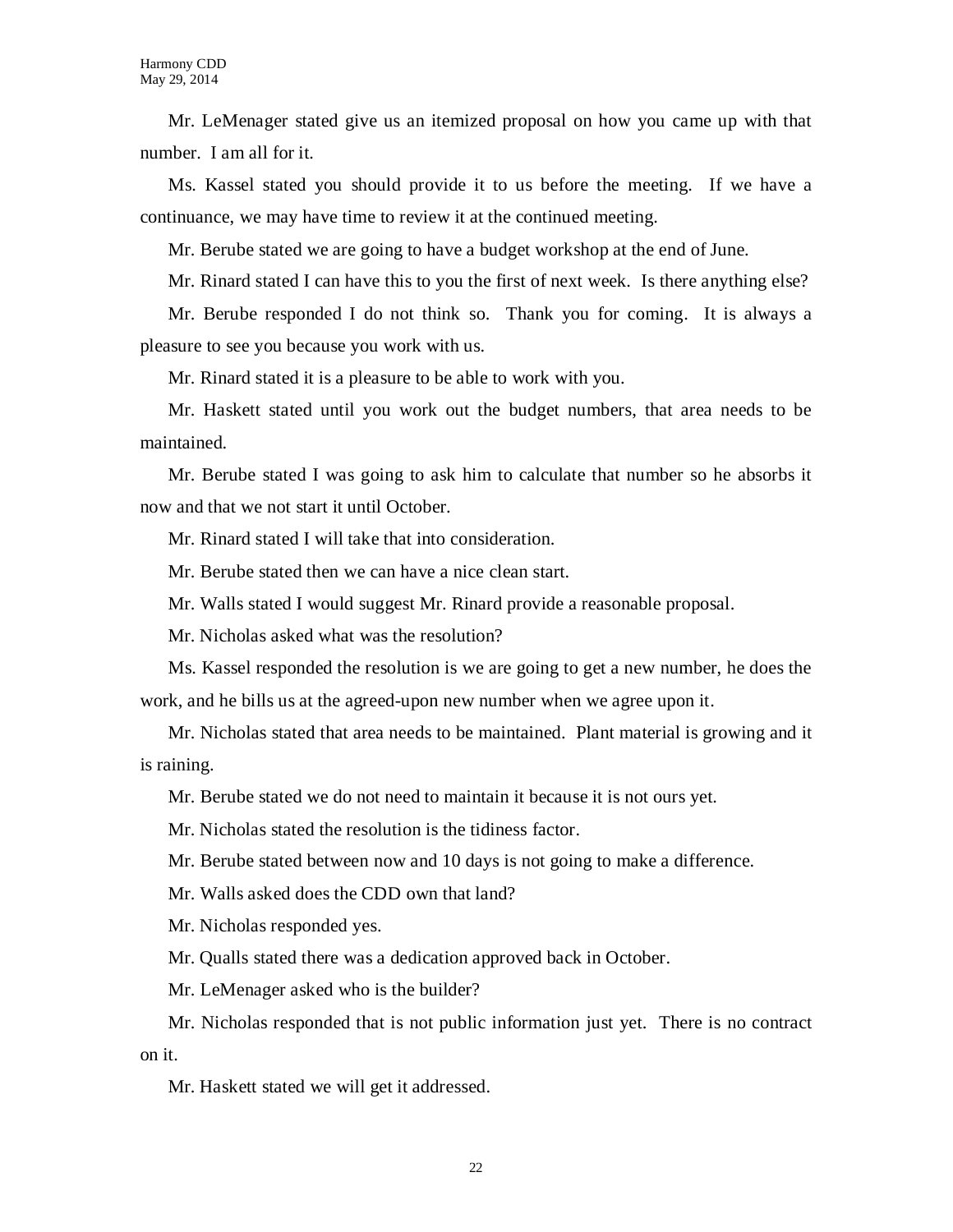## **C. Field Manager**

## **i. Dock and Maintenance Activities Report**

The monthly dock and maintenance activities report is contained in the agenda package and is available for public review in the District Office during normal business hours.

#### **ii. Buck Lake Boat Use Report**

The monthly boat report is contained in the agenda package and is available for public review in the District Office during normal business hours.

## **iii. Consideration of Proposal from Jungle Lasers for Use of National Geomatica's Geo3.0 Software**

Mr. Berube stated Mr. Haskett was not at the meeting last month when we discussed this proposal. We tabled this because I did not know what our requirements are. I like the NatGeo system and the boat reservations. There is no doubt that it works. NatGeo deserves to be compensated for that. In regard to the rest of the system, one could make the argument that we need it and one could argue that we do not need it. It costs \$4,000 a year. I see part of the package as being work orders, which are intended to be work orders to give to field staff to do some work. I do not see that we are directly involved in that. Mr. Haskett is the employer and if work orders are to be issued, that should be directly from you. Part of it has to do with the pool maintenance. Once again, we always said that there was a break between the CDD and the field staff, so pool maintenance reports would go with the employer. Therefore, we would remove those two pieces. The facility reservation system is not necessary. We have two pool enclosures and Lakeshore Park. We have three facilities that take reservations. How many reservations are we dealing with on an average month? I believe it is six or seven.

Mr. Haskett stated that is about average.

Mr. Berube stated we talked about this with the boats. We need to get the cost per use of the boats and the cost per ride. It is fairly stout. I like the system and NatGeo and Mr. Mark Catanese, but we need a couple of things in our processing system. One is the ability to take credit cards. There is a letter this month from a lady who wanted to get access cards. She apparently paid money upfront and then we declined to give her the access cards. Now we have to write her a check and return her money. She has been waiting all this time. If we can do this with credit cards, this would be a lot easier. People are yelling and screaming about the card system, and there has been a big exchange on the blog again about all they have to do to get a card and how long it takes.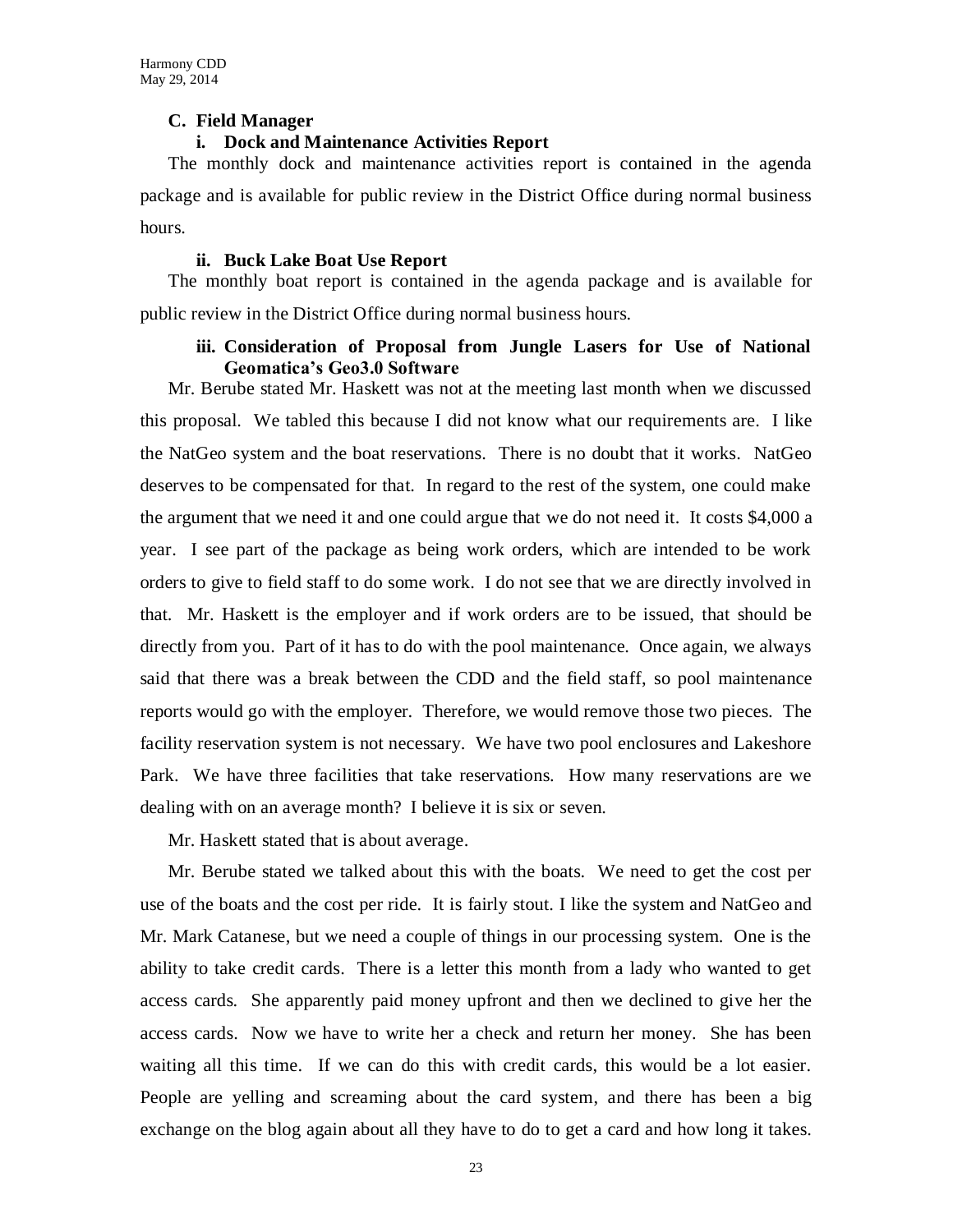They think it is all Mr. Haskett's fault because you hand them the access card. It is not you, but you print the cards. I think we need credit card processing because that gets us immediate ability. We also talked about boat deposits. We take someone's check or credit card number. If we ever had to run one, what would we do? I think we need to focus this system on credit card processing and figure out some way of making this system process access cards.

Ms. Lori Catanese stated you can use PayPal to process credit cards. They can set up different programs to do that. There is a way to do it.

Mr. Berube stated we can put this in the module.

Ms. Catanese stated yes.

Mr. Moyer asked does it reverse credit cards if someone makes a reservation, does not use it, and wants their money back?

Ms. Catanese responded yes. PayPal does all that, and it is one of the main ones they use. I have not heard any complaints on that.

Mr. Berube stated those are my thoughts. Mr. Haskett is the one who spoke with Mr. Catanese about putting this system together. I guess the direct question to you is if we need this entire package or if it is too big for us now. Mr. Catanese sent a detailed email on the reasons why we should have this system. You are the person who is going to administer it.

Mr. Haskett stated I think the boat reservation system has been great. It made the residents happy. It has made the District office happy. It has streamlined things. It made our boat usage increase slightly, which is a good thing. However, I do not see a need for some of the components. They were part of this package that Mr. Catanese discussed. We tried to tweak some of the components that he is willing to do to make it work for us, which is great. If there was a package to put together, it would be to include a complaint log. I hate hearing about all of the things on Facebook that go back and forth when there is a website to go to. I find out about things that I could have helped cure or resolve three to four days later, whereas if this system was set up, it would help expedite those things.

Mr. Berube stated let us face it; everyone has Facebook and is able to rant very quickly. It is very easy to make a quick reaction. Facebook gives everyone the ability to communicate quickly and usually gets some response. That is why you hear from us when we read it. To your credit, most of the time the response is quick.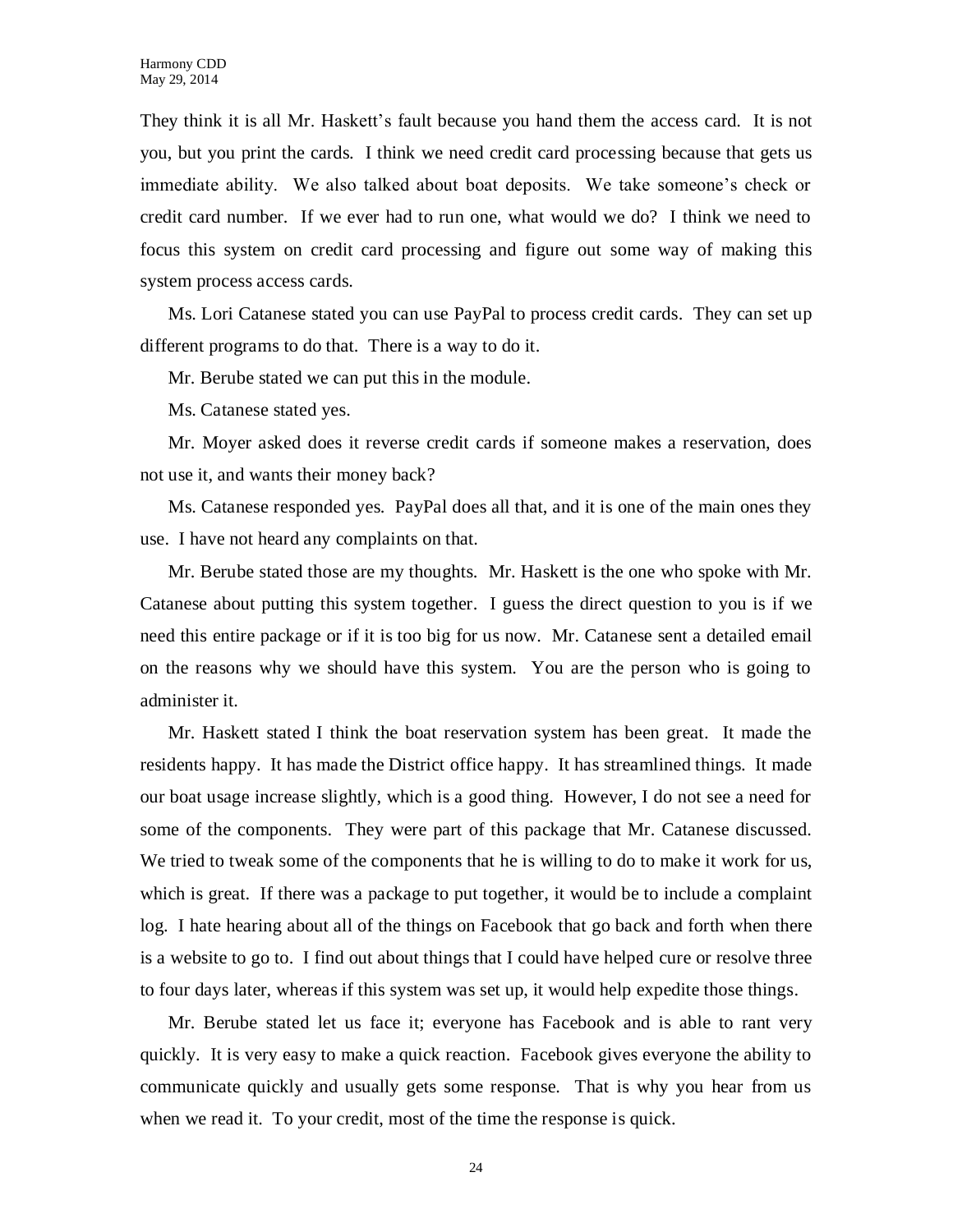Mr. Haskett stated the website indicates there is a component to reserve park facilities through the boat reservation system. The boat reservation system does not have that ability at the moment. However, as we grow, that will be more and more important. It will help take some of the process out of the District office. Those reservations are far and few between compared to boat reservations. Summer is showing more and more facility use. That would be a good component. I do not think it is time for it, but unfortunately, that is part of the package the retailer is looking for. My recommendation would be to come up with a mutually agreeable fee for what we already have and the smaller things that you want to add on, but not waste their time or funds for things that we are not going to utilize.

Mr. Walls stated I agree with you and do not mind paying for the system because I think what you said is true. People like it for reserving the boats, and it has made it easier for them to go online as they may be reluctant to call someone at night. I think it is a good idea to expand on that in terms of the facilities. I talked to you this week and people come to me. I know your staff gets busy and cannot respond immediately to say if a facility is available. However, when you are planning a party, you want to get a quick confirmation. Perhaps we can build that in along with the boat reservations. I know it will take some coordination with the staff, if nothing else to allow residents to pay for their access cards with a credit card and it can send a notification that they have paid and take that time-consuming piece out of the process of getting their cards. If we can do something like that, I do not think it would take a lot. I would be willing to pay for that.

Mr. Berube stated it is not a small facility with 200 people anymore. There are about 1,500 to 1,800 people. Everyone has diverse desires. A lot of this cannot be complex. I think we should focus on our needs. I think we are all on the same page.

Mr. Moyer stated when we went through the rulemaking process, we all discussed whether or not the deposits were worth the effort. Is it worth the effort on access cards if someone wants two extra access cards, whatever the cost is, or whatever we are charging versus the expenditure? In my mind, you should be considering the expense of what the programs are going to cost, versus what we would get from all of these things we are doing, whether or not any of that makes sense.

Mr. Walls responded we would have to talk to them about building that into the program itself. If they use PayPal, you are using a pay per use. Like you would with any

25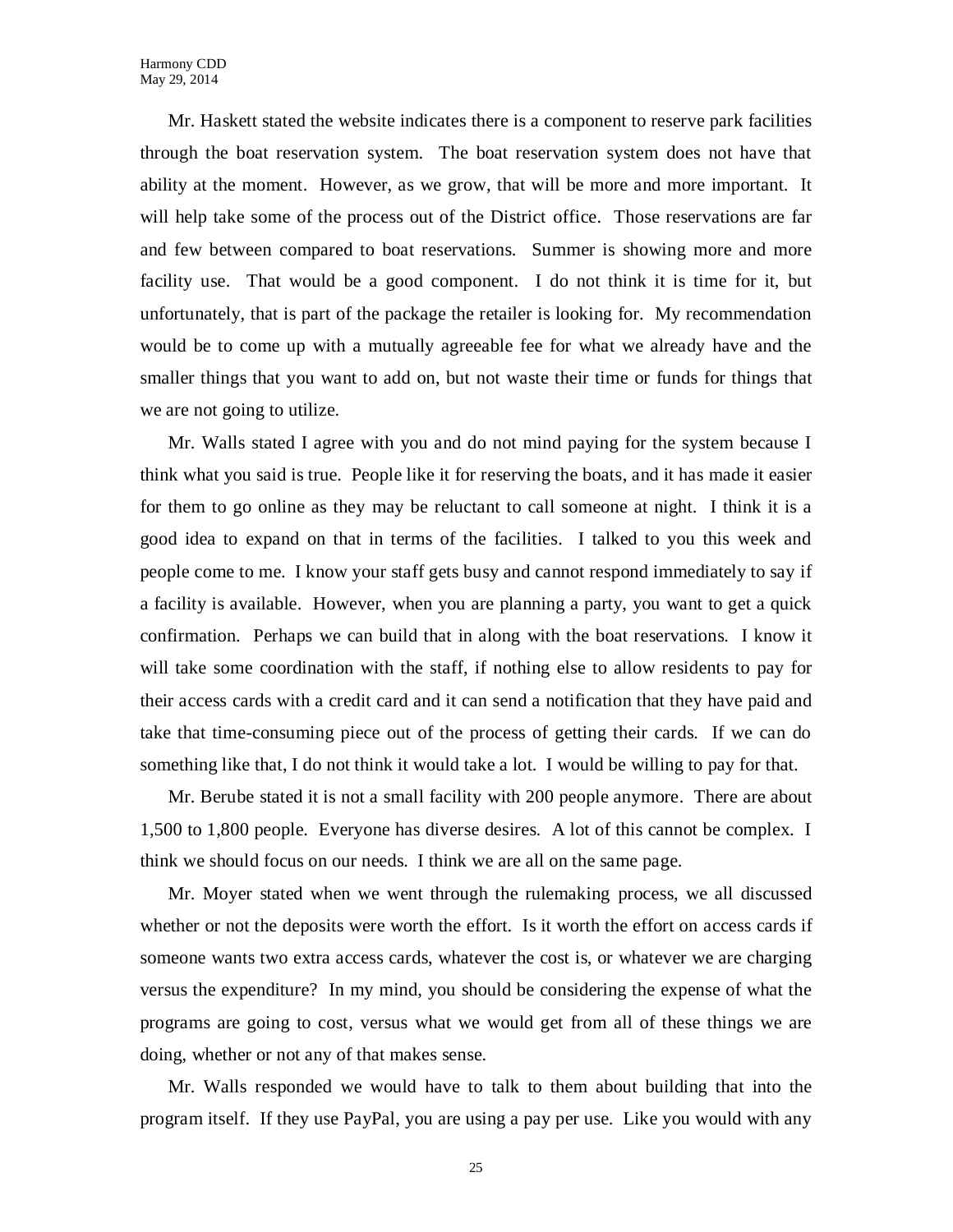other merchant, they would have a small monthly fee we would pay. That is how that piece works. In terms of how often people reserve facilities, I do not know. It would make it a lot easier from a staff perspective in handling these issues and letting people get to it when they need it.

Mr. Berube stated you have to remember it is not just the credit card processing for access cards. We had this general discussion before of the cost for renting a facility. Mr. Walls has been an advocate for that for some time and how you handle the payment.

Mr. Walls stated that would be included.

Mr. Berube stated you would do it with a credit card. We are not at that point yet, but as growth occurs, there may be a need to charge for the use of the facilities or if someone damages a boat. We have this process in place. Are we going to send them a paper bill? The whole idea of asking for a deposit is to be able to charge for damages. I do not think we have ever done it because the process is tedious.

Mr. LeMenager stated I do not know if that is the whole idea. The problem when something is totally free is, it has no value. When you have to pay a deposit of \$250 to use the boats, even though it is not charged, you understand there is some value behind this. If you can use the boats for free, then you are going to be a lot less interested in making sure you take care of it. I certainly do not want to see us getting rid of deposits for boat use. The one thing I like about the proposal, maybe we are not ready for it, but I like the fact we are moving toward one place or one website you can go to try to get just about anything done. It can be hard in Harmony to do that. It just occurred to me that one thing people in Harmony never understand is the relationship between the CDD and HOA. It might be interesting to give the HOA a section on the website. If people have a complaint or they want to figure out how to get something done in Harmony, there is one website. I like the one-stop, accomplish-anything idea. Then you can tell people where to go if they have a complaint. I appreciate wanting to help people out, and yes, it is important, but at the end of the day, we are not babysitters. These are all adults. Make it straight forward and easy to use where people can do everything.

Mr. Berube stated I think Mr. Catanese said this could be a plug-in to any website, so maybe we get people accustomed to Harmonycdd.org.

Mr. LeMenager stated I do not think the website should be Harmonycdd.org. I think it should be "Harmony" and then there are various ways you can go. It is not the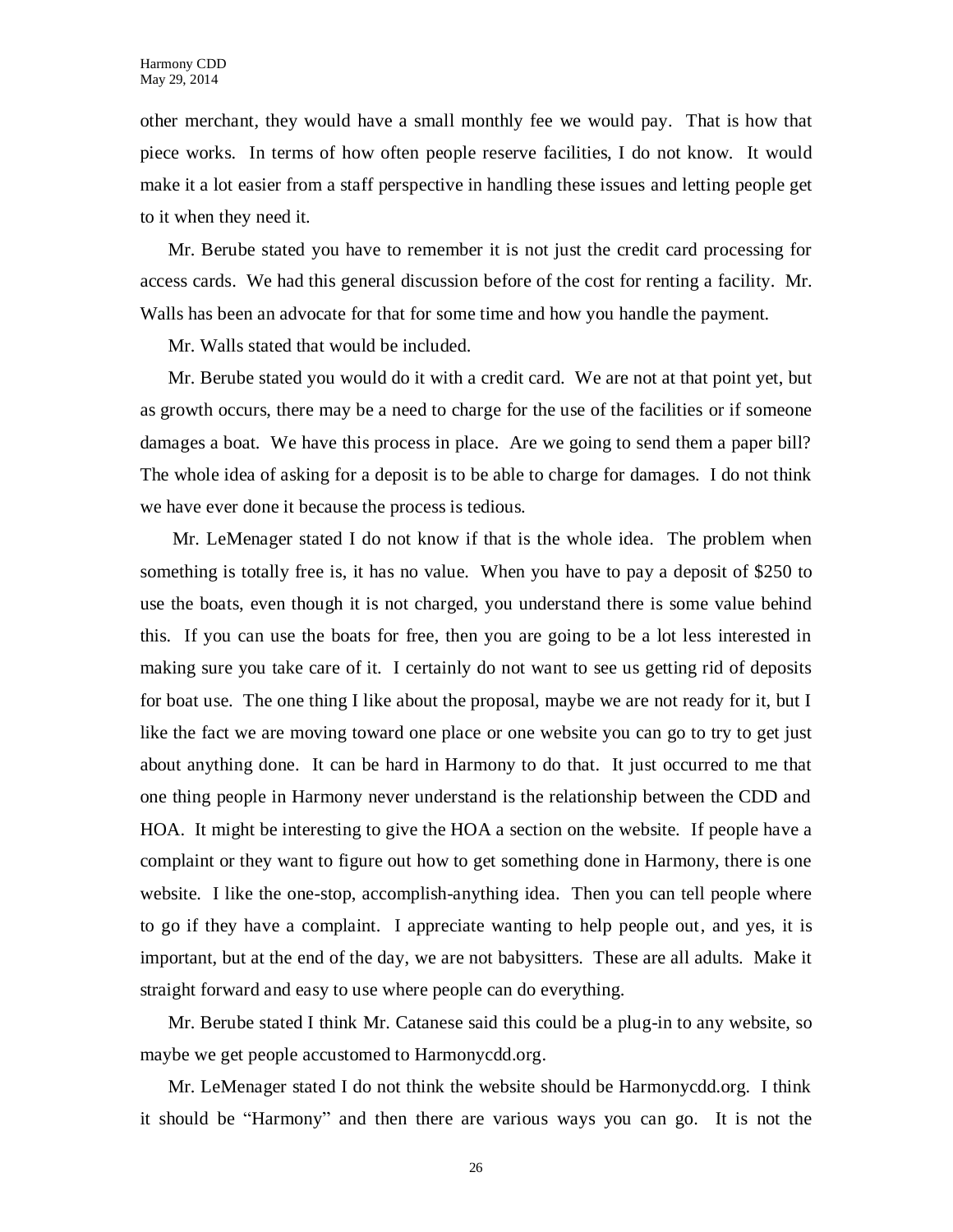developer's website, Harmonyfl.com. I respect them trying to sell homes and that is fine. This is something we can use to create a platform to say if you want to get something done in Harmony, this is the website to go to. If they want to reserve a boat, they should click on that button. If they want to talk to the HOA, click on that button.

Mr. Berube stated something like Harmonyinfo.com or Harmonyhelp.com.

Mr. LeMenager stated it sounds like this has the potential to do that, and it is not a bad thing to have something nice, simple, and straight forward.

Mr. Berube stated I agree. People say that all the time. We cannot point to where all of the rules are. You can go to Harmonyfl.com and look at the bottom for resident information, or you can go to HarmonyCDD.org where you have your choice of 9,862 pages.

Mr. LeMenager stated it sounds like they can actually put something together on where they need to go. They do not have to create the content. They just have to create the links.

Mr. Berube stated I like it.

Ms. Kassel stated I was concerned that the whole reporting and complaint system that was proposed was probably overkill for us. I think we are pretty good with what we have. If we want to add reservations to other things, I do not think we have that many per month, but if Mr. Haskett and Mr. Moyer believe it would be an efficient removal of tasks from them into the system, then I am happy to do it. In terms of being able to accept deposits, I do not know that you can do that through PayPal. I do not think you can pre-authorize a card through PayPal, but you would be able to accept funds for access cards and charges for reservations.

Mr. Berube stated I believe that PayPal has a business portal that is different from the non-business side.

Mr. Walls stated they do escrows. I am not advocating it, but I am just saying it is a possibility.

Mr. Berube stated I am sure there is a whole other side to PayPal that is business to business. I think Mr. Haskett listened to this conversation and the discussion from the residents. He and Mr. Catanese can put a revised package together, knowing what our desires are, and bring it back to see what we can do. I think everyone is in agreement that the boat system works very well, and there should be some monetary reimbursement to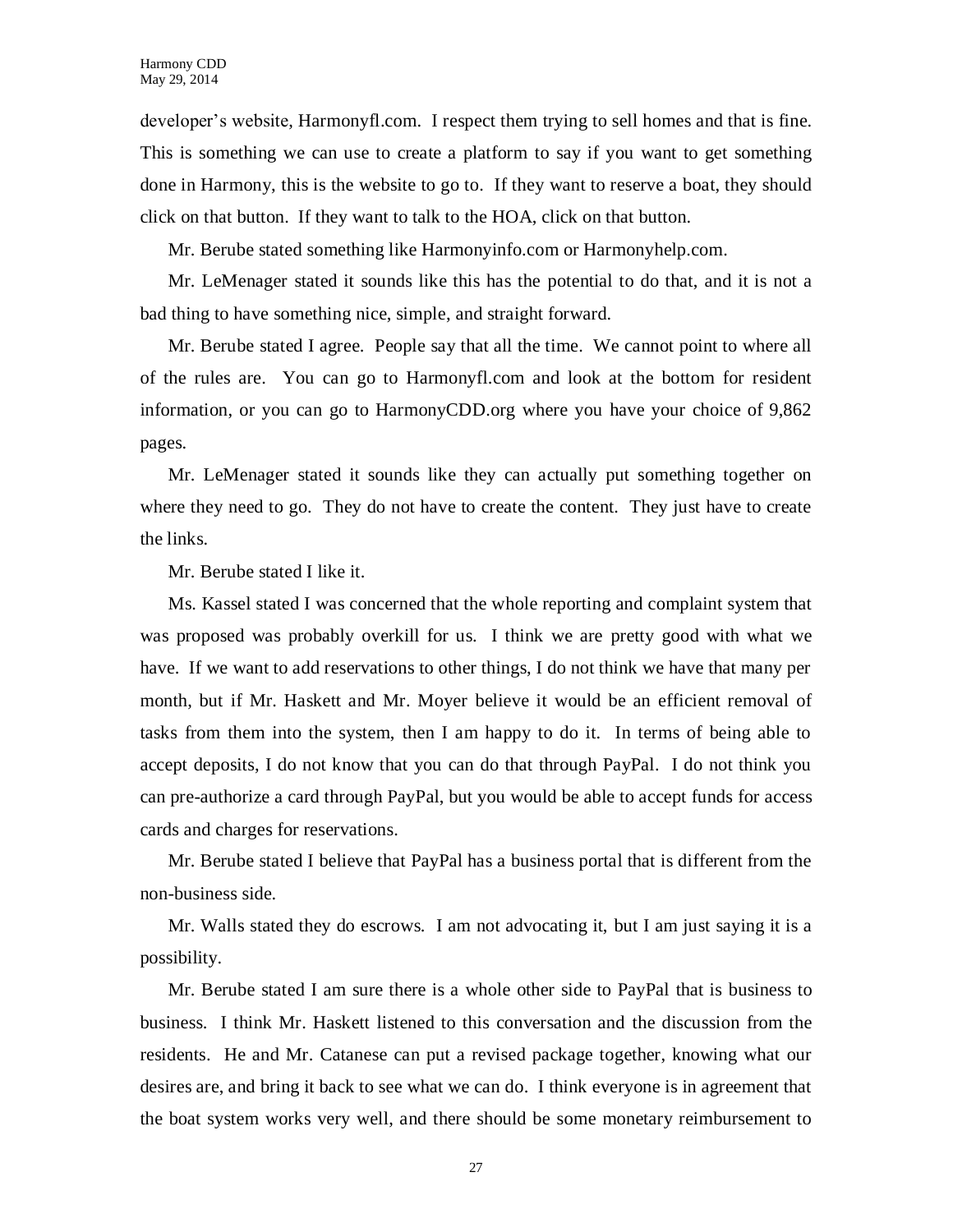NatGeo. I did not expect it to be free forever. It has been almost a year that we have had free use, and I think we all agree they should be compensated.

Mr. LeMenager stated we need to work toward the objective that if you have a question about Harmony, this is where you need to go. No one is going to try to sell you anything. This is your administrative site for the town of Harmony. Most of it can be links.

Mr. Berube stated what Mr. LeMenager is saying is absolutely true because we have the developer doing a whole bunch of things, the CDD doing a whole bunch of things, and the HOA doing a whole bunch of things. They are all different and distinct, but we are inextricably linked at this point, and it is probably going to be this way for another 15 years while the developer is a major player.

Mr. LeMenager stated I must admit that I changed my mind during the meeting. I was not all that in favor of it, but the more I think about it, coming up with a solution that can address everything is so easy. I cannot agree with Ms. Kassel that it works well now because we continue to have these rants and raves on Facebook. You can go back to the Yahoo group. We had discussions about the exact same thing for years. I am in disagreement that most people in Harmony actually know where to go to actually lodge their concerns or complaints.

Mr. Berube stated what stands out is when we were discussing all of the rule changes, we had paperwork from Fishhawk and when you read all of their rules, every page said "For further discussion, go to [www.fishhawk.com.](http://www.fishhawk.com/)" I read several other CDD rule packages, and they all refer you to their websites. This is apparently not unique.

#### **iv. Discussion of Fairy Rings**

This having already been discussed under the landscaping report, the next item followed.

## **v. Discussion of Beargrass Alley Drainage Structure Report**

Mr. LeMenager asked did our guys fill up holes in the alley?

Mr. Haskett responded yes.

Mr. LeMenager stated there were a few spots behind my house, and I do not know why they even bothered.

Mr. Haskett stated they had material they had to get rid of; otherwise it would have gone bad. I asked that same question.

Mr. LeMenager stated fair enough.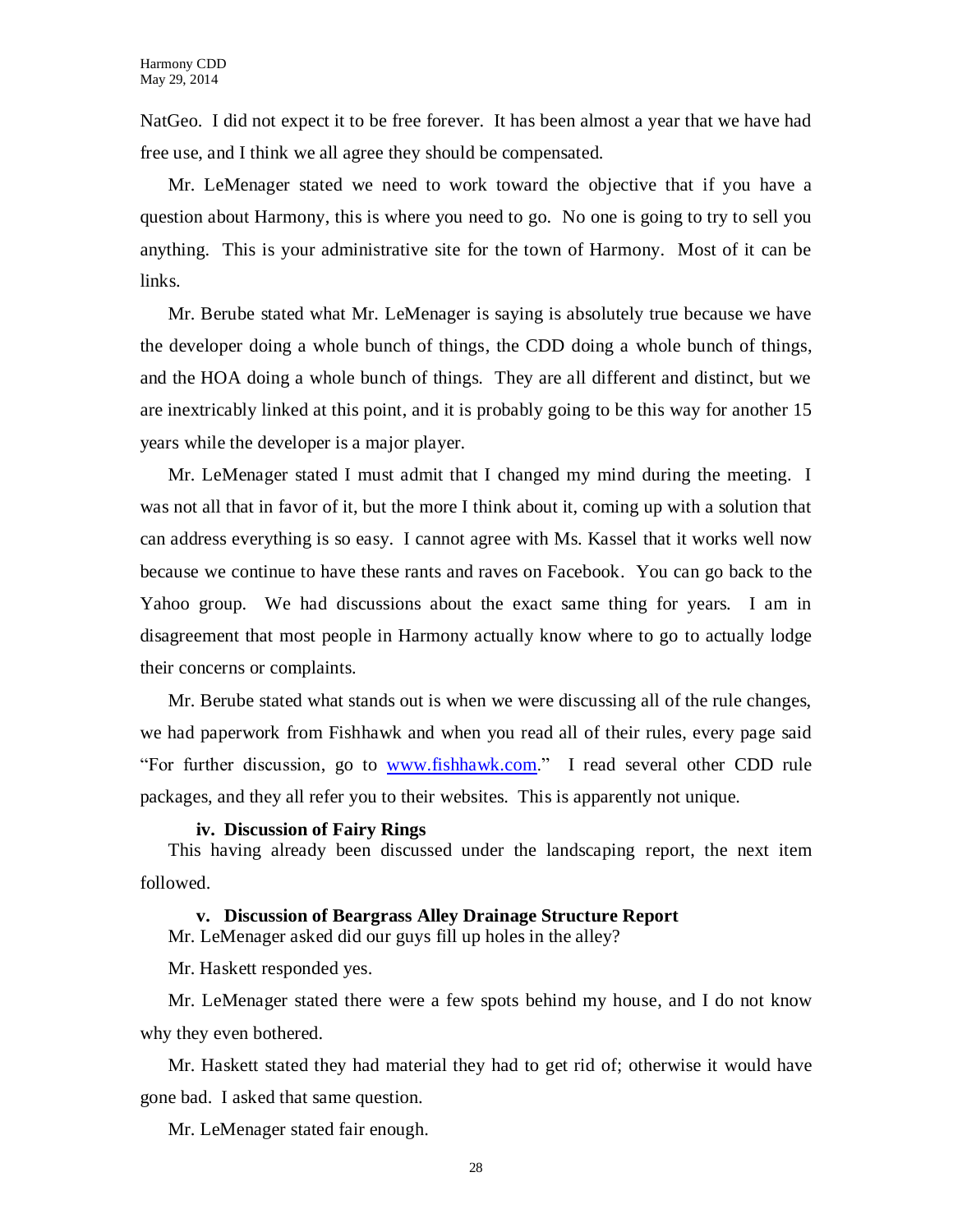Mr. Haskett stated the majority of the holes were in the Birchwood alleys off of Catbrier and Five Oaks. Those were repaired and it should get us by until they are paved in the future. I sent an email to the Board about drainage structure #61. We are not comfortable repairing that structure because it would create a backlog of water. The reason why Jr. Davis had originally cut that out back in 2004 was to drain the water. Until the surface is corrected, you do not want to plug the hole because it will create more problems.

Mr. Walls asked what if we were to cover it with another piece of metal to allow some seepage underneath? That will prevent people from driving on the hole.

Mr. Haskett stated I have a meeting with Mr. Boyd tomorrow, and perhaps I can have him look at the area and give his recommendation.

Mr. LeMenager stated spray the area with yellow spray paint so people see it and can avoid the area.

Mr. Haskett stated we will look into that and also get Mr. Boyd by there to see if there are any other options.

## **vi. Miscellaneous**

Mr. Haskett stated I spoke at the last meeting about a resident who had a question about a doggie pot in the Green neighborhood. There are four over there currently, which is standard throughout the neighborhoods. With all of the ongoing construction, there could be an additional one, which we ordered for the Dark Sky Festival. There is where we plan to install one. Hopefully that is the right direction. As there is more growth along Butterfly, I am sure we will add more doggie pots through there. We are happy to report that all pool operations are going well. It was brought up about the concerns about the pools. We are all for taking additional steps, and there are things we can do, staff wise, to make it a better environment for the residents. That is what the additional staff member at the pool was initially hired for.

Mr. Berube stated Mr. Haskett and I have discussed a few ideas. I think most of us who read the Facebook blogs have seen a number of comments about pool security, and they have very valid concerns. I go to the pools when I am in town. I am generally at the pool every day, and my wife and granddaughter are daily visitors. What folks are complaining about is not terribly unusual. I have had people ask me to open the gate for them, and I tell them no. I have watched kids go over the fence. Mr. Haskett and I have watched kids go over the fence, which has been caught on camera. The abuses there are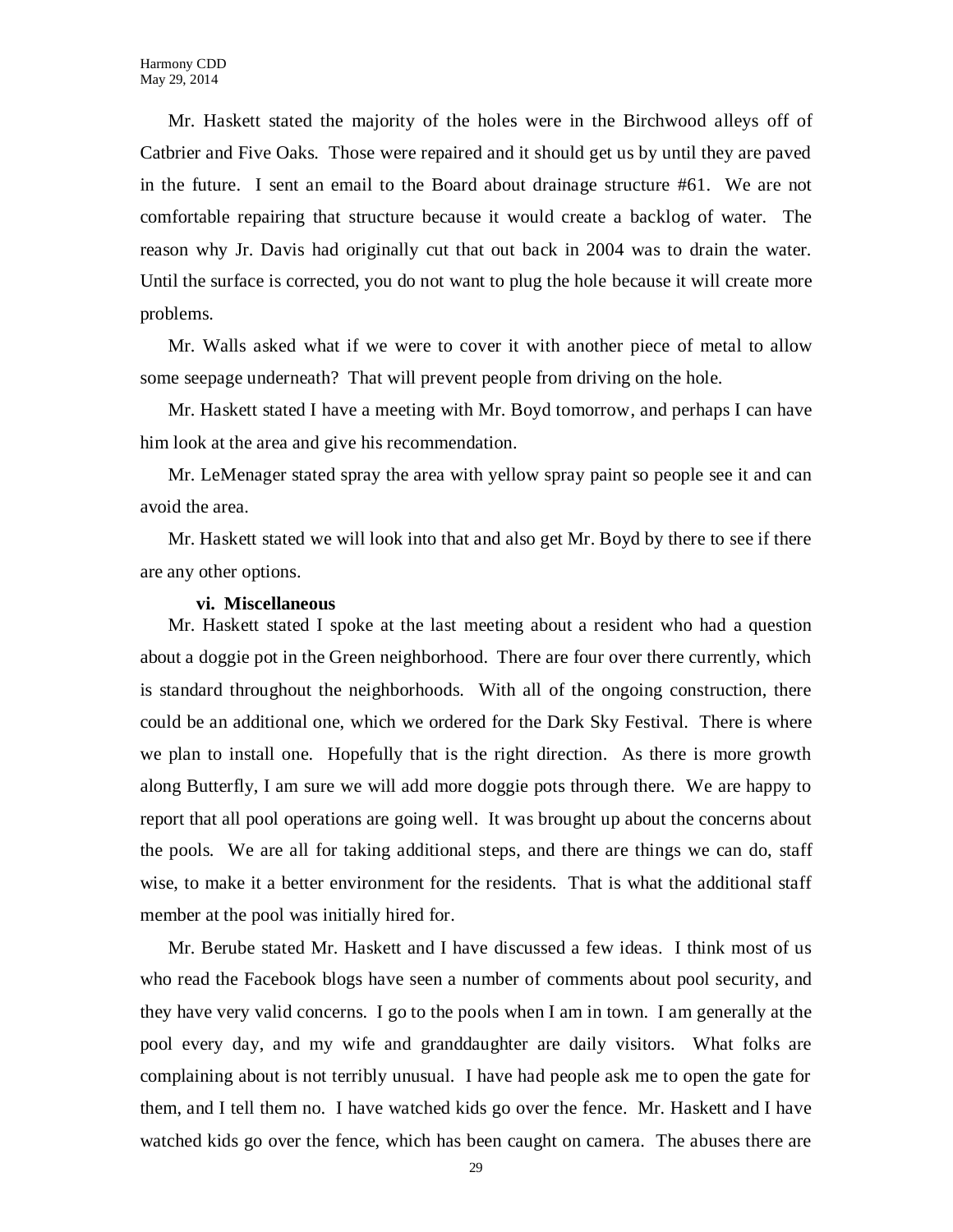growing in number. Last summer, we did the knee-jerk reaction with the deputies, and I do not think that was a good idea. As you mentioned, part of the deal with adding a fourth staff person was to manage the pool security. I do not think our guys need to be policemen, but I do not think we need policemen there, either.

Mr. LeMenager stated honestly, if some kid is exposing himself, he needs to be arrested and understand that he is going to have a stigma for the rest of his life as a sexual predator.

Mr. Berube stated the problem with calling the deputies out here is, they get called out all the time for people fishing in the ponds and for people in the pool area doing dumb things. The response time is ridiculous. It takes them 45 to 60 minutes to respond. We have four different staff members here who all have telephones. Their telephones are always on and the residents pay for those phones. We have a sign board at each of the pool facilities showing who has reserved it today. Add a line to the sign board or a separate sign for residents to know that to request CDD staff or assistance with pool matters, they can call or text whomever is on duty that day. We should be able to get fairly quick assistance because they are all out there in vehicles. They may be doing other things. I think it is better to call them, and when a uniform staff member walks in, it quells the disturbance and gets things done. Mr. Meek relayed to me what went on. It was three minutes of boisterous activity, and then it all cleared up. However, it nearly got out of control. Waiting for deputies to show up is nuts. We needed a third person to intervene. Residents are swapping access cards with non-residents. Residents are asking to have someone check the cards. That was our intent when we put a face on the card to match the face to the card. When access cards start getting confiscated, guess what is going to happen? The word will spread very quickly. We need some enforcement. Maybe we should put a separate sign on the wall. I am not really big on signs, but we have to do something. Maybe it will say something like *"Pool Security: Your Security at These Facilities Is Up to You. If you See Something, Say Something. Youths Under Sixteen Are Not To Be Unaccompanied Without Adult Supervision."* That is the problem. Mr. Meek's complaint was about young teenagers who came in the pool. The first one showed up with a card and opened the gate for everyone else. Then a parent showed up and started screaming at one of the involved kids. Under-aged kids created the issue, and a parent acting badly added to it. A whole bunch of people were inconvenienced that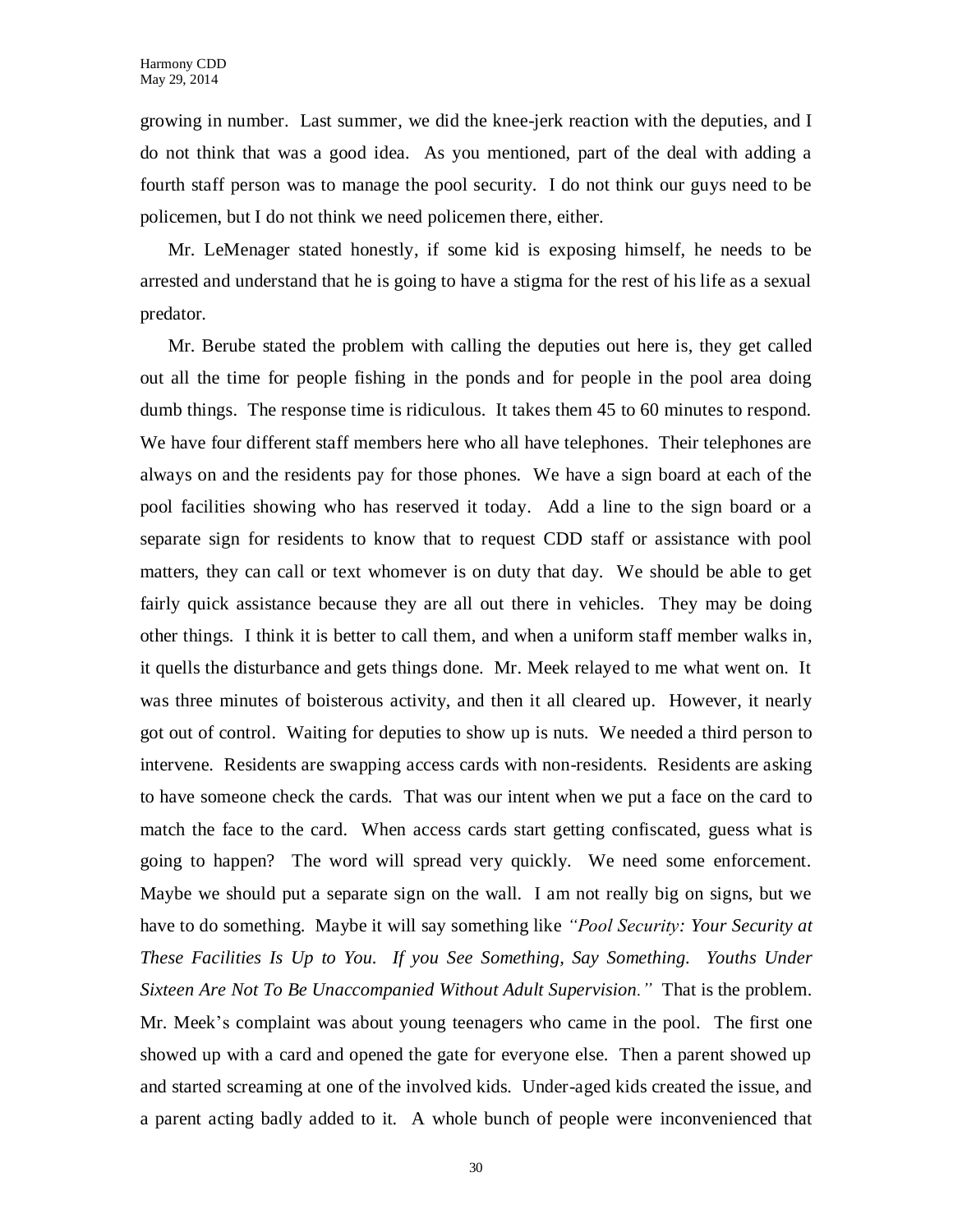day, and some said they will not go back until something is done. It is not right. Minors under 17 years of age need to be accompanied by an adult. Do not open the gate for other people. If someone opens the gate without a card, text or call a staff member. If you see something, say something. There should also be no horseplay at the pool. Our guys cannot be there all the time, but at this time of year, whoever is on duty needs to spend a fair amount of time between the pools. They do not have to just stand there and watch. There are other things they can do, such as test the water, look at the pump for leaks, and so forth. They do not need to be cops. This is only going to get worse. We already lived through one summer and are going to live through another. People are already complaining. Can we manage this?

Mr. Haskett responded I certainly agree that posting a phone number would not be a bad idea. These are District phones and employees are here to assist the residents.

Mr. Berube stated we do not want them to be the police. That is clear. If it is a law enforcement situation, they need to call the police. If someone walks in with a shirt that says "Harmony CDD" on it, it makes a statement. Maybe they need to confiscate a few cards for bad behavior or swapping of cards. There is a lot of stuff going on with the cards. As we discussed, we need some way of managing under-aged kids because nobody can tell from that card their age. You mentioned changing the background color to something other than the Harmony picture so it is easily identifiable as under-aged.

Mr. Haskett stated that is an easy fix. I prefer not to put kids' ages on the cards for privacy issues, but you can change the background color.

Mr. Berube stated I think the biggest solution will be putting up a sign to encourage people to call. Do not be afraid to call. If you do not want to call, then text. Everybody who has a cell phone can usually text. A lot of people do not want to stand there and make the call, but they can sit there and text. No one will know what is going on. All of our guys have texting capabilities. They just need to know what is coming and it is clear to them. Do not be a cop; just walk in and be an authority figure, and answer the phone or text.

Mr. Haskett stated quite a few things you are suggesting are already being done. As we experienced when we hired deputies, when the troublemakers see the deputy, they will just move to a different location. We will just have to be more diligent. We can certainly post the phone number of the staff member on duty. It will most likely not curb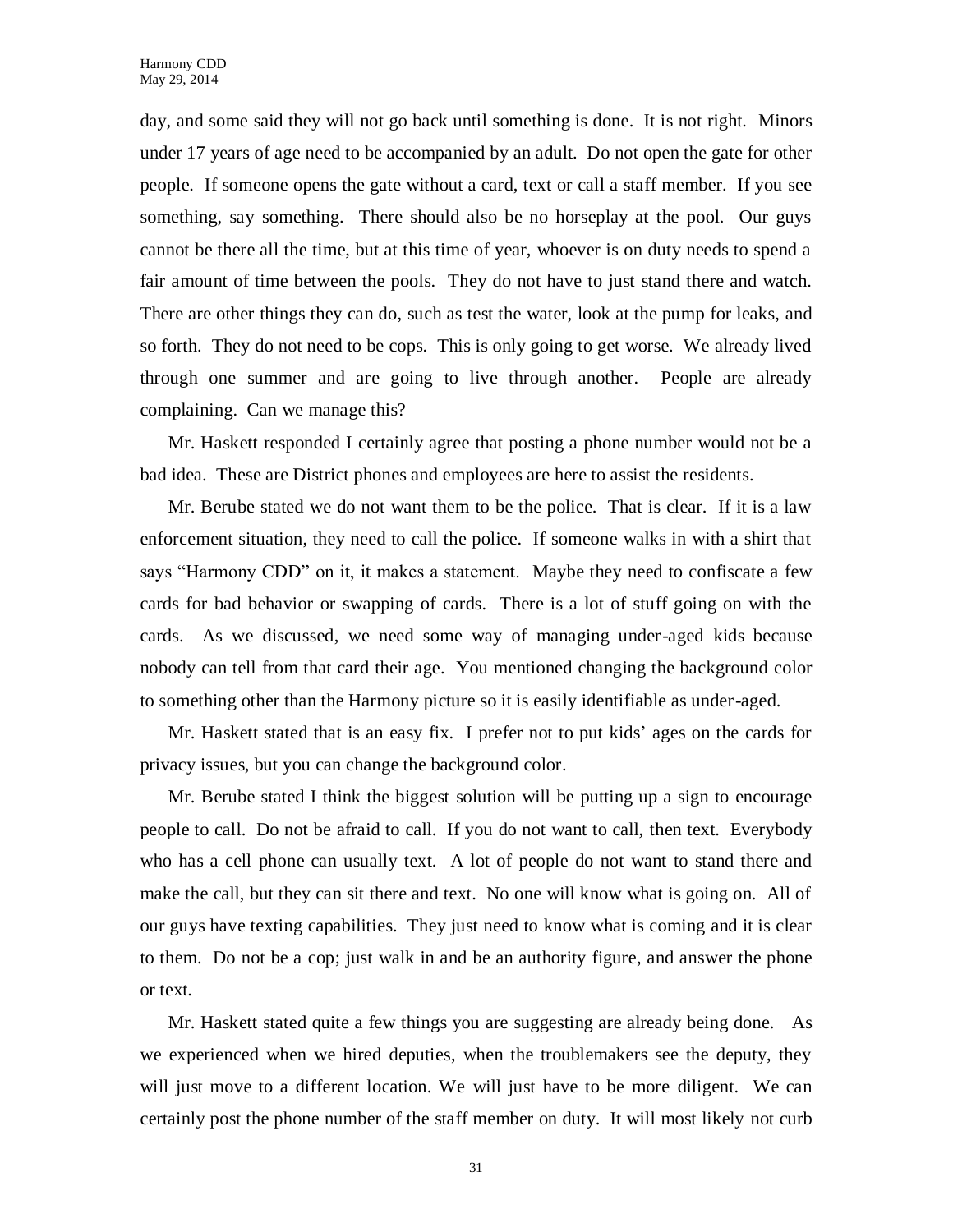the activity, but it will help out when residents go to the Sales Gallery, which does not get them anywhere.

Mr. Walls stated I am okay with that. My concern is, we are paying some skilled maintenance guys to be babysitters, and that is not necessarily an efficient use of funds. I get it. If we find that they are getting calls every hour to leave what they are doing and go over to the pools, nothing will get done. I do not think we want them to confiscate cards. Maybe they can take the name down and come back and deactivate the card. If that becomes a continual occurrence, I would like to look at a much lower-paid, nonbenefit-earning worker on a part-time basis being a pool attendant. Having a guy who receives health insurance and a salary to run over and be a babysitter at the pool is not an efficient use of funds.

Mr. Haskett stated I totally agree. It is definitely a seasonal problem.

Mr. Berube stated the reality is, I would be willing to bet if there is one call per weekend, that is going to be a lot. Once the miscreants know there is going to be a reaction to bad activities, word is going to spread quickly. Right now, people know they can swap cards around because no one is watching. People are letting others in and out of the gates. It is the way it is. I have stood there and watched it. All you need to do it sit around. Someone is going to come into that gate on any given weekday and holler "I forgot my card, can you let me in?" Ten people will jump up and head for the gate and press the button. It is really nice to be nice, but then the pool will have 900 people. People are going to have to learn to be their own police. I think we can provide information on who to call. We can include the top ten offenses on the sign, and if you see them occurring, let someone know.

Mr. LeMenager asked are these typically repeat offenders that are the problem?

Mr. Haskett responded we do not know.

Mr. Berube stated there is enough of it that is going on. People are asking for help, and I think we need to take this step. If people do not help themselves, there is only so much that we can do. However, I think people will start doing this because enough have said they do not feel safe in their own pools and they will not go back. That is not right.

Ms. Kassel stated whatever language that is on that sign should be fairly obvious. To me, "see something, say something" sounds like terrorism.

Mr. Berube stated those words are strong, but you know what I am saying.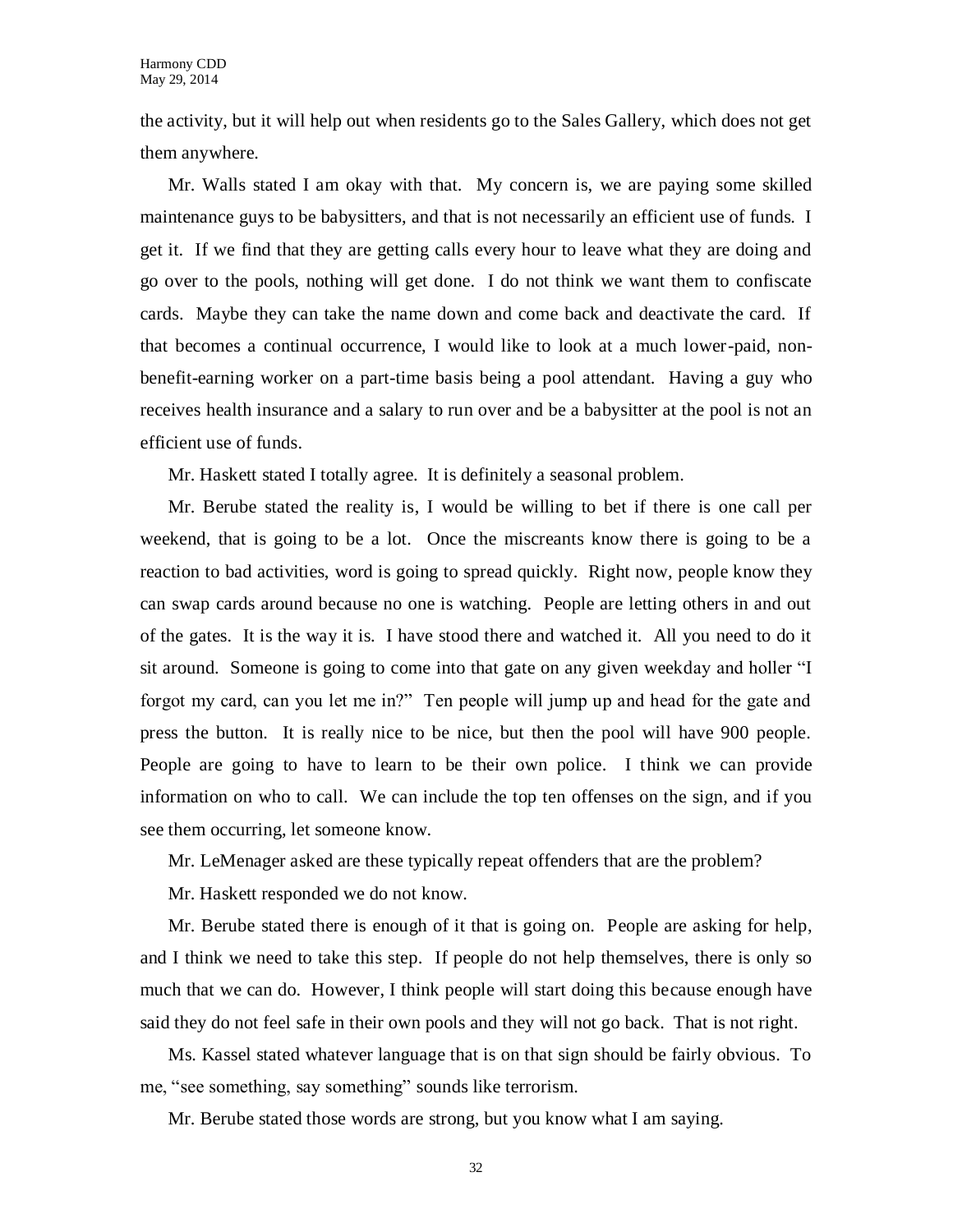A Resident stated if you do not hire somebody to police the pools, it is not going to change.

Mr. Berube stated we have hired somebody.

The Resident stated you have young ladies walking around in string bikinis around families. That is not the right thing to do.

Mr. Berube stated there are limits to what is manageable. I agree string bikinis are not right, but that is a moral issue. We have hired somebody.

The Resident stated someone should tell them to leave or put some appropriate clothes on.

Mr. Berube stated part of the addition of a fourth pool person was intended to handle exactly this during the peak season, and here we are discussing it. We already contemplated it. Now it is just a matter of implementing it. You are right that "see something, say something" is strong. Mr. Haskett is very good with signs and language. Do we put all four staff members' phone numbers on the sign, or do we change it day by day? This is something we need to work on.

Mr. Haskett responded we will think through that, perhaps a slide sign saying who is now on duty.

Mr. Berube stated that is a good idea.

Mr. Haskett stated if we come to the next meeting and something needs to be adjusted, we will certainly do our best to get that done.

Mr. LeMenager stated I like the idea of hiring a couple of college kids.

Mr. Nicholas stated there are firms that will hire out certified lifeguards. Maybe just their presence at select hours will work. We had the security discussion before. Maybe you are not ready for it community wide, but perhaps you are for limited use. it is a presence, not a burly security presence but someone who can call for help right away.

Mr. Walls stated that is a good point because what residents have to understand is, if you put a person at the pool, they are not going to beat the person up for you and make them leave. If something bad happens, call the police or say something about it.

Mr. Berube stated the sign is there for people to read and call the person listed on the sign for assistance. I am not against hiring a lifeguard, but the bottom line is, we already budgeted for the fourth staff person. We can do this for no additional cost out of the budget and maybe do it efficiently. Certainly staff will report at the end of every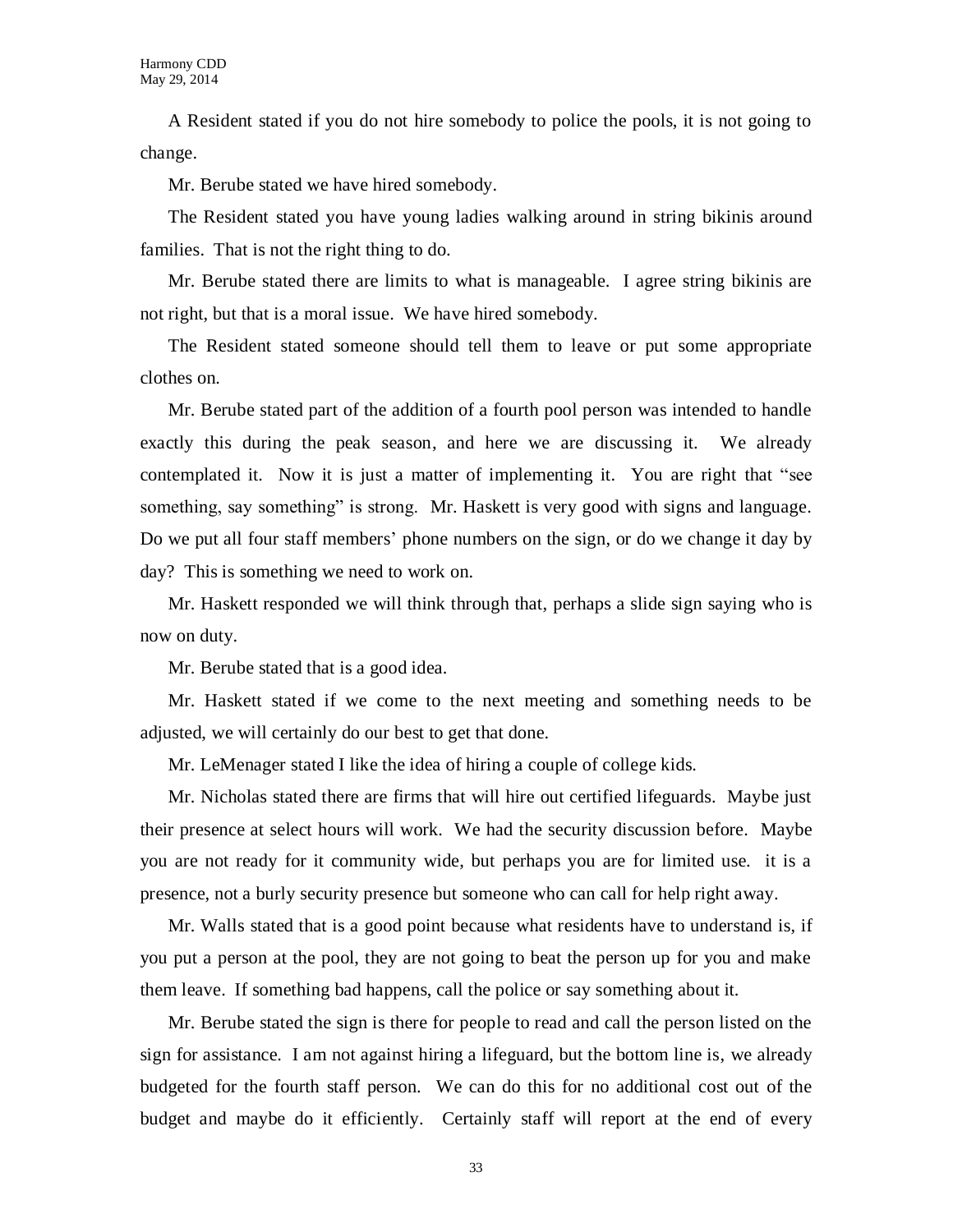weekend back to Mr. Haskett, and if they have to respond 15 times a day, then we need to do Plan B. If it is a couple of times on any given weekend, if it does not interrupt their schedule much, and if we accomplished that from a budgeted line item, then we do not have to add anything or contract that out. We have to start somewhere. I think we can take an immediate reaction right now with no additional hits to the budget and see what happens. If it does not work, we can revise it. People are screaming for help. It has been going on for a couple of months. When people come in, they have tears in their eyes and do not want to bring their kids to the pool. That is terrible. People pay good money to live here, and it is up to us to manage our facilities. That is where I am at. I do not want to go through another summer like we did last summer with police here. That is not what Harmony is about. We have a lot of police living here because this is a nice neighborhood to live in. We should not need them managing our pools. I think Mr. Haskett has the right idea and can handle it. If you can implement this fairly quickly, that would be nice.

Mr. Haskett stated it will be done.

Mr. Berube asked did we handle this adequately?

Ms. Kassel responded we will see. I have my doubts.

Mr. LeMenager stated I certainly appreciate all of the comments, but we will be talking about it again next year.

Mr. Berube stated I am sure.

Mr. LeMenager stated it is never ending. That is always going to be the case. I appreciate all the talk about the kind of community we want it to be. The reality is, it is still a ranch in the middle of nowhere, surrounded by lots of different people.

Mr. Berube stated it is a very nice ranch with some very nice facilities that people want to use.

Mr. LeMenager stated I am not disagreeing with you. I live here and enjoy the facilities. I love my view and watching kids play soccer on the soccer field.

Mr. Berube stated there is a house on Indiangrass with a fence in a backyard that is encroaching on property. We gave the owner a deadline of March 31, which was a sixmonth extended deadline. What are we doing?

Mr. Moyer responded we sent a letter to the owner asking that they honor their commitment to move the fence. I received a response that the person who made the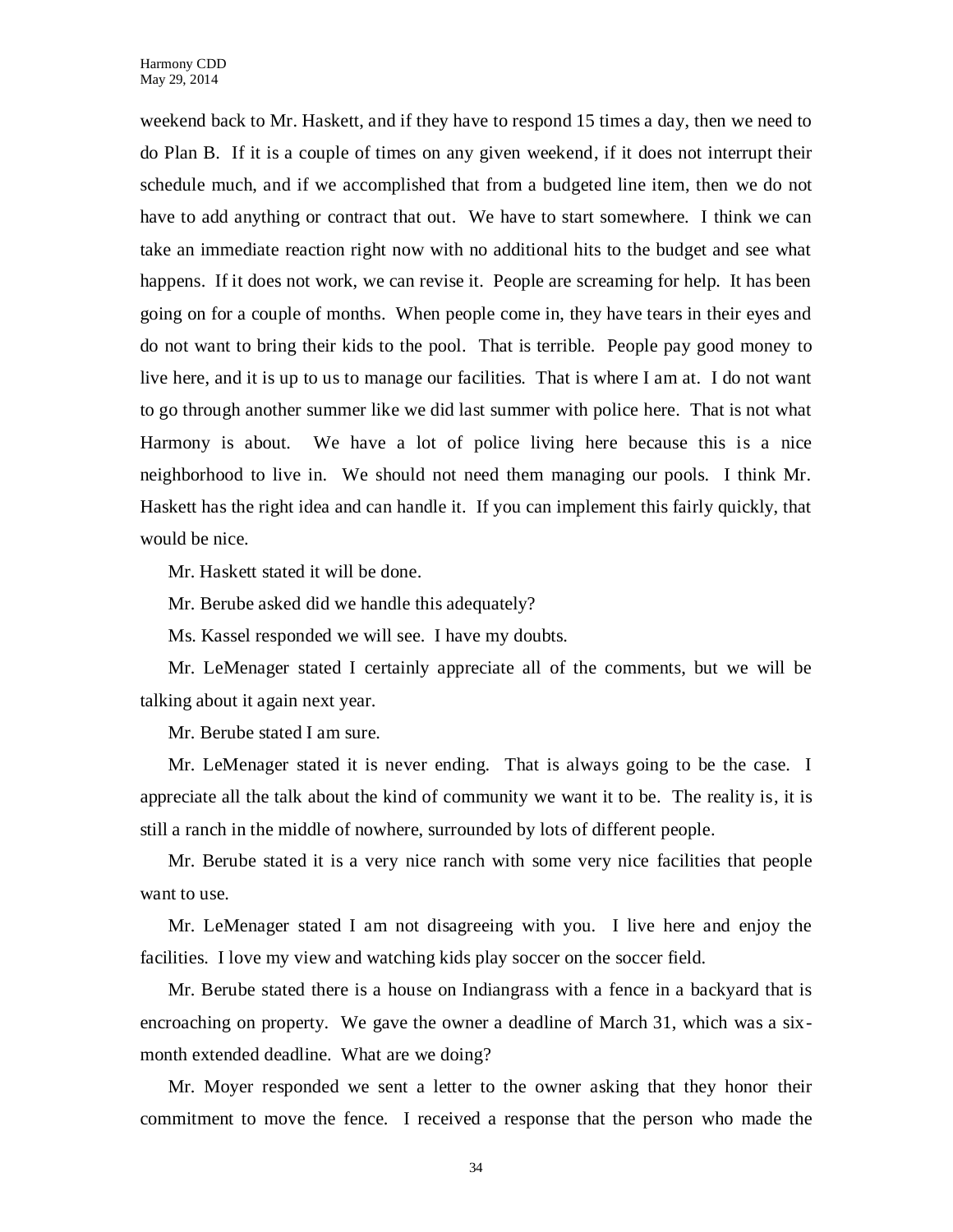commitment does not live in the house, and the person who lives in the house currently does not want to do that. We gave her a deadline and the response was "I have a pool so you cannot take the fence down." We sent her another notice at Mr. Qualls's advice which said "Please acknowledge that we have the right to move the fence and we will move it on your property line." I do not believe I ever received a response. The bottom line is, if we want to move the fence, we have to move it.

Mr. Berube stated the point here is that we cannot take the fence down. We have to put it in another location and secure it.

Mr. Moyer stated that is correct.

Mr. Walls asked can we place a lien on the property?

Mr. Moyer responded I think we probably could. We are doing work for her benefit.

Mr. Qualls stated I think that is a good approach. What I researched was encroachment actions. I think it is clearly a violation. The fence is in the wrong place, but if we went beforehand and obtained a judgment saying they were encroaching and the fence had to be moved, we could slap a lien against the property. That would be ideal, but there are costs and time involved in doing so. That is why we tried to get her consent.

Mr. Berube stated eight months ago, the owner stood right in front of us and said there would not be a problem. That is what irritates me because he said he needed some time and we all agreed.

Mr. LeMenager asked does he live there, or not?

Mr. Berube stated it does not matter. He is the property owner.

Mr. Qualls asked is he the listed property owner?

Mr. Nicholas responded you cannot take the fence down because they will not have access to that pool. If you decide to take the fence down and move it, your risk becomes if you break a sprinkler head or a paver, and then you run the risk of her coming back and saying you did something. I think it is worth taking the risk at this point. Alternatively, you can just knock on the door and tell them you are there to move the fence and ask for her permission.

Mr. Berube stated let us look at it from another viewpoint. We are going to incur thousands of dollars in legal fees for letters going back and forth. How much square footage have they encroached upon? Is it less than 100 square feet?

Mr. Nicholas responded it is significant. It is 30 feet by the width of the lot.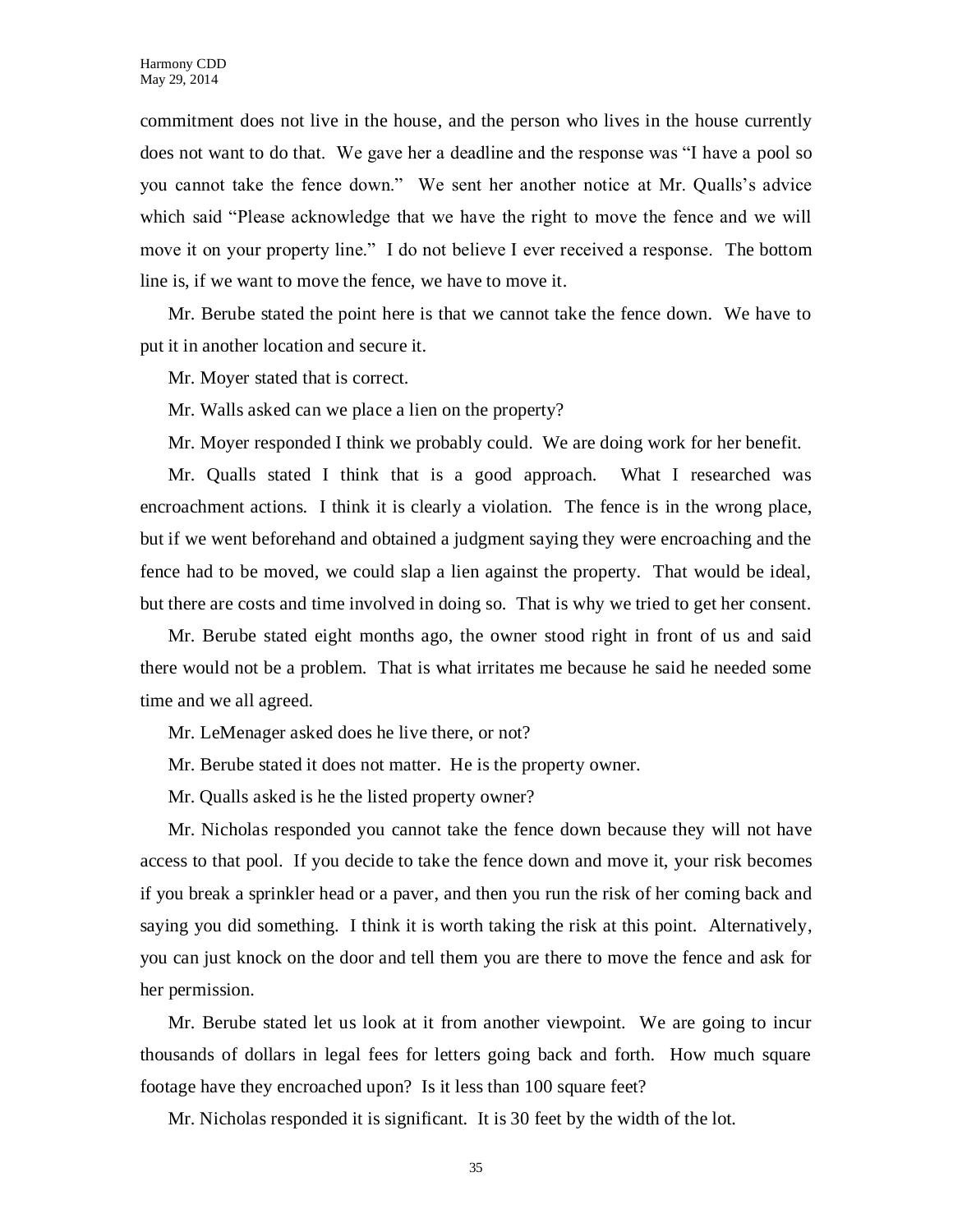Mr. Haskett stated the fence is supposed to curve, and they straightened it out.

Mr. Berube stated we should offer to sell them the piece of land the fence is encroaching upon.

Mr. Nicholas stated you are talking about a whole other set of legal bills.

Mr. Haskett stated I doubt she is in the position to purchase it anyway.

Mr. Berube stated either they are stonewalling us or they do not have any money.

Mr. Nicholas stated it is an economic issue.

Mr. Berube stated based on the owner's comments, we are setting a precedent. We allowed him to come on the land, he said there would not be an issue in moving the fence, and then he does not move the fence. What stops anyone else from coming onto CDD property, taking over some land and then saying we did not make him move his fence?

Mr. Walls stated I recommend moving the fence and sending them a bill and see what happens.

Mr. Moyer stated that is right. I think that is where we are at.

Mr. Qualls stated I am worried about stepping on her property and breaking something while we move the fence, and she turns around and sues the District. I would rather have her consent beforehand. If we can try to get her consent one more time in person and get to sign that the fence is going to be moved, I do not have a problem. It is probably not going to happen. I just want the record to be clear that I listed the potential things that could happen, but I agree. The District cannot allow encroachment onto its property.

Mr. Berube stated we are setting a dangerous precedent.

Ms. Kassel stated to give this some context, the people who own the house now were not the people who installed the fence. It is not as though they did this and they are not owning up to their malfeasance.

Mr. Qualls stated I understand taking down the fence that is not on their property. What is the issue with the pool?

Mr. Nicholas responded they cannot leave it open.

Mr. Qualls asked why it is our responsibility to fix that?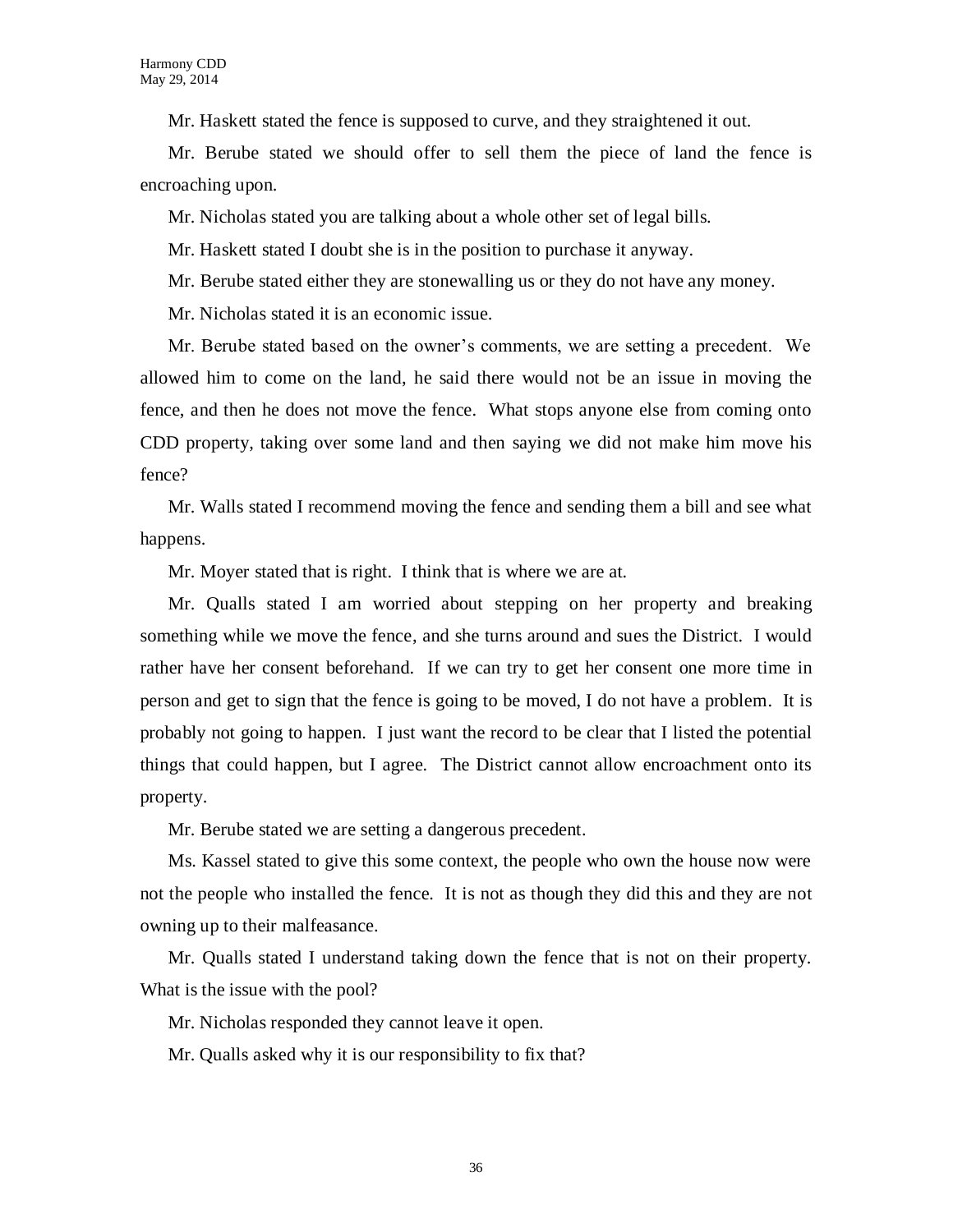Mr. Nicholas responded it is all of ours to make sure we did not create another hazard. I suggest taking pictures to document the fence removal to adjust the risk of someone saying that you damaged their property.

Mr. Berube stated the real problem is the survey company or title company did not catch the fact that there was a fence on our property. They can go back to them if they want to fight that battle.

Mr. Nicholas stated this is not an expensive solution.

Mr. Berube asked have we found out how much this is going to cost?

Mr. Haskett responded I have not obtained a proposal.

Mr. Berube stated I suggest we have Chapco come out and show them where the fence needs to be, ask them if this all can be accomplished in one day, and find out how much it is going to cost.

Mr. Walls asked is a commercial company willing to do that? Are they willing to take the risk?

Mr. Berube responded Chapco will. Then you can relay the cost to counsel or Mr. Moyer, and they will send the owner one more letter telling them the cost to move the fence and the attorney's fees, and in 10 days, this project will start.

Mr. Qualls stated I like that. You do not ask her to consent. If she wants it to stop, then she takes care of it before that time. That is a consent on her part.

Mr. Moyer stated I will look at the letter. I believe that is exactly what we have done, and we are past the 10-day notice.

Mr. Berube stated I hear what Mr. Qualls is saying. We should tell them how much it is going to cost if we remove the fence plus the legal fees. Then they can make their decision if they want to receive a bill from us or do they want to do it themselves.

Mr. LeMenager asked is the person objecting a tenant?

Mr. Berube responded no, she is the wife.

Ms. Kassel stated it is probably a divorce situation.

Mr. Moyer stated most happen that way.

Mr. Qualls stated I have not seen any evidence of who owns it or who is on the list. I am hearing all of this third hand.

Mr. LeMenager stated I understand. The title will show who the owners are.

37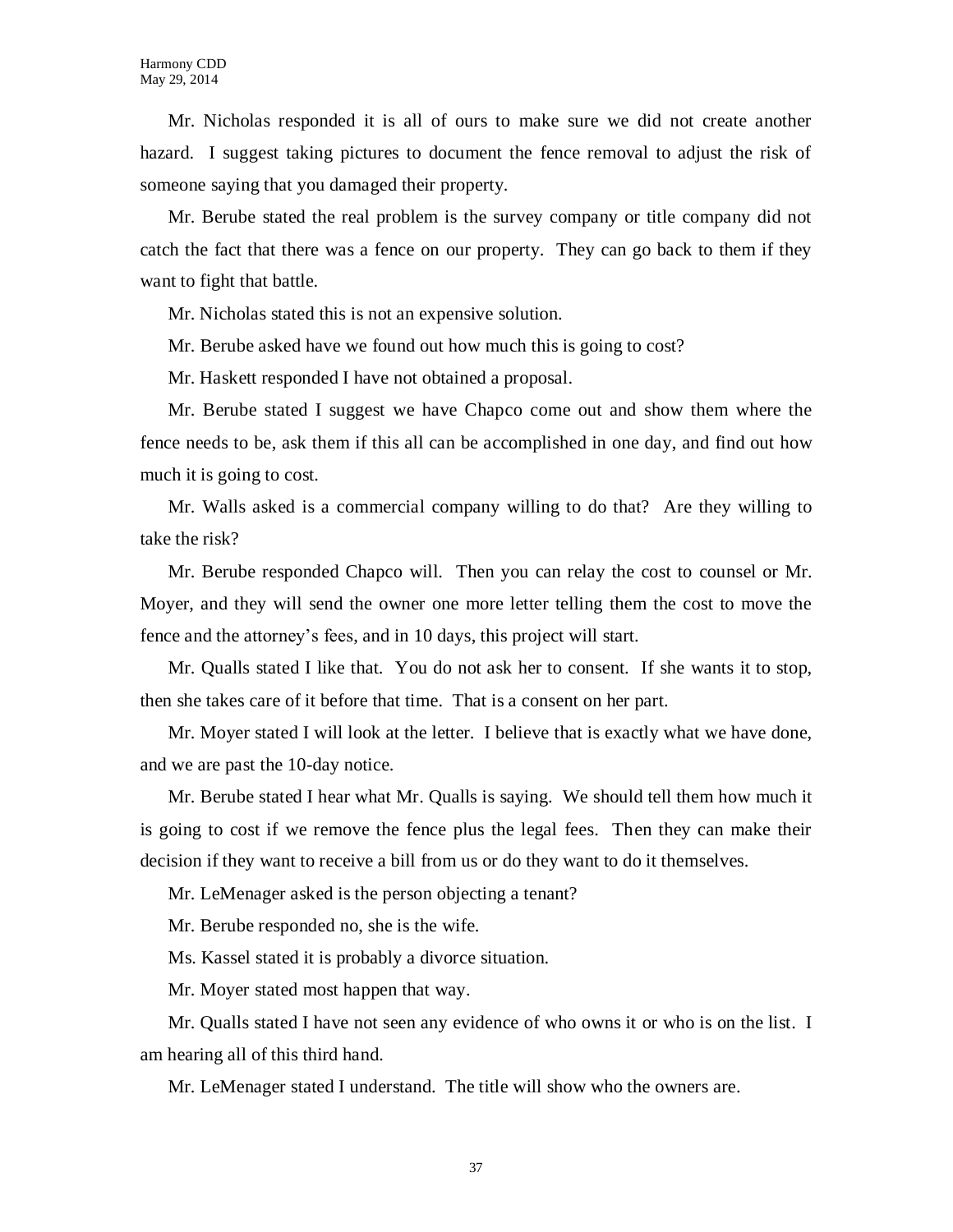Mr. Berube stated it just irks me that the owner stood right there and said it will not be a problem and requested some time. He got the time and now we have a problem that we have to fix. Can we get Chapco out and get an estimate?

Mr. Moyer responded yes.

Mr. Berube stated we already have some legal time invested in this.

Mr. Qualls stated I think we just reviewed one letter.

Mr. Berube stated since we have a tight timeframe, the letter should go by certified mail and regular mail because they are going to refuse the certified mail but at least we tried.

Mr. Qualls stated I just want to verify that the person we are sending this letter to is the actual owner. Is that clear? The actual owner is going to have the lien against the property.

Mr. Nicholas stated they have been receiving the letters, so there has been communication. They are not denying that they are getting the letters.

Mr. Qualls asked is she the owner?

Mr. Nicholas stated they are on the deed, either he is or she is or both are.

## **SIXTH ORDER OF BUSINESS Developer's Report**

Mr. Nicholas stated due to my departure next Wednesday, you will have no fewer than half a dozen very highly skilled folks who will be involved in the project. Mr. Bill Kouwenhoven will be taking over the CDD and HOA for Starwood Land Ventures. Mr. Bob Glantz will be your primary contact. I have provided you with their email addresses.

Mr. LeMenager asked does Mr. Kouwenhoven work for the developer?

Mr. Nicholas responded he works for Starwood Land Ventures, which is one of our firms that manages much of the east coast, not Harmony up until now. With my departure, it is a good time to bring in that crew. They have a robust team working on this project.

Mr. LeMenager stated the seat at the table is for the developer.

Mr. Nicholas stated yes, and they are the developer.

Mr. LeMenager asked it is not Harmony Development Company?

Mr. Nicholas responded we are part of Starwood Land Ventures. If I can get a time locked in, perhaps I can communicate with Mr. Kessler so he knows when to come back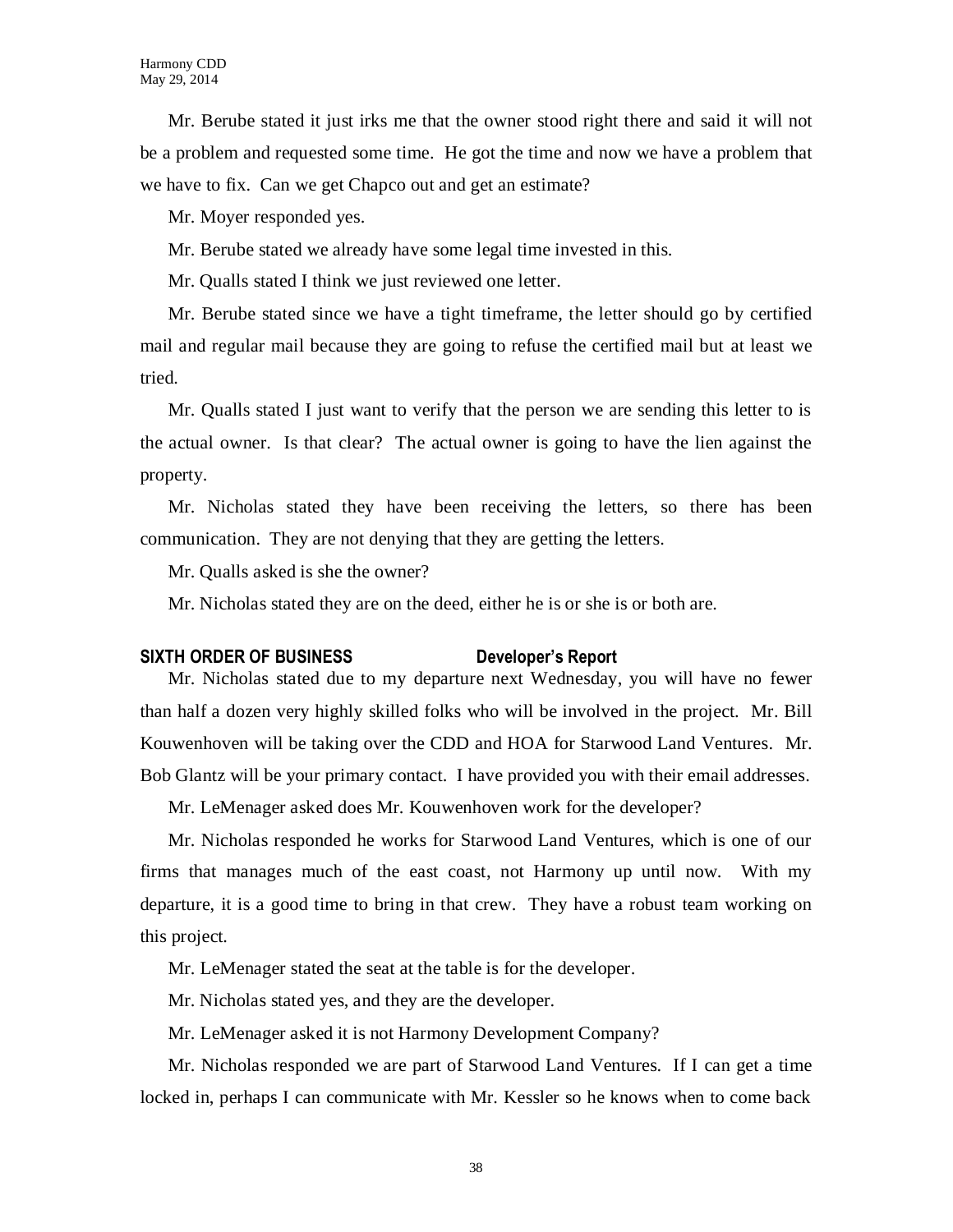to report to the Board regarding the 2001 refinancing. If you need anything else from me, I will still be local living in the neighborhood.

Mr. Berube stated it has been a pleasure working with you.

Mr. LeMenager stated I would like to take this opportunity to thank Mr. Nicholas for his input and service to the Board.

Ms. Kassel stated I was going to suggest having a Resolution for his service to the Board.

Mr. LeMenager stated he is clearly and conspicuously been a terrific person in terms of getting things done and getting us to the heart of the matter. You have done a terrific job, and we are all sorry to see you go.

Mr. Berube stated beyond the development of the community, you have given us great guidance with the financial matters, which affect all of us directly. Between the street light work and refinancing the bonds, it is money we would have to spend and we are spending less of it due to you. It has been a pleasure working with you!

Mr. Nicholas stated thank you. I appreciate that and I am glad to hear it.

A Resident asked if we are successful in refinancing the bonds, will that have any effect on us as home owners being able to pay off our CDD bond?

Mr. LeMenager responded you can still pay it off now.

Ms. Kassel stated you can pay it off before or after.

Mr. LeMenager stated it will not affect the payoff amount, not in the short term.

Mr. Moyer stated the principal stays the same. All we are benefitting from is a lower interest rate. The annual installment goes down, but the principal amount stays the same.

Mr. LeMenager stated we will actually be paying the principal down more quickly with the lower interest rate. In the medium term, it will actually reduce the amount you have to pay to pay off your bond, but in the short term, it will have zero impact.

Mr. Berube stated in the immediate term, it will reduce your total CDD assessment this year and years going forward by 4% to 5%.

Mr. LeMenager stated if you are contemplating paying off your bond, which Ms. Kassel and I have done, the best time to do it is right around August.

Mr. Moyer stated that is correct.

Mr. LeMenager stated that will get you into the tax rolls so it will disappear from next year's tax bill. There is no advantage to paying it off earlier than that, but interest rates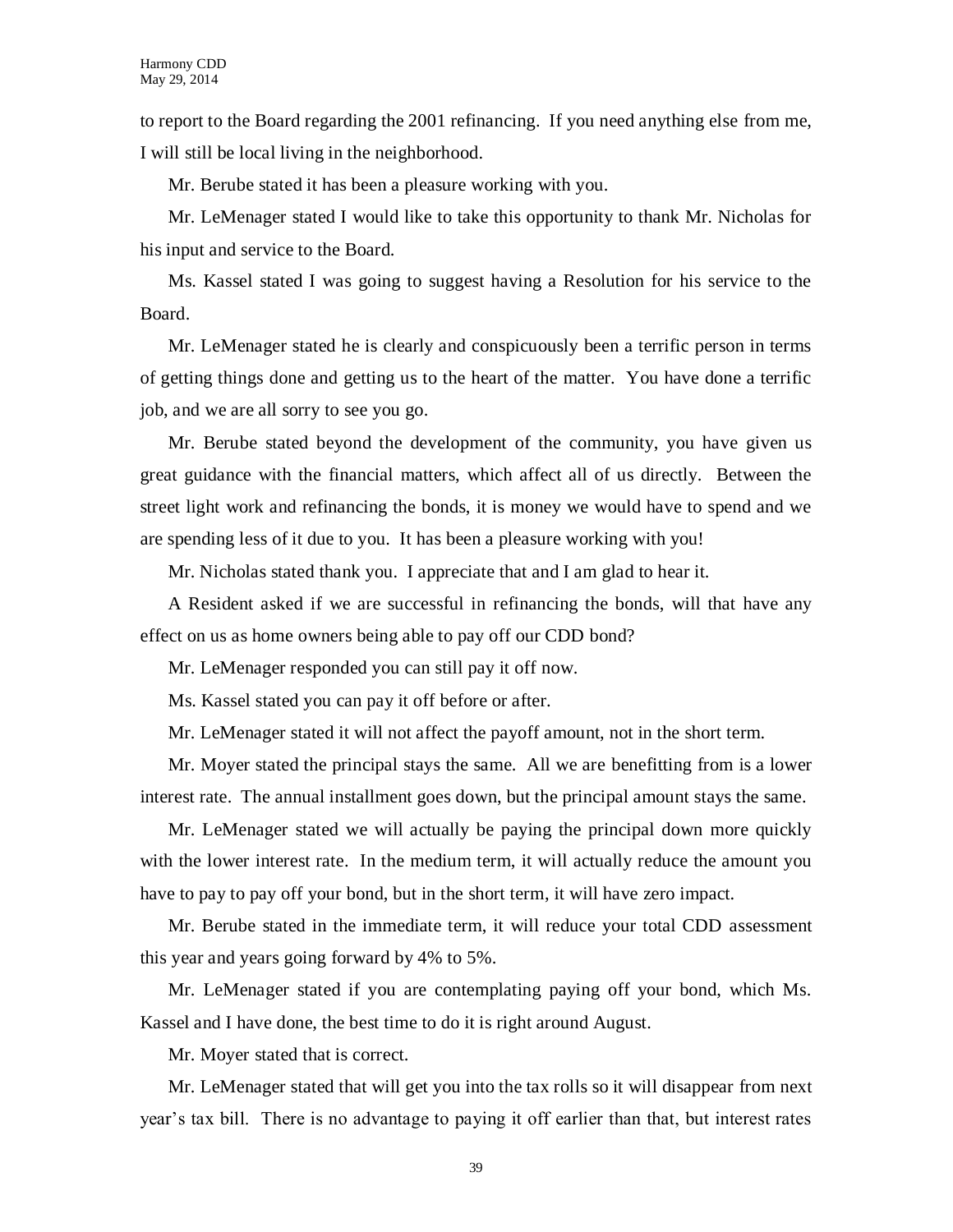are so low now that it does not make much difference. If you can get it to them by August, they will process it and it will not be on your November tax bill.

The Resident stated I received the payoff amount, so I will be taking care of that. Last month, I asked if we were going to be doing anything in the open field off of Butterfly Drive. Is this still up in the air?

Ms. Kassel responded he is referring to the extension of the Lakeshore Drive path.

Mr. Nicholas stated we did some clearing there. The extension of Lakeshore Park is CDD property. We are investigating options there, but that is up to the individuals who take over for me.

Mr. Berube asked did you mean park land or homes going into that field?

The Resident responded I meant housing. There was some discussion about extending the walkway and doing some additional work.

Mr. Nicholas stated in terms of neighborhood, that is the next subdivision up for planning.

The Resident responded will it be moving forward in the next year or so?

Mr. Nicholas responded it depends on the economy.

Mr. LeMenager stated I heard from one builder that they are already ready to put 26 lots there. I am assuming that is going to be moving forward.

Mr. Nicholas stated that is parcel F, which is across from the school. There will be single-family, detached homes in the not-too-distant future.

## **SEVENTH ORDER OF BUSINESS District Manager's Report A. April 30, 2014 Financial Statements**

Mr. Moyer reviewed the financial statements, which are included in the agenda package and are available for public review in the District Office during normal business hours.

Mr. Moyer stated we are currently 95% collected on our non-ad valorem assessments. On the expenditure side, we are under budget, but it is certainly not like a year or two years ago. We are getting pretty close to spending all of our revenues at the end of the fiscal year.

Mr. LeMenager stated we are clearly going to exceed that. The OUC trucks are out there now. When do we have to pay that \$161,000 bill?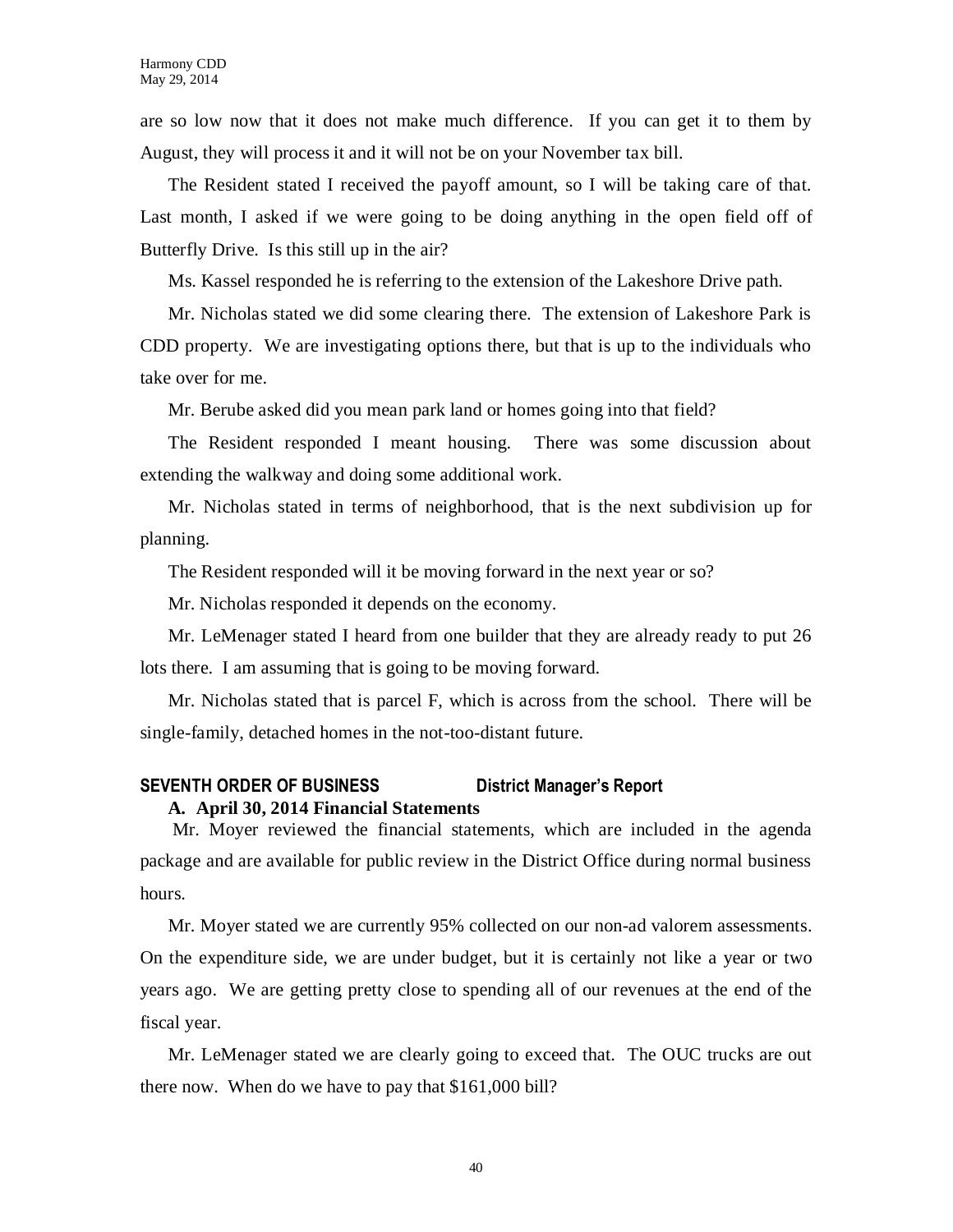Mr. Nicholas responded they are pulling cable now and voltage will be next. I think the poles are still on a longer lead time. It may be a couple of weeks until we get the poles in the ground.

Mr. LeMenager asked when should we expect to pay the \$161,000? Will it be this fiscal year?

Mr. Nicholas stated I do not know the answer to that. I will touch base with OUC. However, I suspect in having dealt with OUC before, sometimes they will come in and set up a transformer and I receive a bill eight months later. If we do not beg for it, it will just come when accounting processes it. It is up to you. If you want me to push, I will push them.

Mr. LeMenager stated no thanks. It is just when we are doing the financials, it is something we need to keep in mind. We should not be sitting here saying we are extremely under budget.

Mr. Nicholas stated you have an amount and a contract, and if you wanted to separate it and show that as a committed amount, that would be fine.

Mr. Berube stated it is right in front of my mind. I am not going to forget it.

#### **B. Invoice Approval #169 and Check Run Summary**

Mr. Moyer reviewed the invoices and check summary, which are included in the agenda package and are available for public review in the District Office during normal business hours, and requested approval.

Ms. Kassel asked is the reason for the Spies expenses due to getting the pools ready for the summer? There were also a lot of parts from Spies.

Mr. Haskett responded this was all part of getting the pools ready for the season. There were a few expenditures because the previous pool company did not keep up with the chemical controllers, so we made sure those were up and running. They did not damage them. When they wore out, the pool company did not replace them. We felt those were important to have running.

Mr. Berube stated they look like high-quality controllers.

Mr. Haskett stated they are.

Mr. Berube stated we talked about the switch from muriatic acid to sulfuric acid. Are we are adding those chemicals manually in response to chemical demand?

Mr. Haskett responded it is all computer controlled.

Mr. Berube asked do we have automatic chlorine feeders?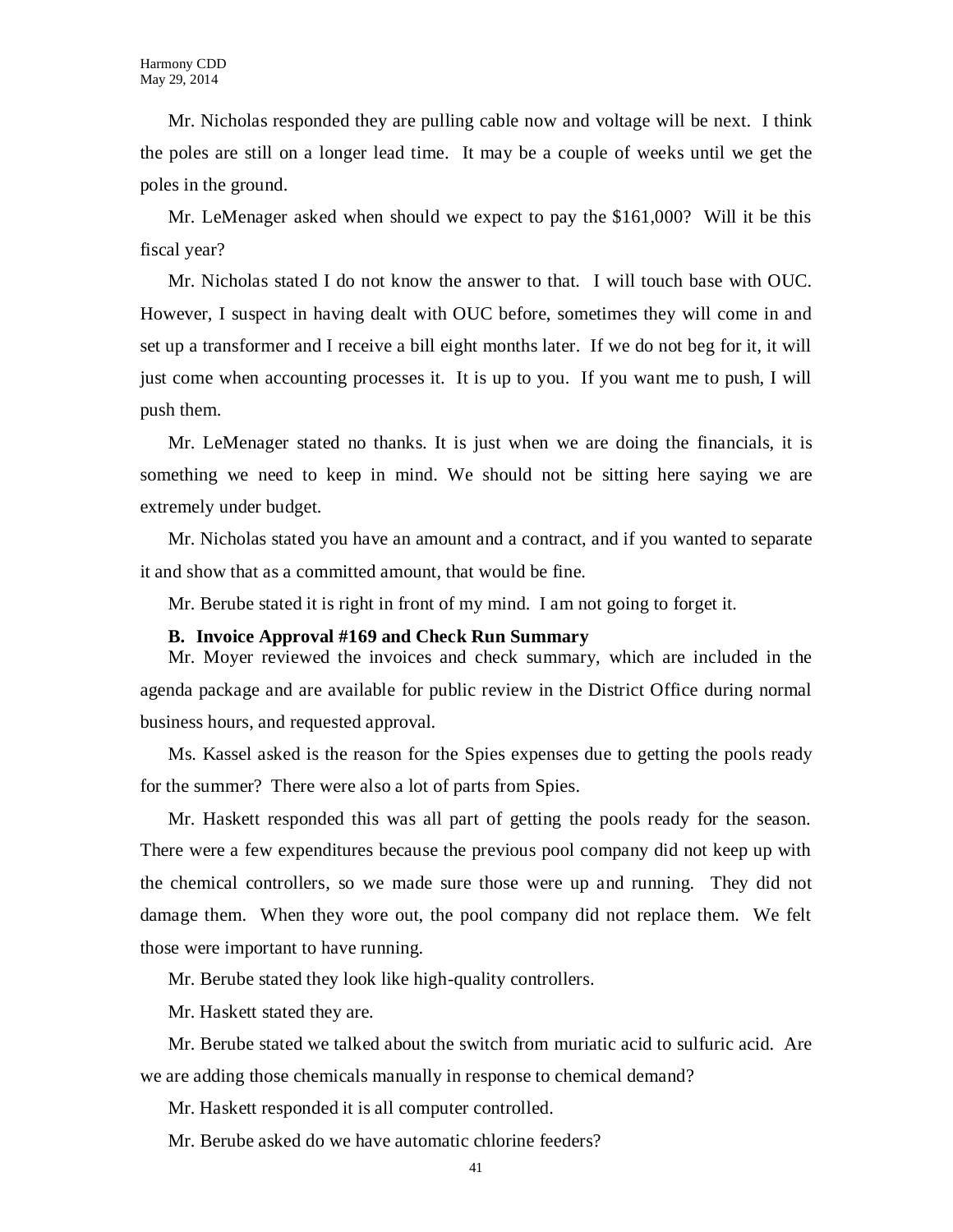Mr. Haskett responded yes, we do.

Mr. Berube asked how about looking at automatic acid feeders so the pH level can be

balanced?

Mr. Haskett responded the sulfuric acid is on automatic.

On MOTION by Mr. Walls, seconded by Ms. Kassel, with all in favor, unanimous approval was given to the invoices, as presented.

## **C. Acceptance of the Arbitrage Rebate Report**

Mr. Moyer stated this report is for the 2001 bonds. The report states we have no arbitrage rebate liability.

> On MOTION by Mr. Walls, seconded by Ms. Kassel, with all in favor, unanimous approval was given to accept the Arbitrage Rebate Report, as presented.

Mr. Berube asked if we refinance the bonds, is that arbitrage likely to change?

Mr. LeMenager responded no.

Mr. Moyer stated every year you have to determine the amount of arbitrage liability,

so it does not matter.

## **D. Distribution of the Proposed Budget for Fiscal Year 2015 and Consideration of Resolution 2014-03 Approving the Budget and Setting the Public Hearing**

Mr. Moyer stated we are starting the process for the approval of the fiscal year 2015 budget. You have Resolution 2014-03 in your agenda package setting August 28 as the public hearing. As your Chairman mentioned, we will probably schedule a workshop in June. All I am looking for tonight is the approval of the Resolution. You are not adopting the budget. All you are doing is approving it for the purpose of moving forward with the process.

> On MOTION by Mr. LeMenager, seconded by Mr. Walls, with all in favor, unanimous approval was given to adopt Resolution 2014-03 approving the budget and setting the public hearing for August 28, 2014, at 6:00 p.m.

Mr. Berube stated we have not decided on holding a workshop yet, but historically we have held a workshop before the June meeting. Does everyone agree to hold the workshop? The budget looks good the way you prepared it, but several items need to be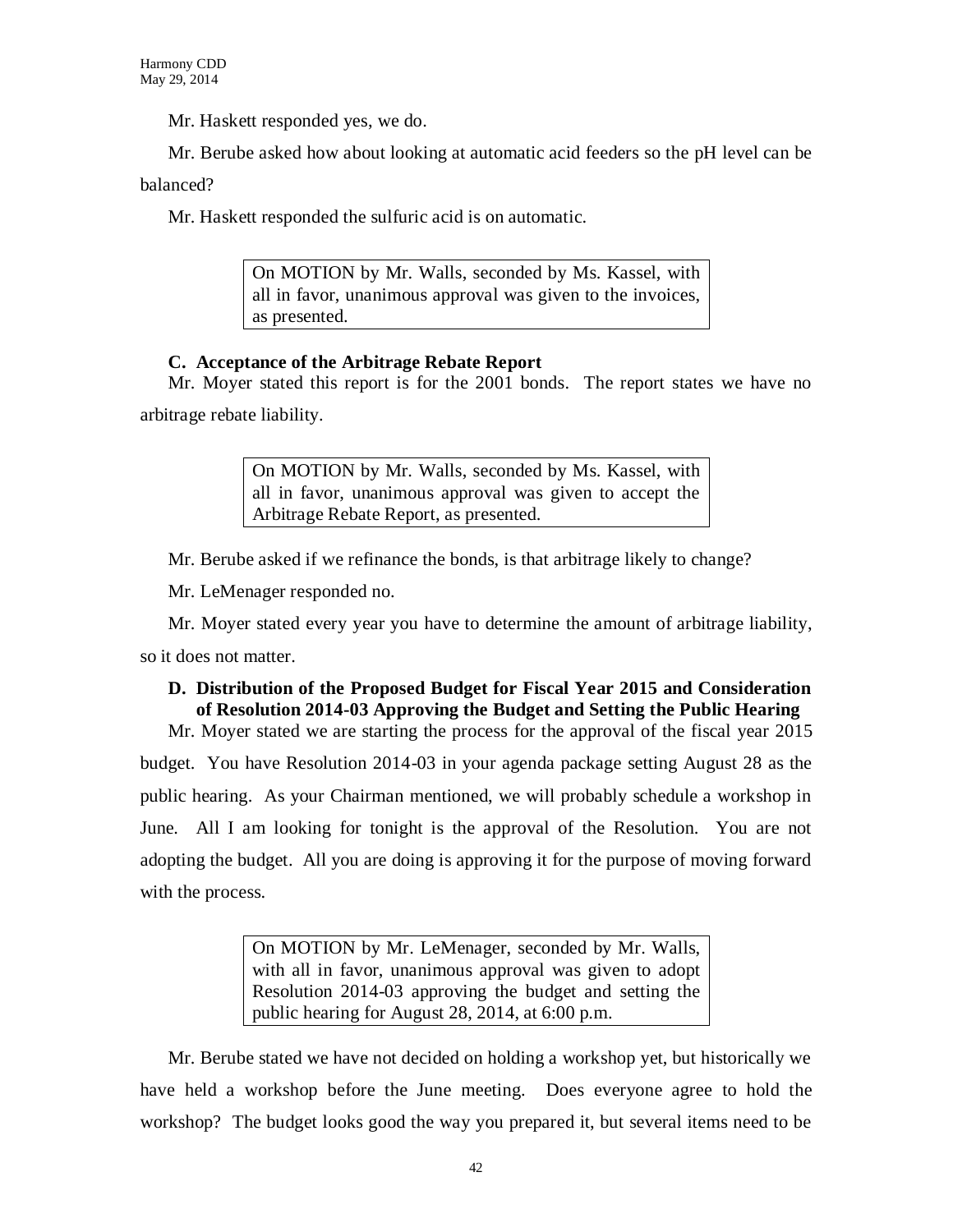adjusted, such as the \$26,000 increase for Davey Tree and Robert's Pools, which is figured at \$15,600. We do not pay Robert's Pools anymore. That is a big number right there, and there are a few others to adjust to move where we need to be and keep the assessment flat.

Mr. LeMenager stated please make sure Mr. Kouwenhoven attends the workshop and comes prepared to discuss how we are going to pay for street lights next year in new neighborhoods.

*There was consensus from the Board to hold a budget workshop on June 26, 2014, at 4:00 p.m.*

Mr. Berube asked do we need seven days to advertise the workshop?

Mr. Moyer responded yes. I will handle it.

Mr. Berube asked will this bond refinancing affect the timing of the workshop?

Mr. Moyer responded no.

Mr. Berube stated you will need to redo the budget in consideration of the refinancing.

Mr. Moyer stated that is correct. That will all be part of the process. We will have that information well before August 28.

## **E. Public Comments/Communication Log**

The complaint log is contained in the agenda package and is available for public

review in the District Office during normal business hours.

## **F. Website Statistics**

The website statistics are contained in the agenda package and are available for public review in the District Office during normal business hours.

## **EIGHTH ORDER OF BUSINESS Staff Reports**

## **A. Attorney**

Mr. Qualls stated I provided an email to the Board with a deed of dedication for Neighborhood H-1. We did not prepare this document. It was prepared by the grantor.

Mr. LeMenager asked why is this a quit-claim deed rather than a warranty deed?

Mr. Qualls responded that is a good question. I can speak to the grantor about it, but they are only dedicating whatever rights, ownership, and interest that it has.

Mr. LeMenager stated they have owned it for a long time now.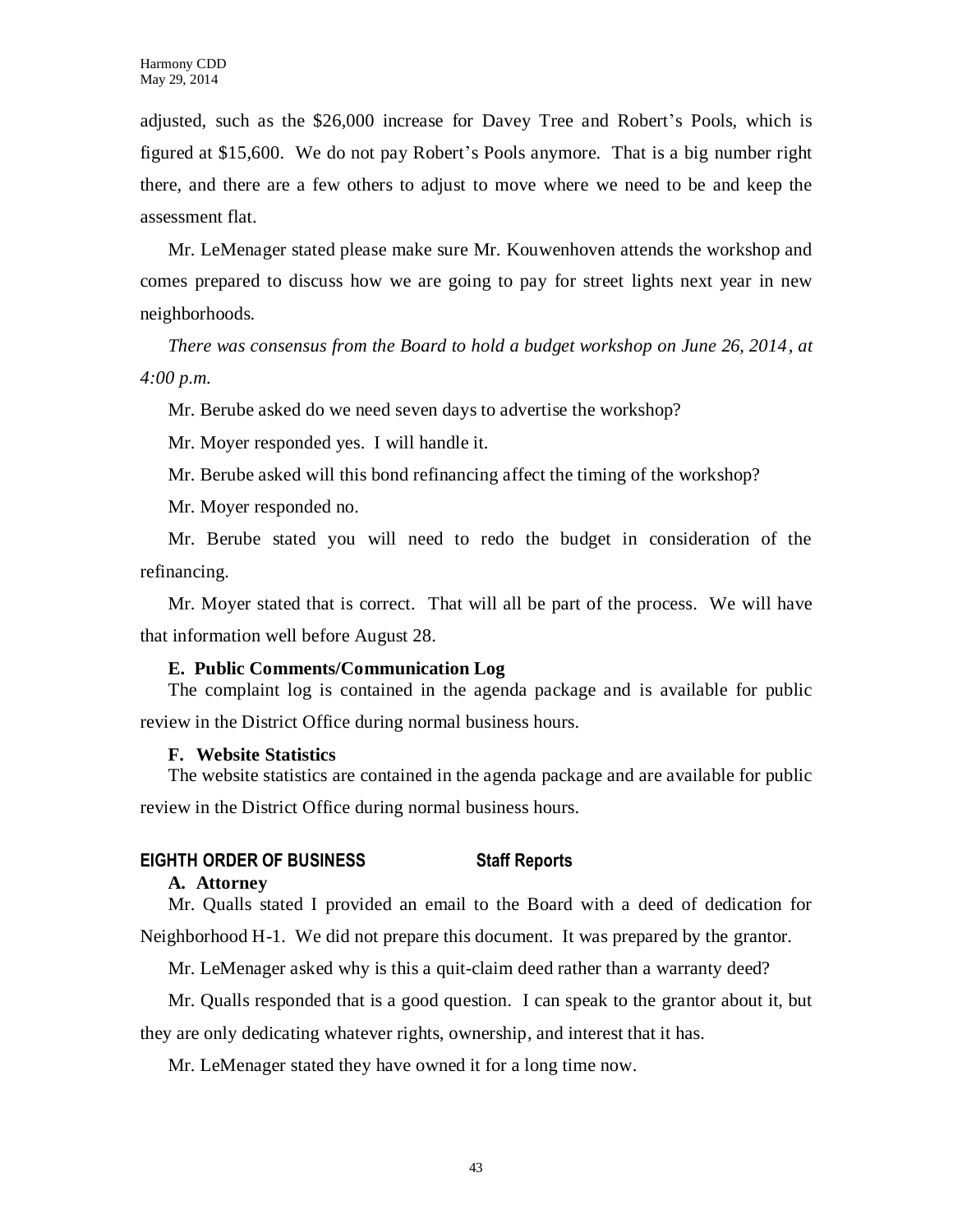Mr. Nicholas stated I understand. This instrument is not doing anything. The plat is the instrument that would actually convey the property. It is a fair question. I can ask our counsel.

Mr. Qualls stated it is a good question.

Mr. Nicholas stated the plat is this big, complicated document where you have to look for land and find utility tracts. This is just a nice, neat way of showing you.

Mr. LeMenager stated I understand. When I saw that it said quit-claim deed, I thought this was the lowest form of deed. Do they have anything with more guarantee?

Ms. Kassel stated we should table this until the continued meeting or the next regular meeting.

Mr. Qualls stated I think that is a fair way to handle it. You could approve it, subject to legal counsel determining that, working together with the grantor, that this is the best conveyance method.

Mr. LeMenager stated I am fine with that. it was just a question I had when I looked at it.

Mr. Berube asked is there significance to the question?

Mr. Qualls responded yes, I think there is.

Mr. LeMenager stated basically a quit-claim deed says if someone comes along later down the road and wants to fight you on your rights to this land, the party that quit claimed is not going to be part of the defense. If you get a warranty deed, the grantor will be part of the defense.

Mr. Qualls stated a quit-claim deed says whatever rights I have in this property, I give to you. A warranty deed says I am warranting you that it is free of encumbrances and other things of that nature. Clearly, the warranty deed is the superior, but if you look at the plat, which has been finalized and recorded, all of these things have already been dedicated.

Mr. LeMenager stated I do not know if it is a big deal, but you want to get the best deed you can.

Mr. Qualls stated I do not see, timing wise, how it matters to allow me to get the answer to you and present it to you at the continued meeting.

Mr. LeMenager stated that is fine.

Mr. Nicholas stated I am sending an email to the attorney right now asking him why.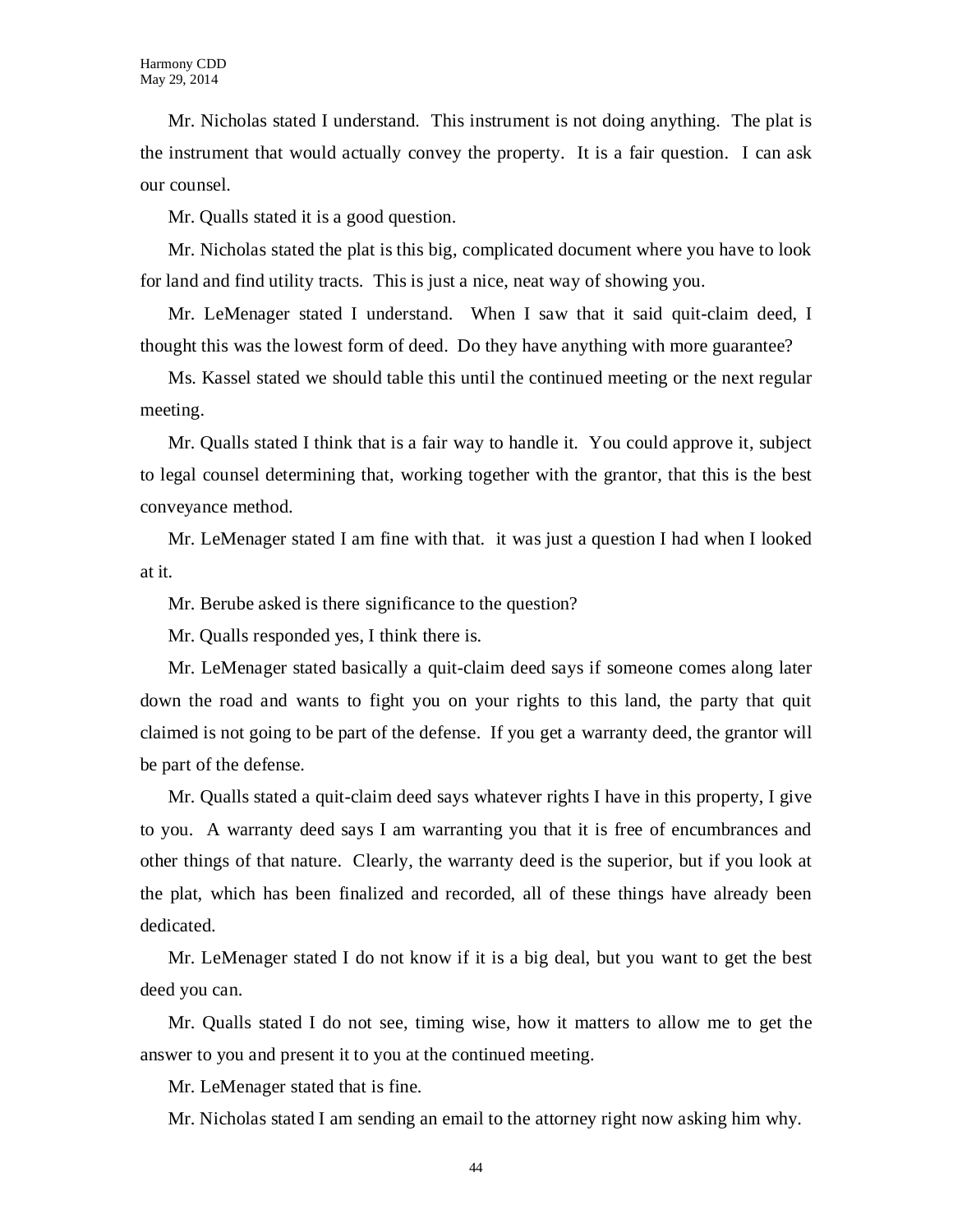Mr. Berube stated it was your attorney who prepared it.

Mr. Nicholas stated it was our idea because we looked back at the history and found that we used these instruments to show what all the plat maps have done. You do not need it. We have the land.

Ms. Kassel stated it is really just a paper trail.

Mr. Nicholas stated that is correct.

Mr. Moyer stated there has been an ongoing argument for a long time about whether or not you can legally convey property by plat. A lot of attorneys think that you need to follow up with a recorded instrument.

## **B. Engineer**

Mr. Boyd stated we just completed construction of Harmony Neighborhood H-1. The final step in completing the neighborhood so homes can be built is to transfer the ponds from the construction phase to the operation phase. We already certified the ponds as being completed in conformance with the permit. The last step of that process is to provide a form that SFWMD requires, stating they are being turned over to the operation phase as they are owned by the SFWMD. I also have the certification of completion to document that the ponds were built according to the permit and have been accepted. I just need the Chairman's signature on this so I can provide to SFWMD, and the permits will be completely closed out.

Mr. Berube asked has District Counsel reviewed these documents?

Mr. Qualls responded yes.

Mr. Berube asked has the District Manager seen the documents?

Mr. Moyer responded yes.

On MOTION by Ms. Kassel, seconded by Mr. LeMenager, with all in favor, unanimous approval was given to authorize the Chairman to execute the Request for Transfer of the Environmental Resource Permit to the SFWMD as the perpetual entity, to close out construction of two stormwater ponds in Neighborhood H-1.

#### **NINTH ORDER OF BUSINESS Supervisor Requests**

Ms. Kassel stated I wanted to bring before the Board some complaints by some residents, one resident in particular, about fishing on her pond. She no longer has the enjoyment or privacy she was able to have before. She is requesting that the Board change its mind about allowing fishing in the ponds. She was a very unhappy resident.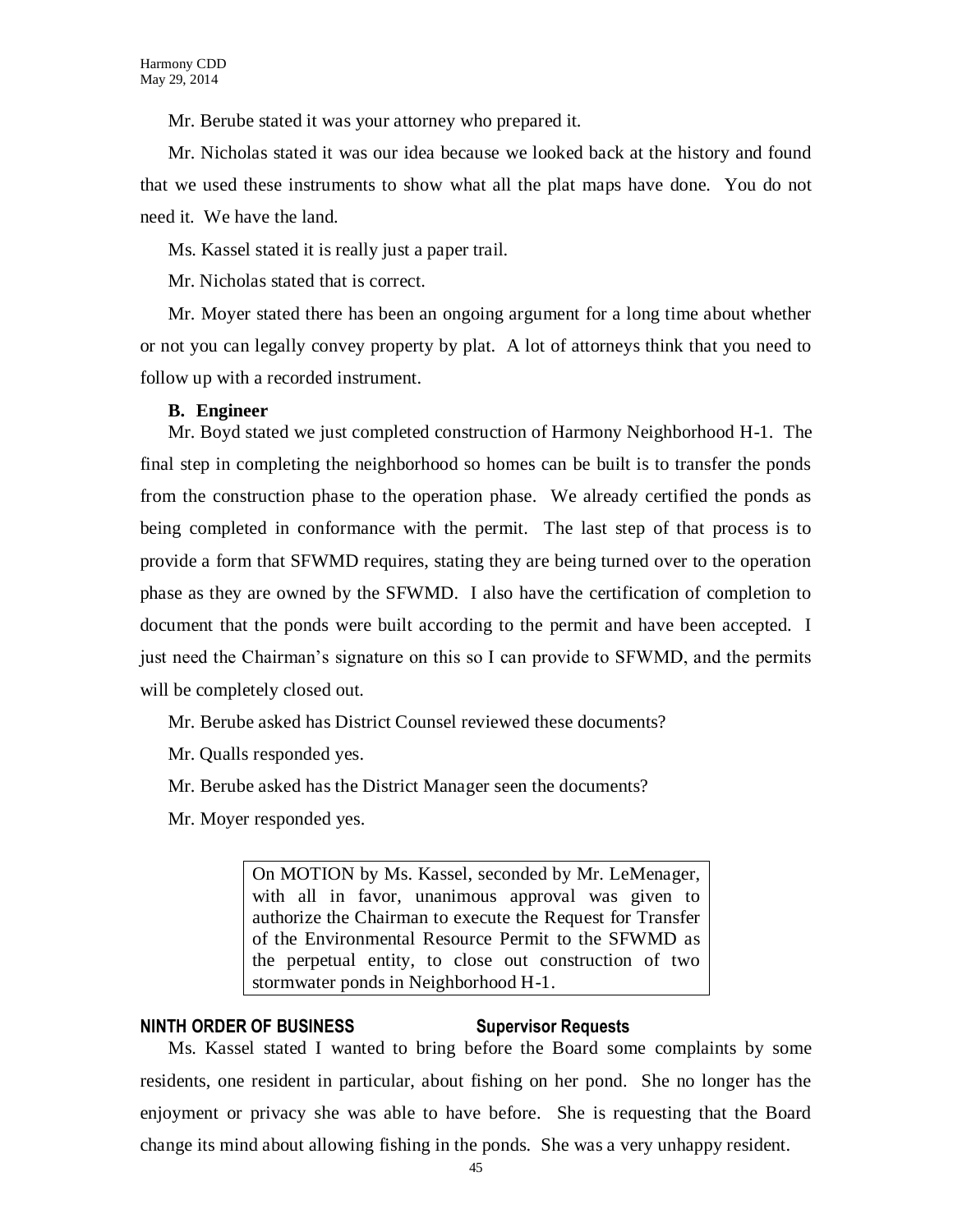Mr. LeMenager asked are the signs still up on Bracken Fern?

Mr. Berube responded yes.

Mr. LeMenager stated I did note that they came down in Lakeshore Park.

Mr. Berube stated they did, and I am aware of the resident's concern. She makes some good points. I pointed out there were some concessions to the people who turned out by leaving up the signs. They appreciated the signs stayed. It is what it is. You are right. She is not very happy.

Mr. LeMenager stated it depends on who is fishing there. What gets me is when I see people being happy about being able to fish now. The point is, they cannot fish in the ponds as it is against the HOA rules. The only position the CDD took was, it has no position.

Mr. Berube stated part of her comment picked on fishermen and people who came out there to eat and party. Everything a person could possibly do on a pond, she included.

Mr. Nicholas stated the next day, the visual cue was that it was okay to fish in the ponds.

Ms. Kassel stated I would like to have a Resolution prepared recognizing Mr. Nicholas's contribution to the Harmony CDD Board and the CDD itself.

Mr. Berube stated I agree. The last time Mr. Moyer did one of these, it was a nice plaque.

Mr. LeMenager stated it was a piece of paper.

Mr. Berube stated we did one for Mr. Bob Evans.

Mr. Walls stated I do not think the rules are on the website yet. I was going to refer someone to them, but they were not on the website.

Mr. Berube stated there was an electronic version you could have sent them.

Mr. Walls stated those were all marked up.

Mr. Berube stated it still would have worked.

Mr. Qualls stated I will provide a clean copy to Ms. Brenda Burgess.

## **TENTH ORDER OF BUSINESS Adjournment**

Mr. Nicholas stated we need to set a date for the continued meeting so I can communicate that to Mr. Kessler.

Mr. Walls asked what do we really need to do, look at the proposal and approve it?